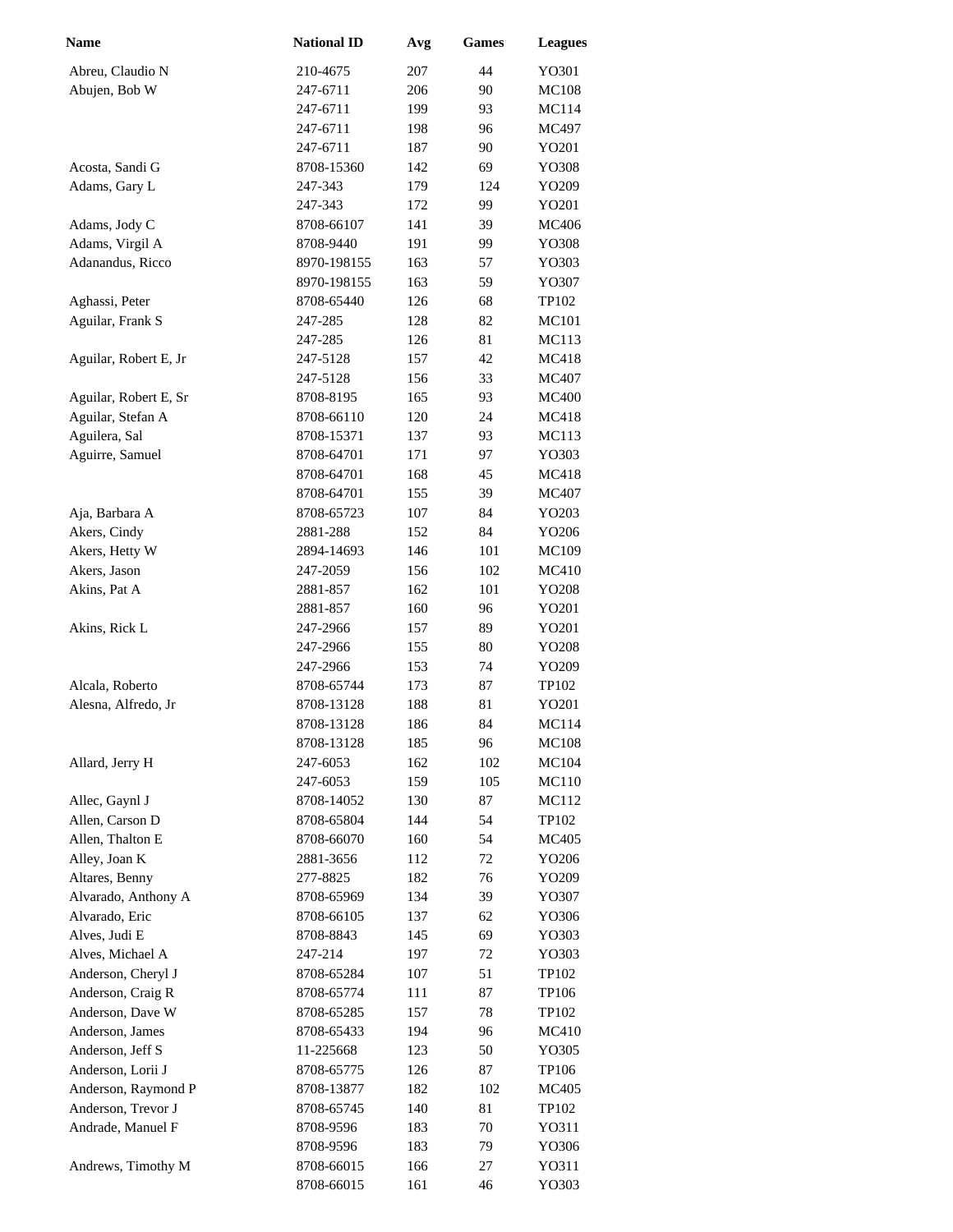| Aponte, Jon K               | 8708-66041 | 156 | 60  | MC416        |
|-----------------------------|------------|-----|-----|--------------|
| Aponte, Julia A             | 8708-66042 | 110 | 63  | MC416        |
| Arellanes, Anthony M        | 8708-13808 | 141 | 83  | MC405        |
| Arellanes, Juan L           | 8708-8071  | 133 | 24  | MC405        |
| Arellano, Hernan            | 8708-64786 | 179 | 69  | MC410        |
| Arevalo, David              | 247-2307   | 145 | 49  | MC110        |
| Arms, Benjamin L            | 8476-3054  | 158 | 105 | YO303        |
| Aronson, Sharon A           | 2886-3878  | 211 | 120 | YO301        |
|                             | 2886-3878  | 207 | 90  | YO305        |
|                             | 2886-3878  | 202 | 128 | YO307        |
| Arroyo, Patricia A          | 8708-66103 | 130 | 42  | Y0311        |
| Artino, Dominic             | 8708-65908 | 166 | 77  | YO303        |
| Aspinall, Chiquita N        | 2881-3534  | 126 | 75  | YO206        |
|                             | 2881-3534  | 117 | 81  | MC110        |
| Aufdermaur, Robin B         | 8708-14146 | 131 | 84  | MC112        |
| Auria, Joe L                | 210-2716   | 155 | 102 | YO207        |
|                             |            |     |     |              |
| Auria, Marge                | 8708-64890 | 108 | 102 | YO207        |
| Austin, Erik F              | 8708-12733 | 174 | 102 | MC412        |
| Austin, Shannon R           | 8708-65851 | 110 | 96  | MC412        |
| Avalos, Gerardo             | 8708-65735 | 150 | 63  | TP103        |
| Avery, Mary G               | 2881-194   | 102 | 99  | MC110        |
| Awalt, Chris R              | 247-6204   | 198 | 128 | YO301        |
| Awalt, Marie P              | 8708-11898 | 113 | 81  | MC112        |
| Ayala, Carlos K             | 8708-15263 | 180 | 91  | MC416        |
| Baca, George R              | 8708-7809  | 155 | 90  | <b>MC400</b> |
| Bailey, Kerry               | 2737-23103 | 128 | 83  | MC402        |
| Baker, Gary R               | 5495-1310  | 217 | 90  | MC416        |
| Baker, Kolby                | 8708-64992 | 112 | 90  | MC416        |
| Baker, Paul, II             | 8708-65727 | 137 | 90  | YO306        |
| Baker, Rose M               | 2881-2922  | 134 | 84  | MC110        |
| Baladad, Tony               | 247-6403   | 190 | 84  | TP104        |
| Baldanzi, Randi             | 8708-65593 | 120 | 87  | YO302        |
| Baldridge, Vicki S          | 8708-8079  | 114 | 105 | MC405        |
| Ball, Cody                  | 8708-15332 | 213 | 36  | <b>MC400</b> |
|                             | 8708-15332 | 200 | 93  | MC414        |
| Ballas, Joe                 | 8708-65993 | 126 | 72  | YO305        |
| Bambacigno, Shirley A       | 8708-15539 | 103 | 84  | YO313        |
| Bankson, Dewey E, II        | 8708-65776 | 122 | 81  | TP106        |
| Bankson, Taryn D            | 8708-65777 | 120 | 80  | TP106        |
| Barao, Susan                | 3646-267   | 166 | 81  | MC410        |
| Barber, Chris R             | 8708-15507 | 152 | 90  | <b>MC400</b> |
| Barber, Shannin L           | 8708-15509 | 113 | 102 | <b>MC400</b> |
| Barker, Elliot R            | 8708-65540 | 156 | 39  | TP103        |
| Barker, Jerry L             | 8708-11484 | 187 | 112 | YO209        |
|                             | 8708-11484 | 181 | 101 | YO207        |
| Barkhoy, Ramsin             | 8708-65456 | 124 | 24  | TP102        |
| Barnes, Jason B             | 8708-65748 | 123 | 67  | TP102        |
| Barron, Michael             | 8708-65810 | 124 | 36  | MC404        |
| Bartlett, Sarah M           | 5495-25299 | 126 | 78  | TP102        |
| Bartlow, Michael S          | 5495-945   | 229 | 90  | YO310        |
|                             | 5495-945   | 224 | 135 | YO301        |
| Bartlow, Scott J            | 247-304    | 222 | 90  | YO310        |
|                             | 247-304    | 222 | 132 | YO301        |
| Bartoni, Salvatore (Gino) G | 9005-27792 | 196 | 97  | YO306        |
| Baskin, Pat A               | 2881-3682  | 137 | 105 | MC110        |
|                             | 2881-3682  | 134 | 96  | YO206        |
| Bass, Jim E                 | 8708-9325  | 192 | 99  | YO201        |
|                             |            | 190 | 93  |              |
|                             | 8708-9325  |     | 96  | YO207        |
|                             | 8708-9325  | 183 |     | YO303        |
| Bates-Smith, Tamara M       | 8708-65334 | 143 | 93  | YO305        |
| Battisti, Paul              | 8708-10999 | 182 | 128 | MC102        |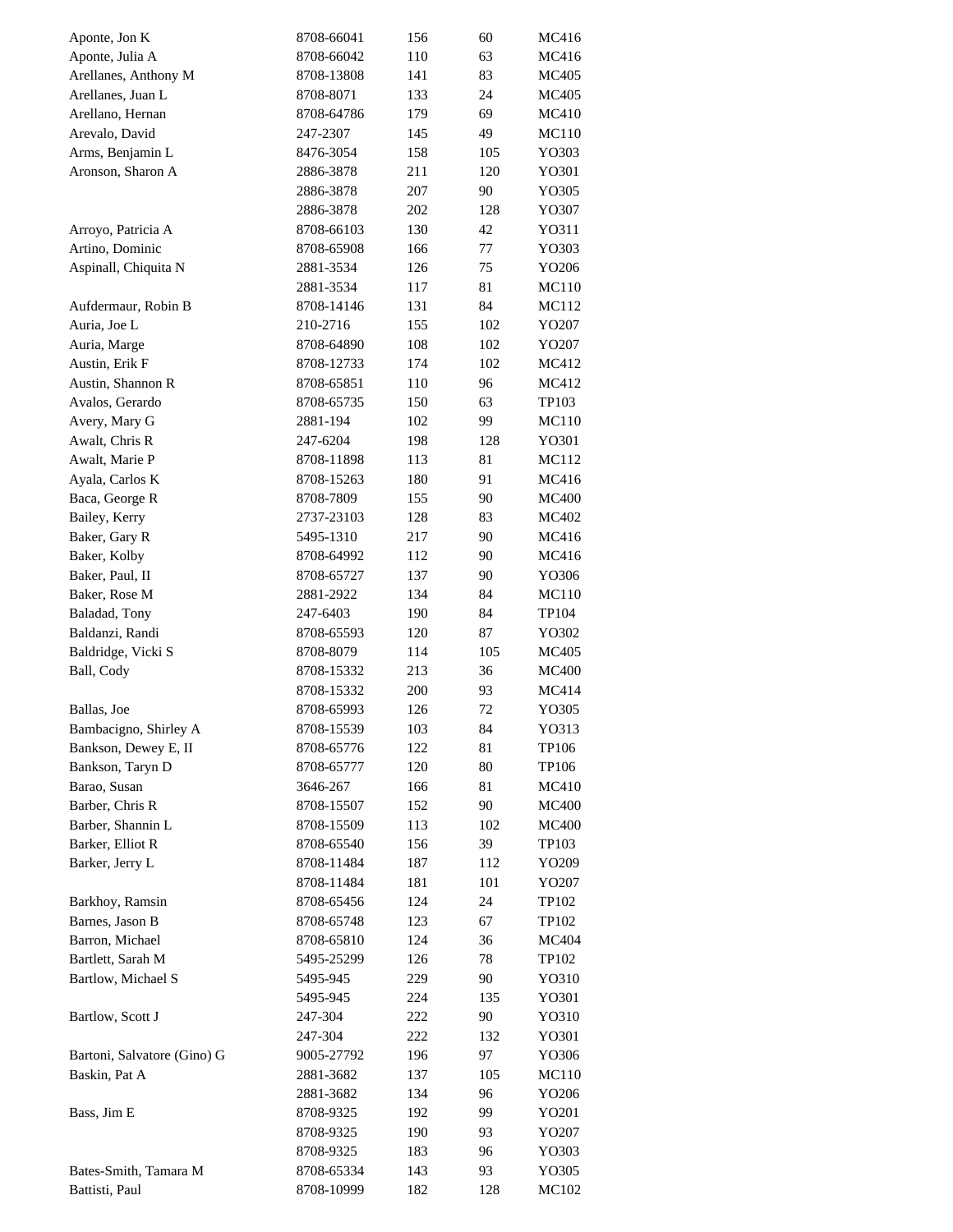|                         | 8708-10999              | 181        | 99  | MC110        |
|-------------------------|-------------------------|------------|-----|--------------|
| Baucom, Martha S        | 2881-402                | 153        | 31  | MC414        |
| Bauman, Nicole E        | 8708-8065               | 130        | 87  | MC406        |
| Bavalo, Eric P          | 8708-65446              | 150        | 40  | <b>MC400</b> |
| Bavaro, Dolores         | 8708-12092              | 121        | 102 | <b>MC106</b> |
| Baysinger, Barbara K    | 8708-66076              | 91         | 48  | <b>MC113</b> |
| Bean, Anthony           | 8708-65843              | 133        | 67  | MC410        |
| Bean, Rebecca C         | 8708-65844              | 106        | 84  | MC410        |
| Beasley, Brandon O      | 247-6329                | 162        | 79  | MC402        |
| Beasley, Herbert E      | 247-6383                | 187        | 128 | YO209        |
|                         | 247-6383                | 181        | 96  | YO313        |
| Beaver, Robert L        | 247-1124                | 218        | 93  | YO306        |
|                         | 247-1124                | 213        | 87  | YO310        |
|                         | 247-1124                | 210        | 40  | YO301        |
| Beck, Craig R           | 8708-65832              | 137        | 45  | MC407        |
| Beck, Laura             | 8708-14009              | 137        | 93  | MC406        |
| Beckner, Bradley S      | 10-1988767              | 212        | 42  | YO303        |
| Bedari, Donna J         | 8288-698                | 147        | 51  | YO308        |
| Behrens, Gordon G       |                         |            |     |              |
|                         | 247-169                 | 174        | 89  | YO203        |
| Bellicitti, Carol A     | 2903-717                | 111        | 52  | YO202        |
| Bellicitti, Harry L, Jr | 280-1141                | 183        | 96  | YO202        |
| Bello, Rick             | 8708-9190               | 196        | 99  | YO311        |
|                         | 8708-9190               | 188        | 95  | YO313        |
| Berger, Harry (Tom) T   | 8708-10119              | 148        | 105 | MC101        |
| Berger, Susan           | 8708-11356              | 119        | 90  | YO206        |
|                         | 8708-11356              | 114        | 105 | MC101        |
| Berkhout, Mike P        | 8708-15348              | 187        | 90  | YO306        |
| Bermudez, Alex          | 8708-9345               | 215        | 108 | YO307        |
|                         | 8708-9345               | 203        | 39  | YO313        |
| Berry, Audrey M         | 2881-3069               | 143        | 39  | TP102        |
| Berry, Ira B            | 8708-65800              | 130        | 71  | TP102        |
| Berry, Joey G           | 8708-65582              | 171        | 93  | TP102        |
| Bertolero, Maribeth S   | 8708-8005               | 137        | 101 | <b>MC108</b> |
|                         | 8708-8005               | 134        | 69  | MC114        |
| Bertolero, Myron        | 8708-7794               | 179        | 93  | MC114        |
|                         | 8708-7794               | 177        | 87  | YO201        |
|                         | 8708-7794               | 174        | 99  | <b>MC108</b> |
| Best, Jerrolin E        | 8708-65865              | 103        | 90  | YO308        |
| Bettencourt, Joe O      | 8708-13949              | 158        | 105 | YO306        |
| Bettencourt, Norla      | 8708-65649              | 97         | 38  | YO313        |
| Beverson, Justin R      | 8708-66039              | 139        | 60  | MC104        |
| Beyer, Kelli S          | 8708-65058              | 116        | 79  | MC410        |
| Bibbs, Freddie L        | 210-10787               | 199        | 81  | YO313        |
| Bingham, Chuck          | 8708-15323              | 136        | 72  | MC402        |
| Bingham, Diane          | 8708-15322              | 155        | 84  | MC414        |
|                         | 8708-15322              | 153        | 101 | MC402        |
| Bingham, Sean E         | 8708-15318              | 175        | 99  | MC402        |
| Bistodeau, Fred         | 8708-8349               | 148        | 72  | MC497        |
| Bivens, Austin          | 8708-66124              | 129        | 38  | TP106        |
| Bjerke, Larry P         | 8708-12555              | 182        | 37  | <b>MC108</b> |
|                         | 8708-12555              | 181        | 33  | MC114        |
| Black, Jeanine          | 2845-9540               | 134        | 90  | TP106        |
| Black, Ray              | 210-13234               | 164        | 87  | TP106        |
| Blackwell, Roy L        | 8708-64980              | 196        | 54  | YO302        |
|                         | 8708-64980              | 181        | 96  | YO303        |
| Blair, Tyiler           | 8708-13606              | 172        | 98  | MC404        |
| Blair, Tymothi          | 8708-13605              | 178        | 72  | MC416        |
| Blumberg, Paul E        | 247-5837                | 190        | 105 | YO307        |
| Bocanegra, Jesse M, III | 247-6590                | 156        | 66  | YO313        |
| Bodiford, Laurie L      |                         |            | 93  |              |
| Bohannan, Beverley      | 8708-8188<br>8708-65952 | 132<br>104 | 96  | MC104        |
|                         |                         |            |     | MC110        |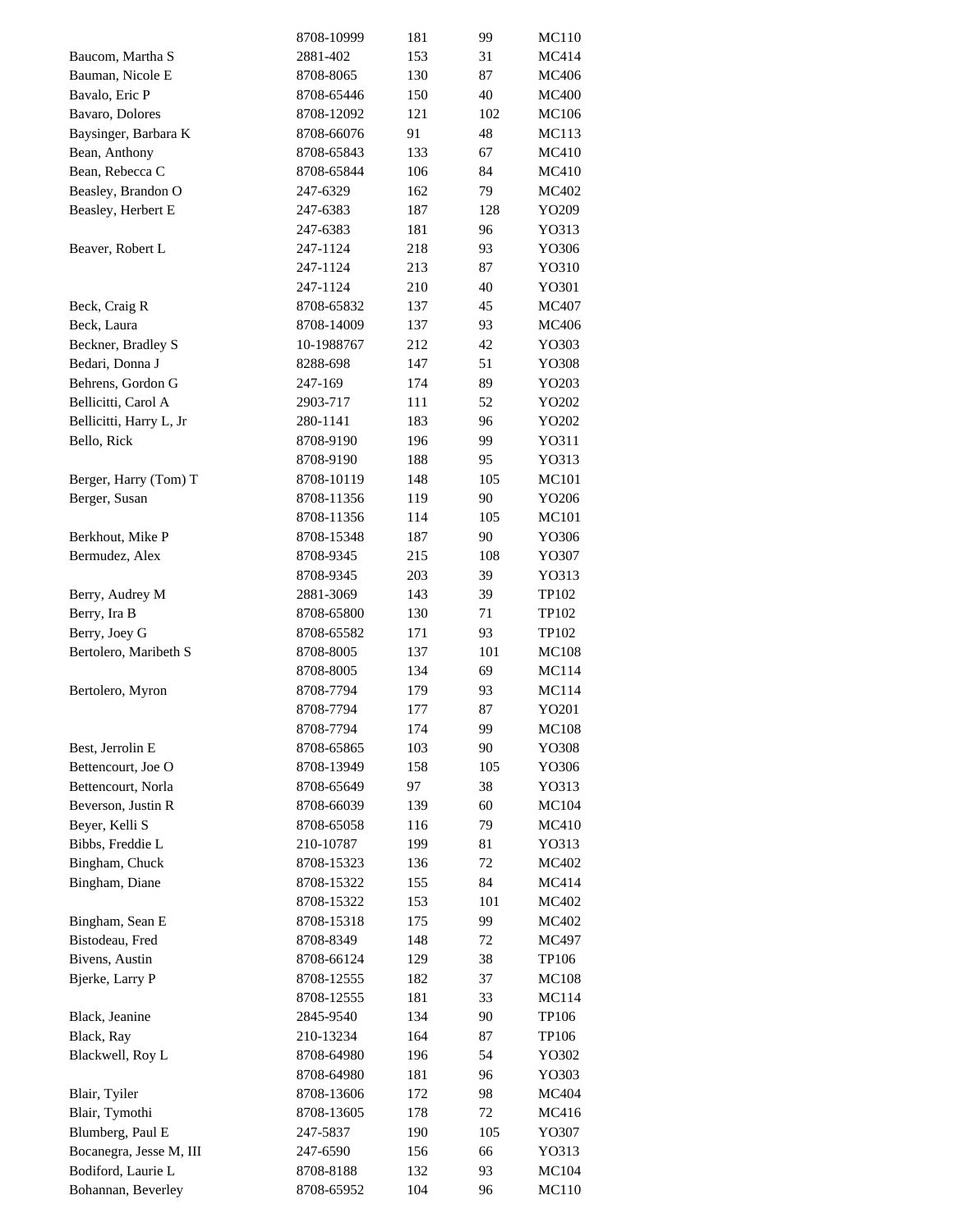| Bohannan, David P          | 8708-65953 | 133  | 102       | MC110        |
|----------------------------|------------|------|-----------|--------------|
| Bohrer, Brenda             | 8708-9560  | 123  | 51        | MC110        |
| Bohrer, Brooks A           | 8708-9561  | 145  | 72        | MC110        |
| Bolles, David L            | 272-9567   | 227  | 78        | YO310        |
| Bolme, Jim M               | 247-1335   | 208  | 112       | <b>MC408</b> |
| Bolme, Lorie J             | 2881-588   | 193  | 116       | <b>MC408</b> |
| Bonander, Robert (Jerry) J | 8708-15335 | 186  | 66        | YO306        |
| Boots, Tom L, III          | 8708-64883 | 167  | 72        | Y0311        |
| Borba, Aaron C             | 8708-13879 | 185  | 102       | <b>MC405</b> |
| Borba, Delores M           | 2881-949   | 120  | 69        | MC112        |
| Borges, Joanne M           | 2881-2197  | 151  | 84        | MC412        |
| Borja, Jacob               | 8708-66050 | 174  | 59        | MC104        |
| Borrelli, Timothy J        | 8708-11235 | 151  | 51        | TP102        |
| Bosio, Angie               | 8708-9780  | 153L | 23        | MC109        |
|                            | 8708-9780  | 145R | 24        | MC114        |
|                            | 8708-9780  | 143L | 54        | MC114        |
|                            | 8708-9780  | 136R | 63        | MC109        |
| Bourque, Kyler B           | 8708-64808 | 164  | 78        | YO308        |
| Bowen, Danny               | 8708-65749 | 120  | 52        | TP102        |
| Bowen, Wendy               | 8708-65750 | 108  | 52        | TP102        |
| Bowers, Mike               | 210-9301   | 213  | 108       | MC102        |
| Boyce, Gordon              | 8708-12475 | 131  | 96        | <b>MC109</b> |
| Boyer, Jack M, II          | 8708-65811 | 151  | 24        | MC404        |
| Boyer, Matthew J           | 11-763711  | 197  | 96        | MC416        |
| Boyer, Steven J            | 8708-64725 | 158  | 93        | MC416        |
| Bradburn, Michael W        | 8708-13862 | 146  | 93        | <b>MC108</b> |
|                            | 8708-13862 | 133  | 54        | YO201        |
| Bradley, Joe J             | 8708-13628 | 179  | 90        | MC497        |
| Bradshaw, Christopher J    | 8708-10172 | 208  | 91        | YO313        |
| Bradshaw, James B          | 8708-10173 | 187  | 98        | YO313        |
|                            | 8708-10173 | 182  | 128       | YO209        |
| Bradshaw, Tammy L          | 2900-12163 | 154  | 96        | YO313        |
| Brady, Bonnie              | 8708-11039 | 142  | 72        | MC414        |
|                            | 8708-11039 | 140  | 102       | <b>MC400</b> |
|                            | 8708-11039 | 136  | 96        | MC404        |
|                            | 8708-11039 | 134  | 93        | MC405        |
|                            | 8708-11039 | 133  | 93        | MC412        |
| Braham, Jennifer D         | 2881-1942  | 208  | 119       | YO209        |
|                            | 2881-1942  | 206  | 81        | YO303        |
| Branco, Joe L              | 245-2489   | 217  | 69        | YO306        |
| Brand, Jeanne F            | 8708-12509 | 124  | 81        | MC112        |
| Brandis, Brian J           | 8476-2268  | 199  | 105       | MC402        |
| Brasher, Daniel A          | 247-605    | 196  | 78        | YO313        |
| Brey, Norma E              | 8708-12151 | 114  | 87        | MC113        |
|                            | 8708-12151 | 114  | 102       | MC497        |
| Brice, Andre               | 8476-1995  | 195  | 84        | YO311        |
| Brisco, Tony J             | 8708-11736 | 162  | 90        | MC402        |
| Briscoe, Bill              | 8708-12718 | 169  | 132       | MC102        |
|                            | 8708-12718 | 168  | 96        | MC114        |
|                            | 8708-12718 | 160  | 102       | MC110        |
| Briscoe, Vickie L          | 8708-13337 | 148  | 78        | MC110        |
|                            | 8708-13337 | 147  | 72        | MC114        |
|                            | 8708-13337 | 147  | 104       | MC102        |
| Britt, Debbie              | 2881-3487  | 144  | 114       | YO307        |
| Britt, Gary L              |            | 146  |           |              |
| Britt, Robert              | 247-7077   | 133  | 128<br>93 | YO307        |
| Brocchini, Nic M           | 8708-9739  | 98   | 21        | MC109        |
| Brock, Harlan T            | 8708-65802 | 177  | 93        | TP102        |
|                            | 8708-10530 |      | 124       | YO313        |
|                            | 8708-10530 | 176  |           | YO209        |
|                            | 8708-10530 | 173  | 87        | YO201        |
| Brock, James W, Jr         | 247-1004   | 173  | 119       | MC102        |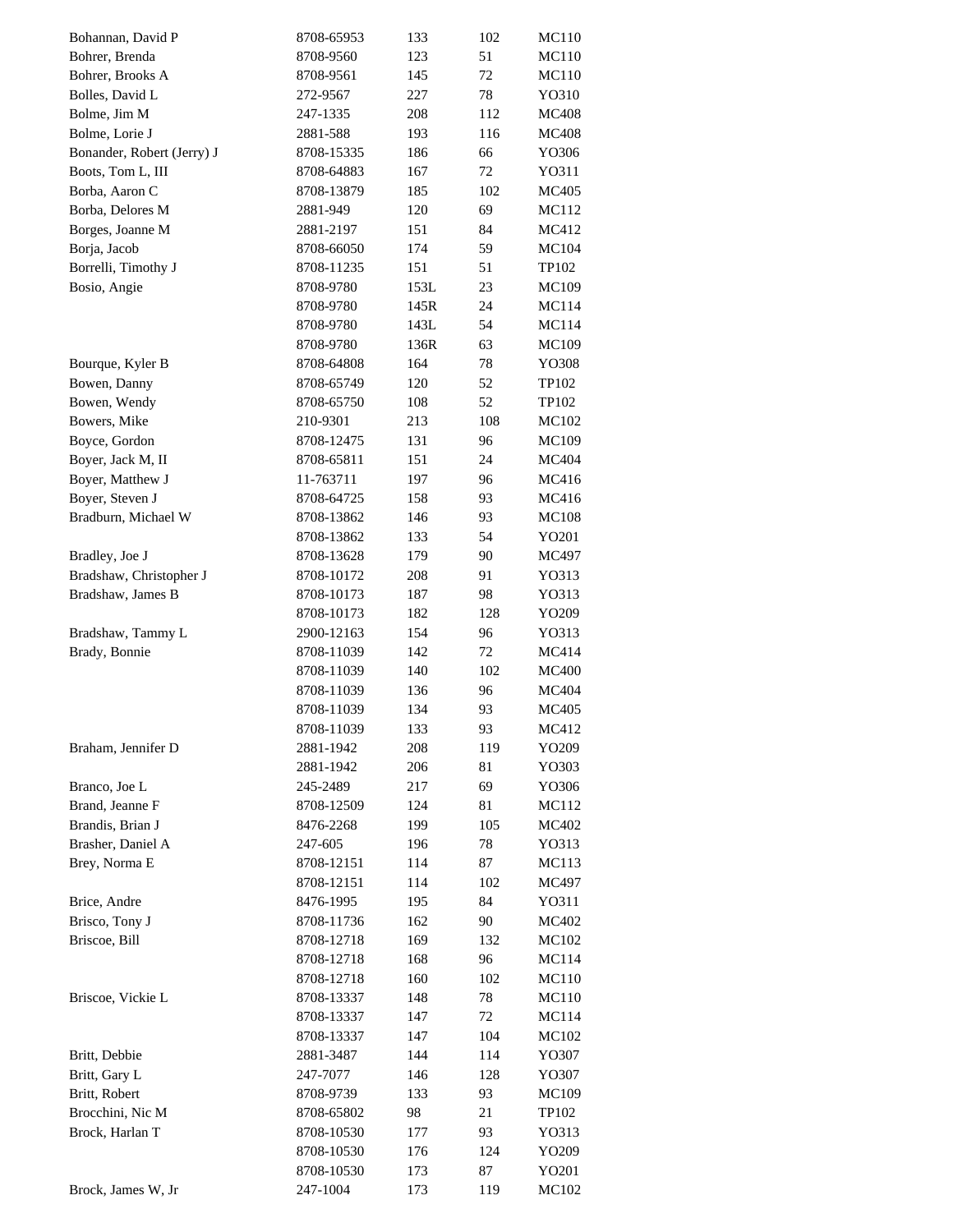|                      | 247-1004    | 168 | 80  | MC114        |
|----------------------|-------------|-----|-----|--------------|
|                      | 247-1004    | 163 | 90  | MC110        |
| Brodie, James E      | 251-1908    | 219 | 94  | MC104        |
|                      | 251-1908    | 218 | 96  | MC110        |
|                      | 251-1908    | 217 | 128 | <b>MC102</b> |
|                      | 251-1908    | 207 | 90  | MC416        |
| Brossier, Ken C      | 8708-8127   | 136 | 93  | MC410        |
| Brost, Gene A, II    | 8708-14004  | 156 | 90  | MC114        |
| Brown, Amber N       | 8708-15446  | 126 | 87  | MC414        |
| Brown, David         | 8708-10533  | 193 | 104 | MC102        |
|                      | 8708-10533  | 188 | 66  | MC497        |
| Brown, Gynetta M     | 8708-9666   | 153 | 100 | MC410        |
|                      | 8708-9666   | 147 | 102 | MC402        |
| Brown, James E       | 5495-23038  | 199 | 26  | MC415        |
|                      | 5495-23038  | 198 | 99  | MC404        |
| Brunner, Tannon M    | 8708-64734  | 116 | 42  | MC418        |
| Bryan, Debra         | 2881-1689   | 114 | 69  | TP102        |
|                      | 8708-14109  | 136 | 93  | MC110        |
| Bryant, Forrest R    |             |     |     | YO209        |
| Bryant, William K    | 8708-8153   | 132 | 92  |              |
| Buchanan, Justin L   | 5495-21084  | 200 | 95  | MC404        |
| Buchholz, Sierra M   | 8708-65778  | 118 | 87  | TP106        |
| Buckhanan, Skyler L  | 8708-66114  | 118 | 39  | MC416        |
| Bueno, Yobie         | 8708-65915  | 179 | 87  | MC416        |
| Bulawit, Jason       | 277-1543    | 183 | 83  | YO302        |
| Burch, Connie        | 8476-3541   | 111 | 90  | YO302        |
| Burch, Ron W         | 245-2135    | 168 | 96  | YO302        |
| Burke, Bob B         | 8708-64688  | 124 | 44  | YO201        |
| Burke, Tina A        | 8708-15361  | 163 | 84  | YO201        |
|                      | 8708-15361  | 157 | 81  | YO308        |
| Burkett, Allison A   | 2881-927    | 137 | 102 | MC405        |
| Burkett, Ashley E    | 8708-65175  | 144 | 84  | MC402        |
| Burkett, Bob C       | 247-3392    | 199 | 93  | YO307        |
| Burkett, Brett R     | 8708-11478  | 203 | 41  | YO307        |
| Burkett, Debbie J    | 2881-429    | 179 | 128 | YO307        |
| Burkhart, Don D      | 247-5399    | 191 | 119 | YO301        |
| Burrows, Duane       | 8708-64692  | 141 | 90  | MC405        |
| Burrows, Zachary L   | 8708-15468  | 176 | 99  | MC405        |
| Burton, Cheryl       | 8708-65712  | 96  | 86  | YO208        |
| Bush, Charles F      | 8708-13947  | 169 | 57  | YO306        |
| Bush, Donna          | 8708-64807  | 130 | 78  | YO308        |
| Butler, Larry, Jr    | 8708-13617  | 167 | 48  | YO302        |
|                      | 8708-13617  | 162 | 75  | MC414        |
|                      | 8708-13617  | 145 | 36  | MC407        |
| Cabral, Bob          | 247-1123    | 199 | 80  | MC416        |
| Cabral, Jim A        | 8708-65768  | 113 | 87  | TP104        |
| Cabral, Patricia K   | 2881-1491   | 109 | 77  | MC416        |
| Cabral, Robert J     | 247-4691    | 185 | 90  | MC416        |
| Cabral, Stacie M     | 8708-65916  | 87  | 76  | MC416        |
| Caldwell, Justin     | 8970-199438 | 169 | 99  | YO302        |
| Calhoun, Jeffery D   | 8708-65110  | 155 | 99  | YO305        |
| Calvin, Bill P       | 247-446     | 191 | 124 | MC102        |
|                      | 247-446     | 180 | 102 | MC110        |
| Cammack, Kenneth R   | 247-387     | 190 | 78  | YO310        |
| Campbell, Kathy      | 8708-10376  | 135 | 93  | MC109        |
| Campos, Dorian J     |             |     |     |              |
|                      | 8708-65219  | 124 | 60  | TP106        |
| Canalita, Napoleon M | 8708-16560  | 149 | 84  | MC114        |
|                      | 8708-16560  | 146 | 93  | <b>MC108</b> |
| Cannella, Mark R     | 8708-8309   | 198 | 102 | YO306        |
| Cantaloube, Alfred C | 8708-8710   | 183 | 101 | MC405        |
| Cantaloube, Louis J  | 8476-1930   | 139 | 77  | TP104        |
| Cantaloube, Tina A   | 8708-13880  | 160 | 78  | MC405        |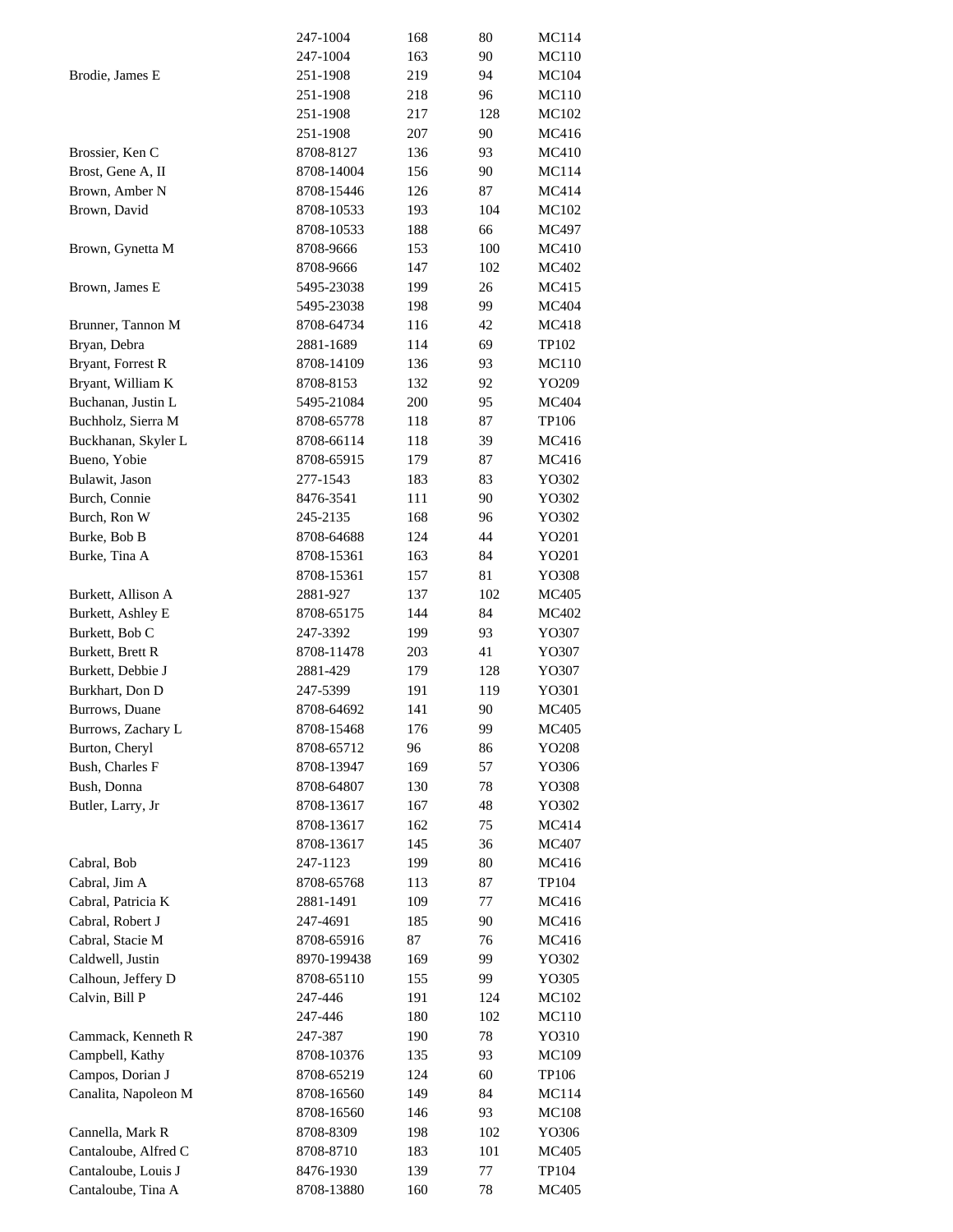| Caplan, Tyson           | 8708-65597 | 125 | 45  | MC407        |
|-------------------------|------------|-----|-----|--------------|
|                         | 8708-65597 | 125 | 78  | MC104        |
| Cappell, Kyle R         | 8708-66068 | 152 | 48  | YO302        |
| Carabello, Athan D      | 243-393    | 203 | 132 | YO301        |
| Carlos, Rudy A          | 8708-66057 | 143 | 27  | TP102        |
| Carlson, Fokelina O     | 2881-820   | 135 | 92  | <b>MC108</b> |
|                         | 2881-820   | 134 | 84  | MC114        |
|                         | 2881-820   | 130 | 45  | MC110        |
| Carr, Penny L           | 8708-65795 | 101 | 72  | YO209        |
| Carr, Robin Y           | 8708-10050 | 145 | 69  | MC402        |
| Carter, Jennifer L      | 8708-65965 | 108 | 87  | MC112        |
| Carvalho, Michael J     | 247-6371   | 181 | 87  | YO306        |
| Castle, Ryan            | 8708-65831 | 157 | 39  | MC407        |
|                         | 8708-65831 | 150 | 23  | MC418        |
| Castrejon, Erica        | 8708-15478 | 136 | 90  | MC416        |
| Casucci, Janie          | 2881-1927  | 170 | 60  | MC110        |
|                         | 2881-1927  | 166 | 67  | MC102        |
| Caton, Ann L            | 2881-3331  | 117 | 86  | YO311        |
| Caudill, Janet L        | 8708-65979 | 103 | 84  | MC112        |
| Cerecerez, Richard, Jr  | 247-7333   | 196 | 87  | MC402        |
|                         |            |     |     | <b>MC408</b> |
|                         | 247-7333   | 196 | 104 |              |
| Cervantes, Adrian       | 8708-65658 | 156 | 102 | YO305        |
| Cervantes, Marlene      | 8708-65655 | 125 | 96  | YO305        |
| Chandler, Jeremy A      | 8708-65434 | 158 | 45  | YO308        |
|                         | 8708-65434 | 154 | 45  | MC418        |
|                         | 8708-65434 | 154 | 45  | MC407        |
|                         | 8708-65434 | 154 | 71  | YO302        |
| Chase, Ashley N         | 8708-12968 | 146 | 53  | YO308        |
| Chase, Vernon           | 8708-65573 | 144 | 120 | YO307        |
| Chatman, Michael J, II  | 8019-50010 | 143 | 21  | TP102        |
| Chavez, Christopher B   | 8708-64731 | 180 | 45  | MC418        |
|                         | 8708-64731 | 177 | 93  | MC416        |
|                         | 8708-64731 | 163 | 45  | MC407        |
| Chavez, Steven E        | 247-5826   | 169 | 93  | MC404        |
| Chavier, Brett          | 8708-13183 | 162 | 42  | MC418        |
|                         | 8708-13183 | 162 | 42  | MC407        |
| Chavier, Sophie         | 8708-13179 | 128 | 45  | MC418        |
|                         | 8708-13179 | 122 | 39  | MC407        |
| Chick, Trisha M         | 4359-1803  | 192 | 120 | MC408        |
|                         | 4359-1803  | 185 | 99  | <b>MC400</b> |
| Chin, Debbie            | 8708-10662 | 113 | 81  | MC106        |
| Chin, Jeffery           | 247-1103   | 182 | 98  | MC497        |
| Chinchilla, Tonny O     | 8708-65516 | 179 | 93  | <b>MC400</b> |
|                         | 8708-65516 | 170 | 90  | TP106        |
| Chipponeri, Joseph, III | 8708-65450 | 169 | 99  | YO302        |
| Christensen, Cody J     | 8708-11329 | 215 | 122 | YO301        |
|                         | 8708-11329 | 211 | 57  | YO310        |
| Cicero, Lori D          | 8708-65109 | 122 | 99  | YO303        |
| Clark, Nicholas W       | 8708-65897 | 106 | 75  | YO303        |
|                         | 8708-65897 | 86  | 24  | YO302        |
| Clarke, Sheree R        | 2881-2499  | 130 | 86  | YO305        |
| Claudio, Edwin M, Jr    | 8708-13556 | 142 | 85  | <b>MC108</b> |
| Claudio, Yuki           | 15-55843   | 183 | 39  | MC404        |
| Clayton, Jayson L       | 8708-15471 | 174 | 90  | MC410        |
| Clayton, Nick R         | 8708-15357 | 161 | 51  | YO308        |
| Cleary, Joseph W        | 247-3550   | 181 | 69  | MC405        |
| Cleary, Kelly C         | 2881-113   | 158 | 102 | MC405        |
| Clement, Nance J        | 247-1177   | 149 | 72  | TP106        |
| Clements, Gil L         | 247-4934   | 200 | 87  | MC412        |
| Click, Bill             | 247-599    | 191 | 97  | MC114        |
|                         | 247-599    | 189 | 102 | MC108        |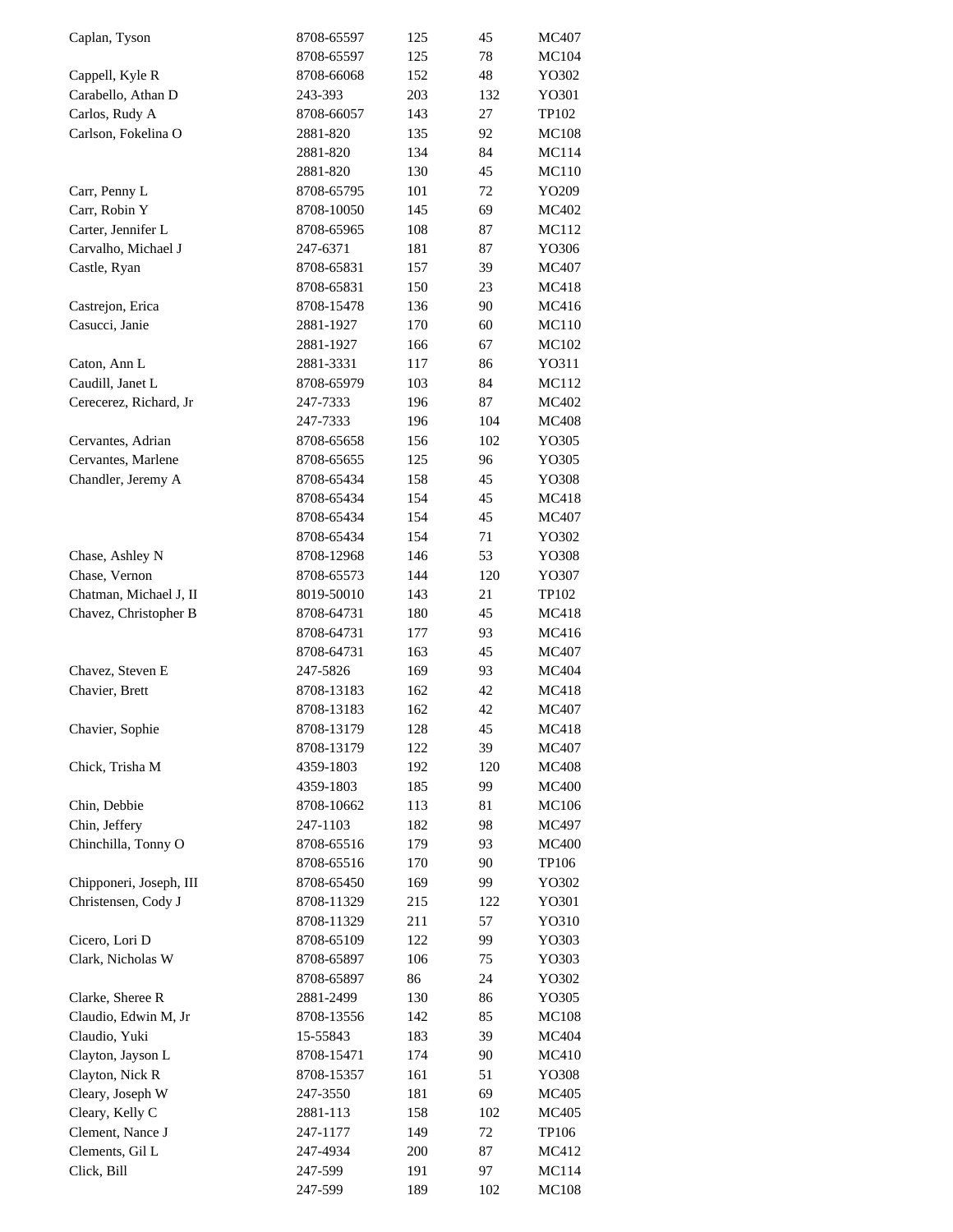| Click, Ieko              | 8708-11015 | 143 | 96  | MC114        |
|--------------------------|------------|-----|-----|--------------|
|                          | 8708-11015 | 141 | 90  | <b>MC108</b> |
| Cochran, Tim N           | 8708-10268 | 174 | 93  | <b>MC110</b> |
| Coey, Sherri L           | 2881-749   | 120 | 96  | MC112        |
| Cole, Jim H              | 247-154    | 178 | 128 | MC102        |
|                          | 247-154    | 166 | 96  | YO207        |
| Cole, Sheri A            | 2881-916   | 168 | 132 | MC102        |
| Collins, Megan           | 8708-65833 | 96  | 24  | MC407        |
| Collins, Ryan J          | 8708-65834 | 119 | 27  | MC407        |
| Cook, Peggy J            | 8708-10847 | 115 | 87  | MC109        |
| Cook, Randy              | 8708-64697 | 149 | 87  | YO303        |
| Cook, William J          | 8708-66037 | 144 | 69  | MC109        |
| Cooley, Mark             | 277-8995   | 168 | 101 | MC402        |
|                          | 277-8995   | 164 | 93  | YO305        |
|                          | 277-8995   | 163 | 86  | <b>MC108</b> |
|                          |            |     | 76  |              |
|                          | 277-8995   | 162 |     | MC404        |
|                          | 277-8995   | 161 | 93  | YO203        |
| Coonce, Trevor A         | 8708-65190 | 148 | 81  | TP103        |
| Coppedge, Joey M         | 8708-12516 | 173 | 90  | MC412        |
| Coppedge, Katrina M      | 8708-15483 | 133 | 48  | MC412        |
| Cordero, Itzel           | 8708-66035 | 129 | 84  | YO313        |
| Cordova, Antonio, Jr     | 247-5273   | 221 | 36  | YO313        |
| Cordova, Brandy R        | 2881-1875  | 179 | 36  | YO313        |
| Corduck, Feleesha M      | 8708-65779 | 122 | 90  | TP106        |
| Cormier, Emma R          | 8708-66075 | 89  | 36  | MC115        |
| Cornish, Joe             | 243-449    | 168 | 72  | YO207        |
| Corona, Rafael           | 8708-12389 | 172 | 85  | YO313        |
| Coronado, Chevonne L     | 8708-11136 | 130 | 24  | <b>MC400</b> |
| Correia, Kenny D         | 8708-9828  | 179 | 99  | YO306        |
| Corthell, Steve P        | 247-615    | 146 | 128 | MC102        |
| Costa, Daniel S          | 8708-65948 | 115 | 89  | MC104        |
| Costa, David             | 8708-12161 | 172 | 57  | MC414        |
| Costa, Lucille M         | 2881-182   | 143 | 77  | YO206        |
| Council, Theodore H      | 245-1424   | 151 | 96  | YO203        |
| Courtroul, Michael W, Jr | 8708-65866 | 137 | 51  | YO308        |
| Cowart, Breanna D        | 11-167695  | 120 | 56  | YO303        |
|                          | 11-167695  | 116 | 45  | YO311        |
| Cox, Donald-Gene E       | 272-708    | 161 | 102 | MC497        |
|                          | 272-708    | 161 | 102 |              |
|                          |            |     |     | MC109        |
| Cox, Rodney              | 8476-3540  | 199 | 96  | YO302        |
| Cox, Sandra K            | 8708-16557 | 115 | 84  | MC112        |
| Cox, Teri                | 8476-3539  | 156 | 96  | YO302        |
| Cozby, Tena D            | 2881-159   | 154 | 96  | MC410        |
| Crabtree, Jason C        | 8708-65404 | 190 | 83  | YO308        |
|                          | 8708-65404 | 179 | 99  | <b>MC400</b> |
| Crabtree, Joe B          | 8708-65939 | 156 | 72  | <b>MC400</b> |
| Crabtree, Seth D         | 8708-65985 | 112 | 63  | YO308        |
|                          | 8708-65985 | 110 | 51  | <b>MC400</b> |
| Cramer, Bruce C          | 247-1136   | 189 | 108 | <b>MC408</b> |
| Craven, Ronaldo S        | 8708-65780 | 122 | 72  | TP106        |
| Crist, Audrey D          | 8708-65118 | 130 | 30  | MC418        |
|                          | 8708-65118 | 129 | 36  | MC407        |
| Crist, Mark              | 8708-15481 | 166 | 45  | MC418        |
|                          | 8708-15481 | 159 | 45  | MC407        |
|                          | 8708-15481 | 158 | 99  | MC412        |
| Crist, Matthew R         | 8708-65435 | 167 | 39  | MC407        |
| Crist, Shelly K          | 8708-15482 | 122 | 45  | MC407        |
|                          | 8708-15482 | 122 | 94  | MC412        |
|                          | 8708-15482 | 118 | 44  | MC418        |
| Croce, Scott A           | 8708-64875 | 187 | 36  | MC418        |
|                          | 8708-64875 | 184 | 45  | MC407        |
|                          |            |     |     |              |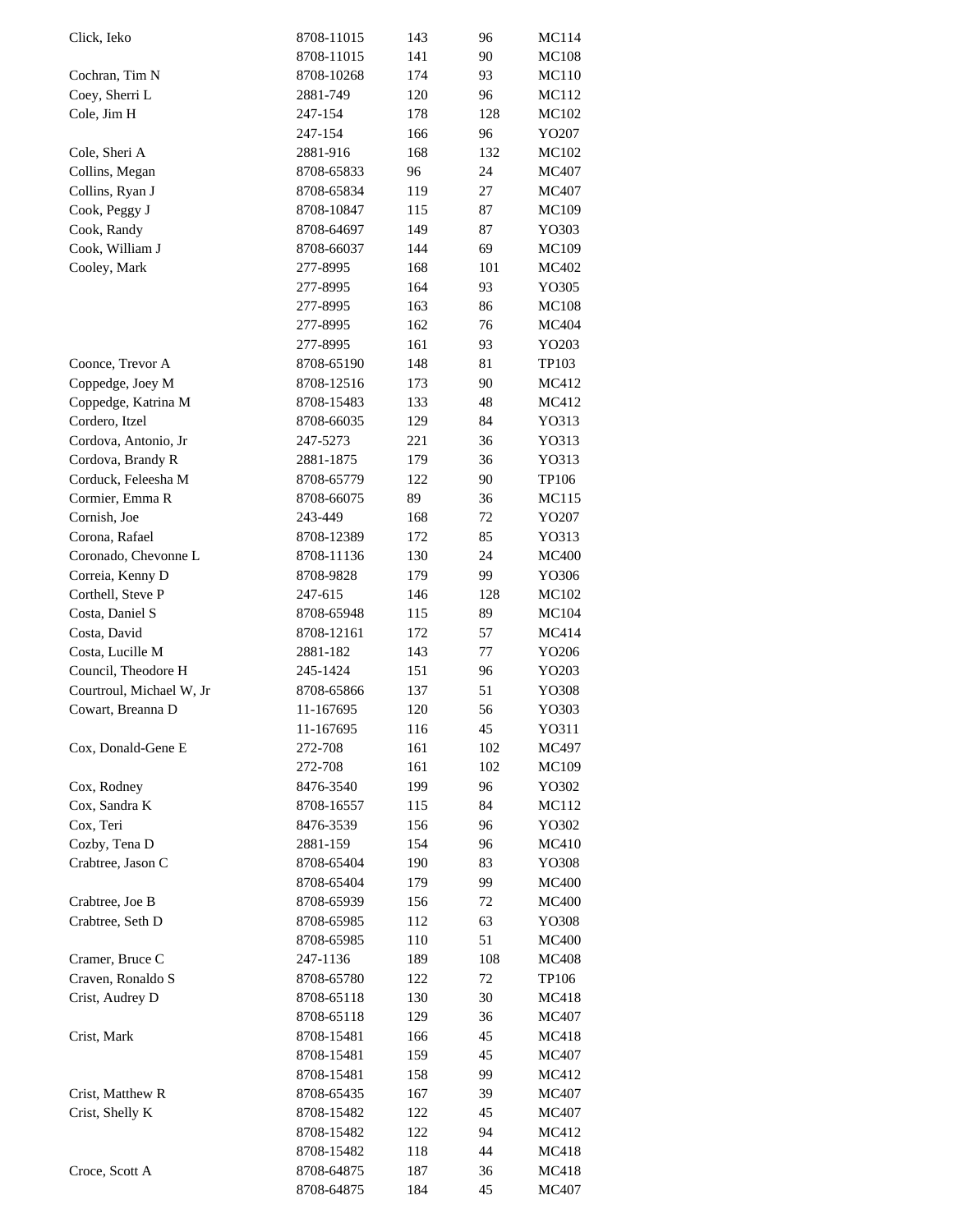| Crowley, Daniel L         | 8708-14201            | 90   | 31  | MC114          |
|---------------------------|-----------------------|------|-----|----------------|
| Crum, Christina           | 8708-12113            | 102  | 51  | YO313          |
| Cruz, Armando P           | 8708-9052             | 136  | 78  | TP102          |
| Cruz, Mario E             | 8708-65287            | 143  | 75  | TP102          |
| Csolak, Jeffery L         | 247-2394              | 200  | 112 | YO307          |
| Cummins, Farrin P, Jr     | 8708-9816             | 193  | 122 | YO307          |
| Cunningham, Jennifer A    | 2881-3666             | 139  | 75  | MC112          |
| Custer, Barbara R         | 8708-10729            | 98   | 90  | MC106          |
| Custer, Casey L           | 5495-18333            | 225  | 128 | YO301          |
| Custer, Richard W         | 247-1186              | 232  | 119 | YO301          |
| DaDalt-Romano, Linda M    | 8708-65967            | 114  | 78  | MC112          |
| Dagraca, Mark G           | 8708-10122            | 121  | 102 | MC109          |
| Daleth, Jonathan A        | 247-448               | 176  | 33  | TP106          |
| Damante, Matthew M        | 8708-13204            | 209  | 128 | YO301          |
|                           | 8708-13204            | 201  | 75  | YO310          |
| Dampier, Steve C          | 247-131               | 188  | 84  | YO306          |
| Danial, Louie E           | 8708-65746            | 149  | 90  | TP103          |
| Daniel, Francisco J       | 8708-65288            | 129  | 57  | TP102          |
| Daniels, Terry M          | 8708-10953            | 229  | 87  | YO310          |
| Davalos, Adrian           | 247-7317              | 198  | 88  | MC102          |
|                           | 247-7317              | 197  | 33  | <b>MC110</b>   |
|                           | 247-7317              | 197  | 76  | <b>MC408</b>   |
| Davalos, Patricia L       |                       | 156  | 120 |                |
|                           | 8708-9556<br>196-2107 | 180  | 33  | MC102<br>MC416 |
| Davenport, Joshua T       |                       |      | 44  |                |
| Davenport, Michelle C     | 2829-2020             | 134  |     | MC416          |
| David, Linda              | 8708-10982            | 175  | 72  | YO207          |
| Davidson, Kenneth C       | 8708-10123            | 175  | 105 | MC104          |
|                           | 8708-10123            | 175  | 105 | MC101          |
| Davidson, Ronald (Guy)    | 8708-66130            | 154  | 33  | TP106          |
| Davis, Barbara T          | 8708-8702             | 105  | 94  | MC104          |
| Davis, Crystal A          | 8708-64901            | 116  | 87  | YO311          |
| Davis, Jacob M            | 8708-65852            | 177  | 99  | MC412          |
| Davis, Jason L, Sr        | 8708-65436            | 173  | 45  | MC407          |
| Davis, Nichole L          | 8708-66054            | 82   | 21  | MC416          |
| Davis, Rob R              | 8708-12532            | 164  | 75  | MC416          |
| Davis, Steven E           | 8734-2908             | 224  | 87  | YO310          |
| Davis, Veronica S         | 8708-66021            | 106  | 63  | MC412          |
| Day, Matt                 | 8708-10725            | 200  | 87  | YO310          |
| Deardorff, Mary A         | 2881-2070             | 120  | 105 | <b>MC101</b>   |
| Deathriage, Kim           | 8476-2808             | 159  | 128 | YO307          |
|                           | 8476-2808             | 156  | 87  | YO310          |
|                           | 8476-2808             | 153  | 102 | YO303          |
| DeBastiani, John G        | 8708-8998             | 156L | 46  | <b>MC108</b>   |
|                           | 8708-8998             | 145L | 32  | MC114          |
| DeBenning, Joshua S       | 5495-6064             | 158  | 21  | YO305          |
| Decker, Justin            | 5495-8075             | 222  | 132 | YO301          |
| DeClusin, Lorrene(Jo) J   | 2881-1901             | 150  | 99  | MC106          |
| DeGennaro, Kerry L        | 8708-8953             | 101  | 66  | TP106          |
| DeGregori, Sheyenne M     | 8708-64991            | 145  | 112 | MC102          |
| DeGregori, Vincent P, III | 8708-65032            | 180  | 110 | MC102          |
| Del Nero, Gary A          | 11-642833             | 165  | 90  | MC497          |
| Delaney, Sandy D          | 8708-9241             | 119  | 24  | MC110          |
| Delgado, Camilla A        | 2881-1135             | 189  | 36  | YO209          |
|                           | 2881-1135             | 189  | 90  | YO313          |
| Delgado, Richard D        | 247-2614              | 197  | 99  | YO313          |
|                           | 247-2614              | 188  | 21  | YO305          |
| Delsado, Tony             | 8708-65861            | 158  | 72  | YO303          |
| DeSignori, Devin D        | 8708-65827            | 130  | 36  | MC407          |
| Dewar, Jason T            | 247-444               | 226  | 86  | YO310          |
| Dewar, Stephany           | 8708-8010             | 212  | 96  | YO310          |
| Diamond, Phyllis R        | 2881-3395             | 130  | 78  | TP104          |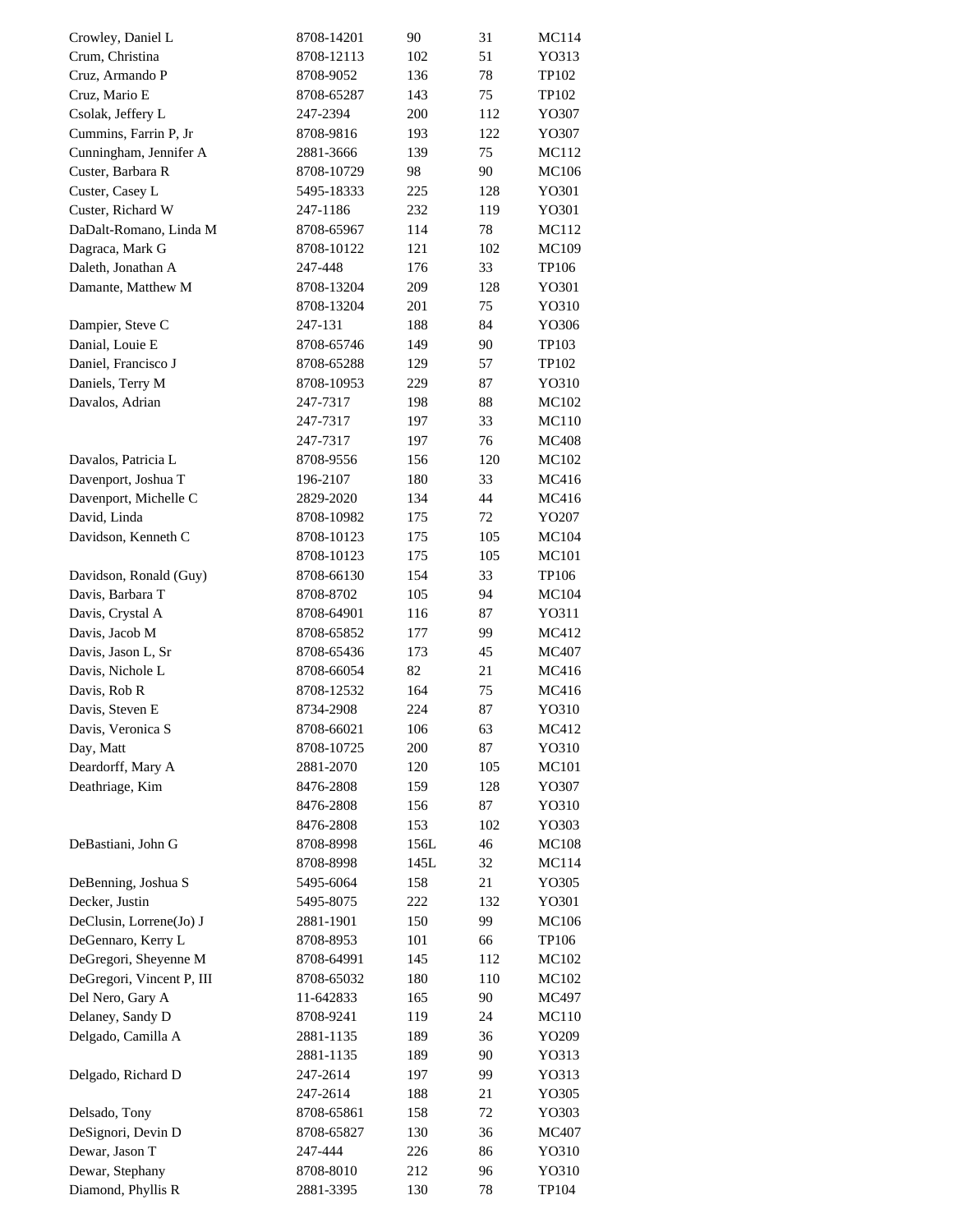| Dias, Natalie            | 8708-66044 | 112 | 54  | MC416        |
|--------------------------|------------|-----|-----|--------------|
| Diaz, Jonathan           | 8708-65736 | 145 | 91  | TP103        |
| DiDomenico, Delvisa      | 8708-11078 | 158 | 102 | <b>MC405</b> |
| Diel, Deborah L          | 2881-3619  | 158 | 102 | YO305        |
|                          | 2881-3619  | 156 | 93  | YO203        |
| Diel, Joe L              | 8708-8167  | 198 | 102 | YO305        |
| Dilley, Rodney C         | 8708-65667 | 110 | 87  | YO302        |
| Dilley, Tod M            | 8708-65986 | 129 | 81  | YO302        |
| Divanian, Gordon K       | 8708-11399 | 193 | 93  | TP103        |
| Dixon, Christopher       | 8708-65751 | 162 | 51  | TP102        |
| Dixon, Roy L             | 8708-66010 | 148 | 77  | MC414        |
| Do, Favor                | 8708-66122 | 136 | 33  | MC402        |
| Dobbs, William L, II     | 8708-64730 | 168 | 39  | MC416        |
| Dominguez, Adrian D      | 8708-65781 | 131 | 83  | TP106        |
| Dompeling, Lukas J       | 8708-65692 | 179 | 68  | YO308        |
| Dompeling, Patrick J     | 8708-65691 | 171 | 78  | YO308        |
| Doo, George G, Jr        | 247-4356   | 183 | 96  | MC412        |
|                          | 247-4356   | 176 | 87  | TP103        |
| Dorham, Gordon C         | 8708-13624 | 165 | 93  | YO203        |
| Dormanen, James R        | 8708-13056 | 171 | 96  | MC410        |
| DosSantos, Leonard       | 8708-9637  | 148 | 105 | <b>MC101</b> |
| DosSantos, Margo         | 8708-9742  | 131 | 102 | MC101        |
| Dotinga, Bill            | 247-886    | 165 | 41  | MC104        |
|                          | 247-886    | 163 | 39  | MC115        |
| Dow, Neal E              | 247-5178   | 120 | 99  | MC410        |
| Downey, Ryan             | 8708-65238 | 138 | 51  | TP106        |
| Draper, Denise M         | 2881-422   | 150 | 81  | MC412        |
|                          | 247-717    |     | 90  |              |
| Draper, Jeff A           |            | 182 |     | YO313        |
| Draper, Sherry           | 8708-11323 | 123 | 93  | MC410        |
| Drewrey, Tommy K         | 8708-65019 | 189 | 136 | MC102        |
| Drost, Herman F          | 247-5829   | 138 | 57  | MC115        |
| Duarte, Aldrich, Jr      | 8734-6964  | 148 | 24  | MC404        |
| Duarte, Anthony M        | 8708-65970 | 160 | 60  | YO313        |
|                          | 8708-65970 | 155 | 104 | YO307        |
| Duarte, Darrin D         | 247-4891   | 191 | 84  | YO308        |
|                          | 247-4891   | 187 | 93  | YO310        |
|                          | 247-4891   | 187 | 99  | YO303        |
| Duchscher, Teresa L      | 8708-10220 | 153 | 96  | MC110        |
|                          | 8708-10220 | 151 | 132 | MC102        |
| Duenas, Caroline R       | 8708-65971 | 144 | 128 | YO307        |
| Duenas, Catherine(Cat) S | 2881-3138  | 179 | 77  | YO302        |
|                          | 2881-3138  | 175 | 78  | YO313        |
|                          | 2881-3138  | 173 | 95  | YO307        |
| Duenas, Kayla M          | 8708-65972 | 167 | 60  | YO313        |
|                          | 8708-65972 | 158 | 128 | YO307        |
| Duenas, Venessa C        | 11-396537  | 195 | 40  | YO307        |
| Duffy, Butch H           | 8708-65137 | 223 | 132 | <b>MC408</b> |
|                          | 8708-65137 | 221 | 96  | MC405        |
| Duffy, Kevin J           | 8708-65171 | 211 | 124 | <b>MC408</b> |
|                          | 8708-65171 | 208 | 96  | <b>MC400</b> |
| Dufur, Gary              | 8708-66049 | 124 | 48  | <b>MC400</b> |
| Dugo, RoseAnn            | 2881-1422  | 135 | 63  | MC112        |
| Dumlao, Cedrick (Kevin)  | 8708-65918 | 159 | 67  | MC416        |
| Dunham, Jonathan D       | 8708-65958 | 123 | 72  | MC402        |
| Dunn, Marcel E           | 8708-64869 | 151 | 96  | YO313        |
| Dunscomb, Blanca         | 8708-9456  | 151 | 129 | MC102        |
|                          | 8708-9456  | 148 | 99  | MC110        |
| Dutra, Douglas J         | 8708-65466 | 172 | 96  | MC108        |
|                          | 8708-65466 | 171 | 81  | MC114        |
|                          | 8708-65466 | 163 | 87  | YO201        |
|                          | 8708-65466 | 161 | 69  | TP104        |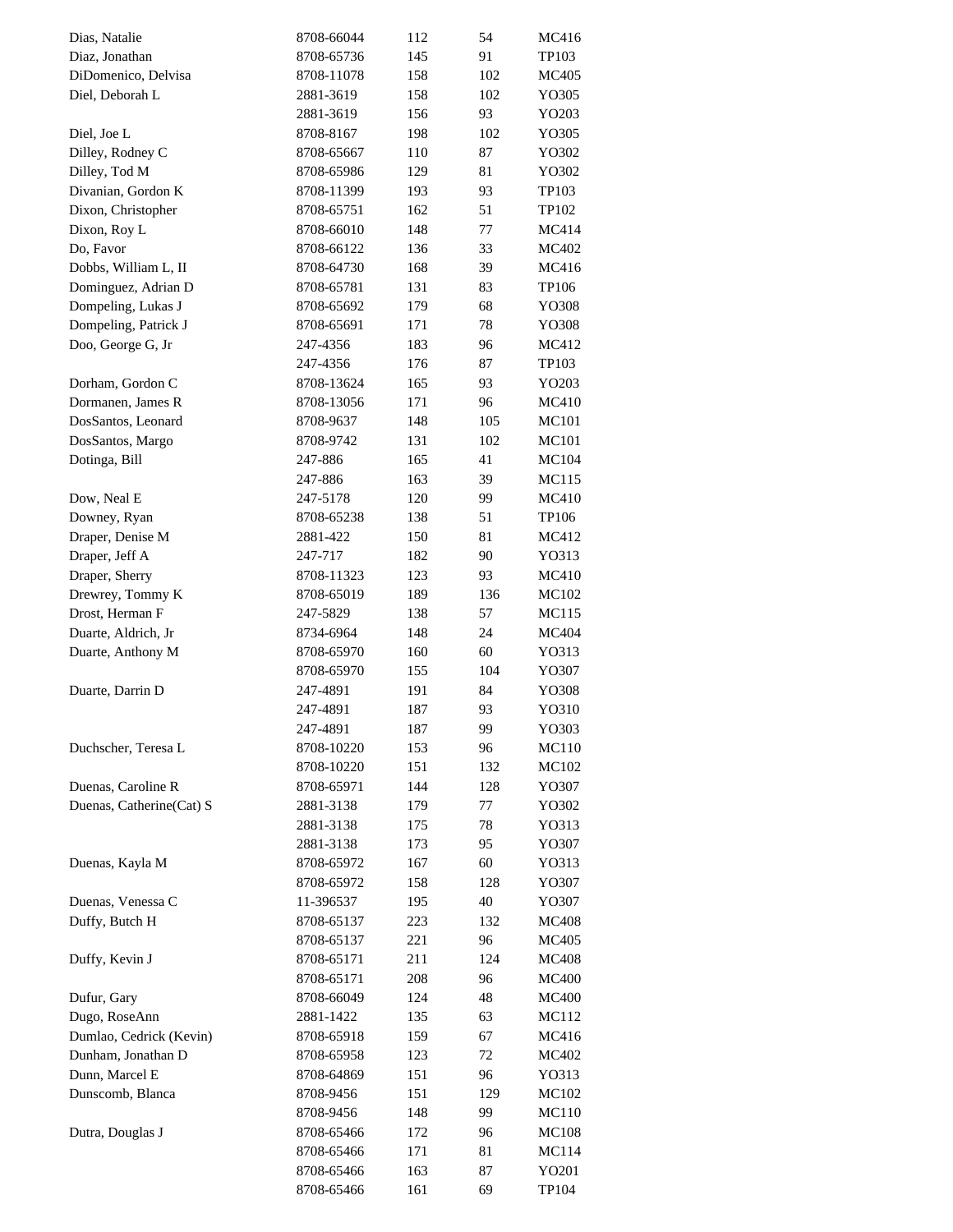| Duty, Myles            | 5495-22998 | 240 | 82  | <b>TP106</b> |
|------------------------|------------|-----|-----|--------------|
| Early, Dean G          | 8708-13043 | 177 | 99  | MC402        |
| Eastham, Scott         | 8708-10688 | 212 | 84  | YO313        |
|                        | 8708-10688 | 209 | 108 | YO301        |
| Ebenal, Gregg M        | 247-2338   | 195 | 89  | YO306        |
| Echols, Jacob D        | 5495-28618 | 183 | 105 | MC404        |
| Eckhardt, David L      | 8708-9268  | 201 | 90  | YO306        |
| Edens, John L          | 8708-13559 | 136 | 72  | MC110        |
|                        | 8708-13559 | 130 | 75  | <b>MC108</b> |
|                        | 8708-13559 | 128 | 81  | <b>MC114</b> |
| Edwards, Michelle M    | 2881-2640  | 126 | 102 | MC404        |
| Edwards, Ryan D        | 247-2787   | 204 | 105 | MC404        |
|                        |            |     |     |              |
| Egleston, Dave B       | 11-489424  | 184 | 81  | YO303        |
|                        | 11-489424  | 182 | 109 | YO301        |
| Egleston, Julie M      | 8476-1800  | 174 | 90  | YO303        |
|                        | 8476-1800  | 171 | 87  | YO302        |
|                        | 8476-1800  | 168 | 103 | YO209        |
| Eilers, Bridgette N    | 8708-65853 | 126 | 87  | MC412        |
| Eilers, Gregg T        | 8708-65854 | 151 | 90  | MC412        |
| Eilers, Skyler T       | 8708-66048 | 120 | 60  | MC414        |
| Eisavi, John           | 8708-65441 | 125 | 60  | TP102        |
| Eisavi, Noel           | 8708-65442 | 123 | 48  | TP102        |
| Elkins, Sherri M       | 8708-11284 | 122 | 62  | YO303        |
|                        | 8708-11284 | 117 | 45  | Y0311        |
| Ely, Patty A           | 8708-65769 | 90  | 81  | TP104        |
| Emmons, Justin C       | 8708-14043 | 159 | 24  | <b>MC400</b> |
| Epling, Stacie A       | 8708-65996 | 111 | 72  | YO313        |
| Eresman, Jeri L        | 247-7491   | 130 | 93  | MC410        |
| Ereso, David R, Sr     | 8708-8020  | 205 | 96  | YO313        |
|                        |            |     | 91  |              |
|                        | 8708-8020  | 198 |     | YO208        |
|                        | 8708-8020  | 196 | 92  | YO201        |
| Ereso, Greg K          | 247-5385   | 205 | 99  | YO313        |
| Ereso, Willie O        | 247-6104   | 166 | 85  | YO201        |
|                        | 247-6104   | 161 | 98  | YO208        |
| Erlenbusch, Courtney D | 8708-65239 | 93  | 72  | TP106        |
| Erlenbusch, Nate J     | 8708-9600  | 206 | 78  | TP106        |
| Erler, Heide R         | 2778-255   | 151 | 44  | MC102        |
| Escamilla, Augie       | 8708-11391 | 188 | 90  | MC405        |
| Escamilla, Lisa A      | 2881-1779  | 157 | 93  | MC405        |
| Escobar, Julie A       | 8708-66006 | 108 | 69  | YO202        |
| Escobar, Paul C        | 8708-66007 | 126 | 57  | YO202        |
| Escobar, Robert D      | 8708-66008 | 118 | 63  | YO202        |
| Escobar, Robert R      | 247-1846   | 137 | 57  | YO202        |
| Eslinger, Tiffany E    | 8708-65409 | 152 | 102 | YO302        |
| Esparza, Dallas P      | 8708-65887 | 111 | 37  | MC414        |
| Esparza, Daniel J      | 277-4410   | 137 | 51  | Y0311        |
| Esparza, Francis J     | 8708-65888 | 145 | 42  | MC414        |
| Esparza, Sherri A      |            |     | 60  |              |
|                        | 8708-65875 | 131 |     | Y0311        |
| Essex, Jeff B          | 8708-65917 | 142 | 75  | MC416        |
| Estrada, Stacy M       | 8708-64939 | 132 | 90  | MC405        |
| Ewen, Sandy L          | 8708-13802 | 108 | 37  | MC104        |
| Fahey, Ryan P          | 8708-65959 | 165 | 93  | MC402        |
| Farber, Brianna M      | 8708-65825 | 119 | 42  | MC418        |
|                        | 8708-65825 | 109 | 42  | MC407        |
| Faria, Jack            | 8708-15409 | 107 | 39  | MC497        |
| Farias, Roger          | 8708-12814 | 137 | 78  | MC104        |
| Farias, Rosalinda      | 8708-12813 | 116 | 60  | MC104        |
| Faughn, Jay            | 247-6894   | 167 | 72  | MC110        |
| Faughn, Linda M        | 2881-297   | 151 | 102 | MC110        |
| Fazio, Sengaly         | 8708-65898 | 106 | 48  | YO302        |
|                        |            | 150 | 48  | YO302        |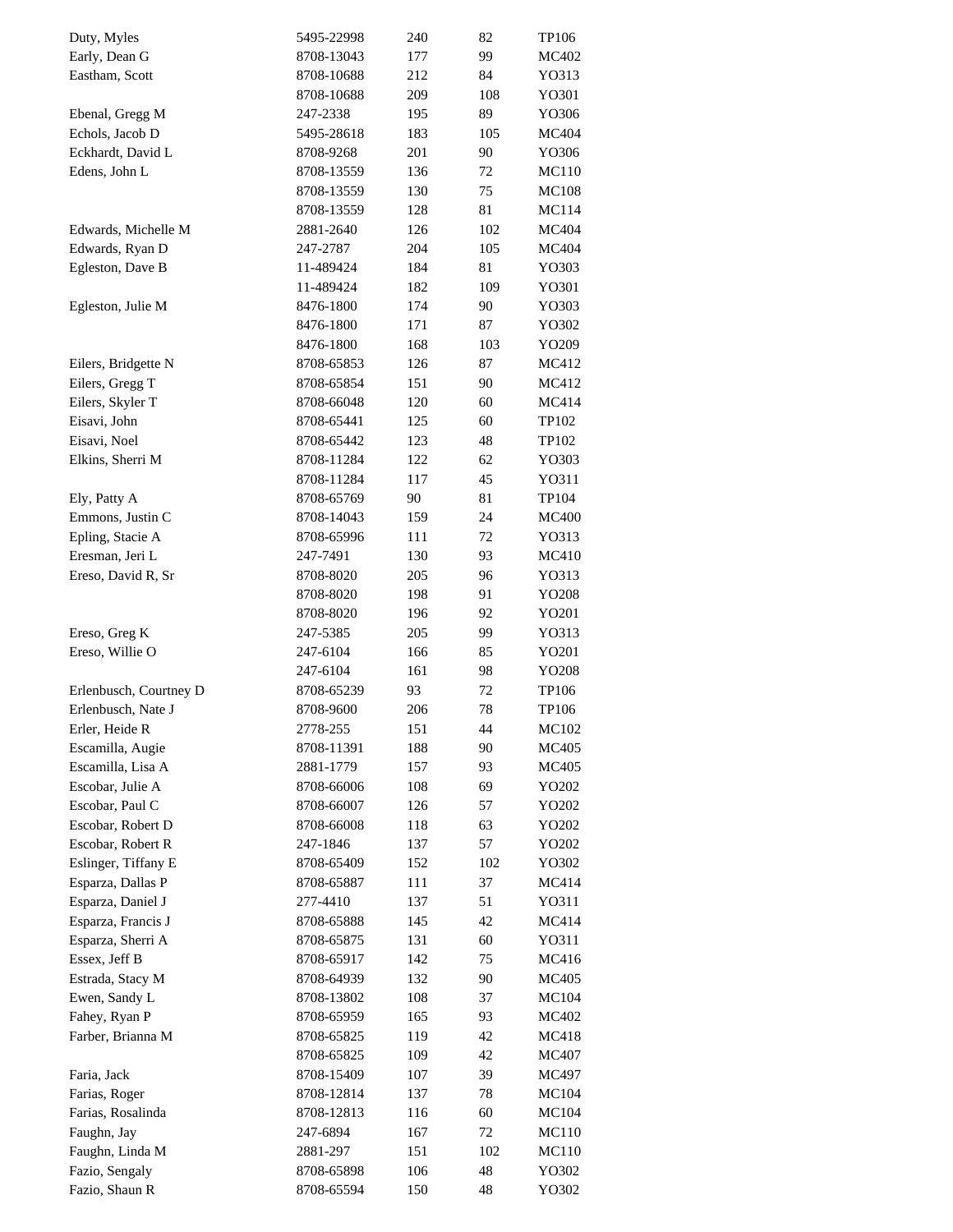| Fee, Tony                | 8708-65738 | 158 | 90  | TP103        |
|--------------------------|------------|-----|-----|--------------|
| Feemster, Rick W         | 8708-15549 | 144 | 83  | MC412        |
| Feichtmeir, Kolman R     | 8708-14042 | 175 | 57  | <b>MC400</b> |
| Fellows, Verna L         | 8476-2876  | 143 | 48  | YO311        |
| Fernandes, Allison       | 8708-66071 | 102 | 48  | MC405        |
| Fernandes, Ted J         | 247-6646   | 168 | 48  | MC405        |
| Fetzer, Bruce N          | 247-6116   | 166 | 96  | <b>MC110</b> |
| Fidalgo, Arnold C        | 247-5063   | 187 | 99  | MC497        |
|                          | 247-5063   | 181 | 99  | <b>MC110</b> |
|                          | 247-5063   | 169 | 102 | YO303        |
| Fidalgo, Terri L         | 2881-2060  | 146 | 90  | <b>MC110</b> |
| Fields, Cory D           | 247-5994   | 168 | 87  | YO305        |
| Fien, Elisabeth          | 8708-11918 | 120 | 99  | <b>MC106</b> |
|                          | 247-3821   | 182 | 89  | <b>MC400</b> |
| Figuracion, Mariano      |            |     | 51  |              |
|                          | 247-3821   | 171 |     | YO311        |
| Figures, Mary A          | 8708-8679  | 202 | 111 | <b>MC408</b> |
| Figures, Matt T          | 247-1565   | 214 | 128 | MC102        |
|                          | 247-1565   | 207 | 99  | MC110        |
|                          | 247-1565   | 207 | 132 | <b>MC408</b> |
|                          | 247-1565   | 204 | 87  | MC416        |
| Fike, Scott A            | 8708-65342 | 165 | 102 | MC404        |
| Finch, Donna             | 8708-65611 | 122 | 96  | MC416        |
| Finch, Fred A            | 8708-64986 | 179 | 96  | MC416        |
| Finch, Leighton (Fred) L | 8708-64844 | 181 | 90  | MC416        |
| Finkbeiner, Ernest       | 8708-11606 | 129 | 90  | MC404        |
| Finney, Denae M          | 8708-65782 | 125 | 75  | TP106        |
| Fischer, Jimmy B         | 227-271    | 157 | 50  | YO207        |
| Fischer, Laura L         | 2856-1112  | 126 | 84  | YO207        |
| Fish, Kerrie L           | 247-6421   | 149 | 97  | YO303        |
| Fisher, Dylan A          | 8734-6554  | 150 | 72  | MC405        |
| Fleece, Erine            | 8708-65543 | 103 | 72  | TP104        |
| Flores, Roxy M           | 8708-66067 | 116 | 42  | MC402        |
| Focha, Gary C            | 8708-65919 | 104 | 81  | MC416        |
| Focha, Teresa M          | 8708-65034 | 107 | 96  | MC416        |
| Foemby, David            | 8245-3668  | 149 | 105 | YO203        |
| Foley, Michael P         | 8708-66106 | 139 | 42  | MC113        |
| Ford, Dallas L           | 11-172274  | 163 | 87  | YO308        |
| Ford, Jessica A          | 9142-3099  | 98  | 87  | YO308        |
| Ford, Mitchell L         | 9142-2104  | 175 | 96  | YO302        |
|                          | 9142-2104  | 175 | 99  | YO308        |
| Forest, James S          | 8708-65997 | 142 | 78  | YO313        |
| Forest, John J           | 8708-65998 | 178 | 87  | YO313        |
| Forrette, Geno P         | 8708-65770 | 88  | 33  | TP104        |
| Forte, Eileen M          | 8708-15319 | 151 | 105 | MC402        |
| Forte, Gene E            | 8708-15320 | 141 | 105 | MC402        |
| Fortunato, Terri L       |            |     | 66  |              |
|                          | 8708-8429  | 140 |     | MC114        |
|                          | 8708-8429  | 133 | 72  | MC110        |
| Fowzer, Blake W          | 5495-30324 | 193 | 87  | MC410        |
| Fowzer, Brittany R       | 8708-10410 | 209 | 110 | <b>MC408</b> |
| Fowzer, Don, Sr          | 8708-12904 | 171 | 72  | MC410        |
| Francesco, Jess A        | 247-2066   | 163 | 31  | MC412        |
| Francis, Rick            | 247-6521   | 198 | 70  | MC408        |
| Franklin, Ken M          | 247-5445   | 174 | 99  | YO305        |
|                          | 247-5445   | 172 | 102 | MC412        |
| Franklin, Sean M         | 5495-20103 | 159 | 126 | YO307        |
| Frear, Anjelica R        | 8708-66135 | 162 | 27  | MC112        |
| Freeman, Dan W           | 8708-12322 | 136 | 93  | MC405        |
| Freitas, Jim P           | 247-1717   | 182 | 99  | YO306        |
| French, Karen            | 2881-590   | 189 | 124 | MC102        |
| Frensley, Allis E        | 8708-65876 | 130 | 72  | YO311        |
| Frensley, Joseph (Joe) L | 20-61955   | 189 | 69  | YO311        |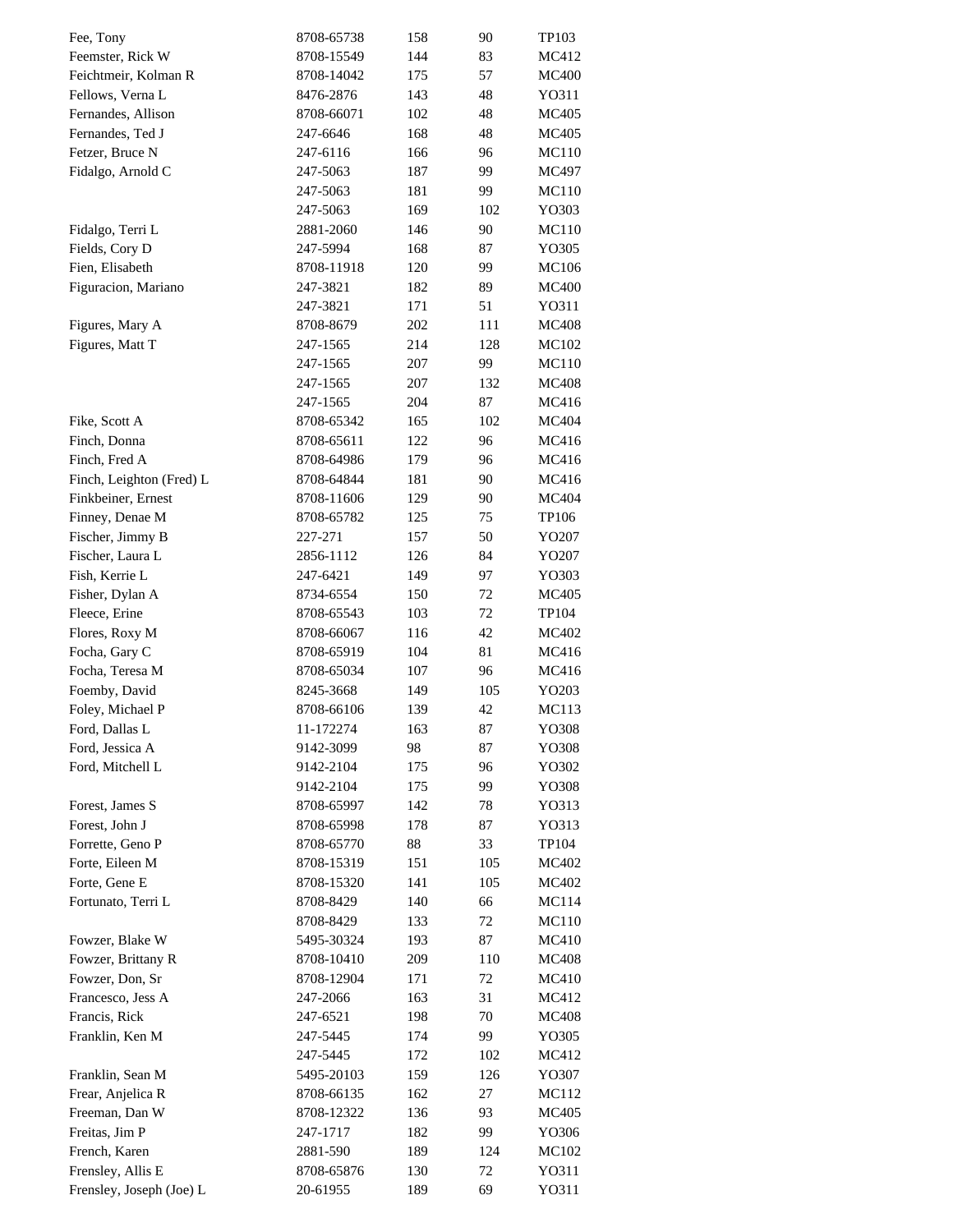| Fried, Jackie K       | 2881-673    | 159     | 93  | <b>MC400</b> |
|-----------------------|-------------|---------|-----|--------------|
| Fried, Joseph         | 5495-6415   | 200     | 39  | <b>MC400</b> |
| Friscia, Nicolas N    | 8708-65051  | 175     | 98  | YO302        |
| Frost, Julie P        | 2881-215    | 134     | 94  | YO203        |
|                       | 2881-215    | 123     | 93  | MC406        |
| Frumenti, Pete        | 8708-13141  | 139     | 27  | <b>MC109</b> |
| Fry, Wayne T          | 247-132     | 228     | 64  | YO301        |
|                       | 247-132     | 217     | 105 | YO306        |
| Fuller, Barbara D     | 8708-12717  | 171     | 136 | <b>MC102</b> |
|                       | 8708-12717  | 169     | 99  | MC110        |
| Funcheon, Billy R     | 8708-65889  | 116     | 54  | MC414        |
| Fuquay, Jonathan H    | 8708-64902  | 188     | 78  | YO311        |
| Fusi, Greg A          | 247-7303    | 200     | 124 | MC102        |
|                       | 247-7303    | 197     | 48  | MC110        |
| Gaddam, Isaac P       | 8708-13887  | 132     | 78  | MC404        |
| Gaddam, Jacob         | 11-544838   | 226     | 30  | MC404        |
|                       |             |         |     | <b>MC404</b> |
| Gaddam, Joshua L      | 11-544767   | 198     | 98  |              |
| Gaddam, Sherry M      | 8708-15297  | 145     | 87  | <b>MC404</b> |
| Gallagher, Joseph A   | 8708-12863  | 145     | 45  | MC416        |
| Galvan, Diego D       | 8708-66104  | 147     | 42  | YO311        |
| Galvan, Rigo, Sr      | 8708-65566  | 104     | 78  | TP106        |
| Gamble, Ray G         | 247-1346    | 201     | 105 | YO202        |
|                       | 247-1346    | 194     | 102 | YO207        |
| Garay, Rolando        | 8708-65747  | 145     | 78  | TP103        |
| Garber, Bonnie        | 2881-374    | 206     | 65  | YO303        |
|                       | 2881-374    | 195     | 66  | YO308        |
| Garber, Wayne T       | 247-115     | 238     | 124 | YO301        |
|                       | 247-115     | 235     | 87  | YO310        |
|                       | 247-115     | 233     | 102 | YO306        |
| Garber, Will R        | 5495-895    | 236     | 90  | YO310        |
|                       | 5495-895    | 230     | 123 | YO301        |
| Garberding, Marlene   | 8708-10104  | 128     | 69  | YO203        |
|                       | 8708-10104  | 121     | 65  | YO305        |
| Garcia, Brian A       | 8708-66063  | 164     | 60  | MC110        |
| Garcia, Christopher J | 8708-65705  | 174     | 111 | YO307        |
|                       | 8708-65705  | 149     | 39  | MC407        |
| Garcia, Jazmine       | 8708-65899  | $77 \,$ | 84  | YO302        |
| Garcia, Lou           | 8708-12064  | 146     | 117 | MC102        |
| Garcia, Robert J      | 8708-9438   | 191     | 45  | MC418        |
| Garcia, Rodoifo       | 8708-65989  | 151     | 30  | TP106        |
| Garmon, Diane L       | 2881-44     | 117     | 105 | MC405        |
| Garner, Charles, Jr   | 247-1780    | 197     | 96  | YO306        |
| Garner, Larry E       | 247-6795    | 201     | 116 | MC408        |
| Garner, Marion C, Sr  | 247-1781    | 151     | 99  | YO306        |
| Garner, Nick C        | 8708-12441  | 211     | 90  | YO306        |
| Gaskill, Grant J      | 247-4673    | 186     | 87  | <b>MC400</b> |
| Gaspar, Jose E        | 247-6886    | 187     | 87  | MC414        |
| Gath, Susan D         | 2900-898    | 134     | 87  | MC404        |
| Gauthier, James M     | 210-1174    | 216     | 99  | YO306        |
| Gaynor, Serina M      | 8708-64785  | 144     | 81  | MC410        |
| Geiser, Jamie L       | 8708-64981  | 191     | 73  | YO303        |
|                       | 8708-64981  | 184     | 62  | YO302        |
| Genova, Dominic       | 247-159     | 149     | 105 | MC497        |
| Gette, David M        | 8708-66072  | 192     | 48  | MC405        |
| Ghan, Betty L         | 2881-681    | 119     | 102 | YO208        |
| Gibson, Stephen E     |             |         | 90  |              |
| Gilbert, Ronald T     | 8708-16561  | 172     |     | MC497        |
|                       | 247-504     | 221     | 132 | YO307        |
| Gilbreath, Nadina     | 2881-1936   | 150     | 74  | YO308        |
| Giles, Sylvester, Jr  | 1031-255794 | 192     | 86  | YO313        |
| Giles, Travis C       | 8708-64833  | 168     | 90  | MC416        |
| Glenn, Tom            | 8708-66053  | 150     | 54  | MC108        |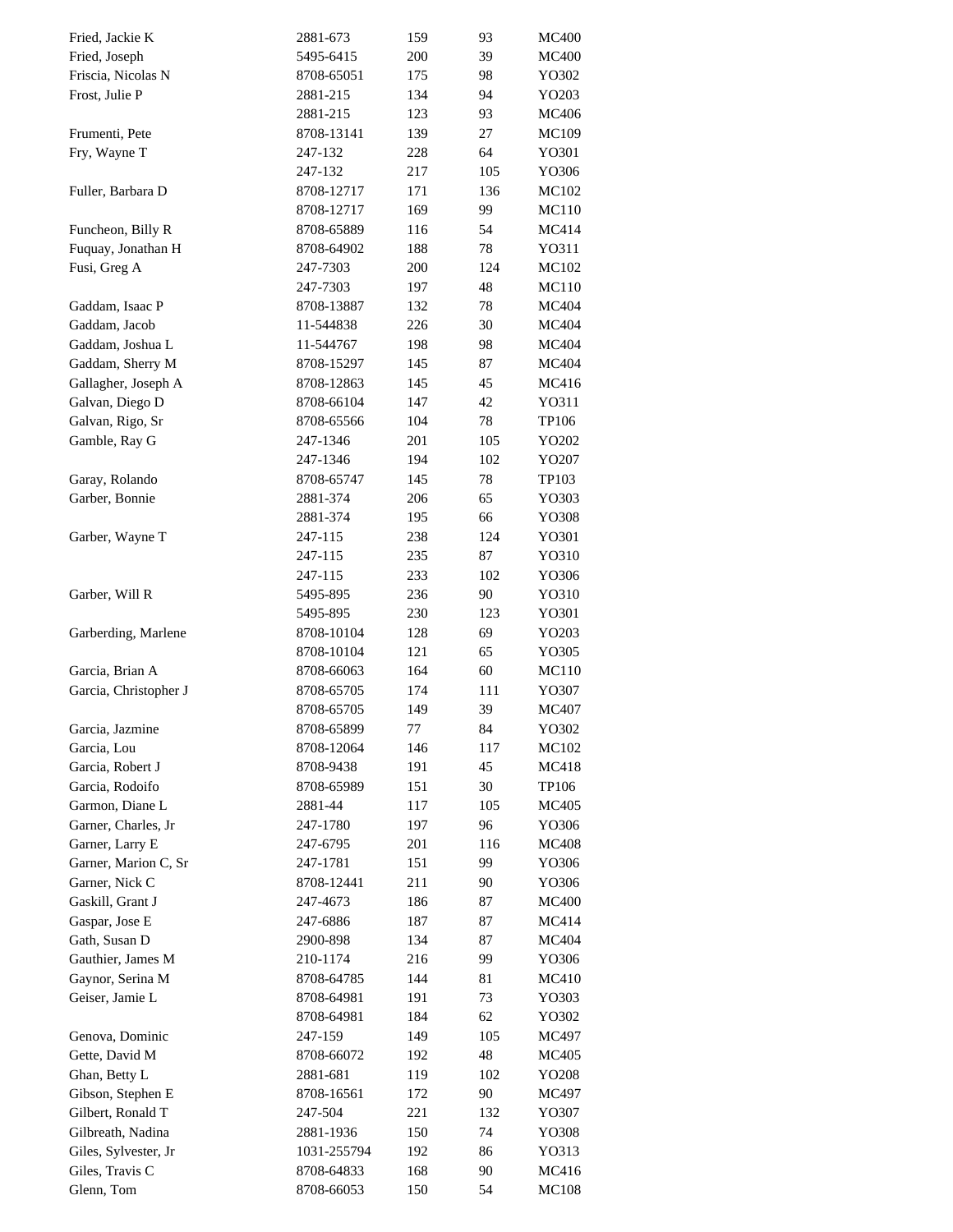|                     | 8708-66053 | 138 | 75  | YO201        |
|---------------------|------------|-----|-----|--------------|
| Gomes, Gary J       | 8708-12102 | 149 | 70  | TP103        |
| Gomes, Greg         | 247-6897   | 179 | 90  | YO306        |
|                     | 247-6897   | 173 | 24  | TP103        |
| Gomes, Ronnie G     | 247-7011   | 208 | 21  | YO306        |
|                     | 247-7011   | 197 | 90  | TP103        |
|                     | 247-7011   | 196 | 127 | YO301        |
| Gomes, Sharon       | 9142-2612  | 148 | 108 | YO209        |
| Gomes, Tyler J      | 8708-65730 | 164 | 93  | YO306        |
| Gomez, Tony I       | 8708-8704  | 147 | 27  | <b>MC108</b> |
|                     | 8708-8704  | 142 | 24  | YO201        |
|                     | 8708-8704  | 136 | 27  | MC114        |
| Gong, Ray H         | 245-2478   | 165 | 89  | TP106        |
| Gonsalves, Alice R  | 8708-65355 | 126 | 93  | <b>MC400</b> |
|                     |            |     |     |              |
| Gonzales, Joe J, Jr | 8708-9277  | 161 | 60  | YO311        |
| Gonzales, Luis A    | 21-57805   | 132 | 21  | TP103        |
| Gonzales, Samuel J  | 8708-65920 | 149 | 90  | MC416        |
| Goodman, Jacob A    | 8708-65650 | 138 | 78  | YO313        |
| Goodman, Linda G    | 8708-8692  | 110 | 84  | MC104        |
| Gordin, Clark Wm.   | 247-932    | 166 | 93  | YO305        |
| Gordin, Jim A       | 247-116    | 218 | 81  | YO310        |
|                     | 247-116    | 217 | 78  | YO207        |
|                     | 247-116    | 216 | 116 | YO301        |
| Gordin, John M      | 247-943    | 171 | 99  | YO201        |
|                     | 247-943    | 170 | 99  | YO305        |
|                     | 247-943    | 166 | 99  | YO207        |
| Graham, Dan A       | 8708-8906  | 154 | 102 | <b>MC101</b> |
| Grams, Darin C      | 8708-8944  | 139 | 66  | MC410        |
| Grant, Karen L      | 2881-1271  | 144 | 36  | MC412        |
| Graver, Lori A      | 2881-3162  | 139 | 39  | MC110        |
| Graves, Marie       | 8708-13208 | 156 | 138 | MC102        |
|                     | 8708-13208 | 154 | 96  | MC110        |
| Gray, Ronald M      | 9468-2454  | 167 | 116 | MC102        |
|                     | 9468-2454  | 158 | 39  | <b>MC108</b> |
| Green, Jonathan W   | 247-6315   | 175 | 81  | MC410        |
| Green, Max M        | 8708-65868 | 159 | 95  | YO308        |
| Green, Sean P       | 8708-65869 | 148 | 27  | YO302        |
|                     | 8708-65869 | 142 | 99  | YO308        |
| Green, Tabatha J    | 2881-3051  | 151 | 78  | MC410        |
| Green, Tim          | 8476-3522  | 190 | 96  | YO303        |
| Green, Vickie       | 8708-66018 | 99  | 69  | MC412        |
| Greene, Armmond R   | 274-16429  | 207 | 128 | MC408        |
| Gregoire, Brian M   | 8708-65867 | 140 | 92  | YO308        |
| Gregory, Dustin K   | 6237-8129  | 175 | 30  | MC418        |
|                     | 6237-8129  | 174 | 33  | MC407        |
| Griffin, Brett A    | 8708-65890 | 145 | 90  | MC414        |
| Griffin, Casey M    | 8708-65891 | 176 | 90  | MC414        |
| Grigson, Melissa L  | 11-98086   | 128 | 91  | YO302        |
| Grim, Ashley L      | 8708-65798 | 126 | 78  | YO312        |
| Grim, Ron A         |            | 179 | 68  |              |
|                     | 8708-65335 |     | 84  | YO307        |
|                     | 8708-65335 | 179 |     | YO312        |
|                     | 8708-65335 | 175 | 93  | YO305        |
| Grimes, Gary G      | 8708-64948 | 158 | 86  | YO201        |
|                     | 8708-64948 | 149 | 94  | MC114        |
|                     | 8708-64948 | 135 | 51  | <b>MC110</b> |
| Grubb, Roxanne      | 2881-375   | 168 | 140 | MC102        |
| Guenther, Janice L  | 8708-11687 | 175 | 116 | MC102        |
|                     | 8708-11687 | 173 | 78  | <b>MC110</b> |
| Guerrero, Joe A     | 247-3693   | 198 | 83  | YO308        |
| Guerrero, Joshua    | 11-359108  | 149 | 29  | YO308        |
| Guerrero, Miguel A  | 8708-66058 | 132 | 63  | TP103        |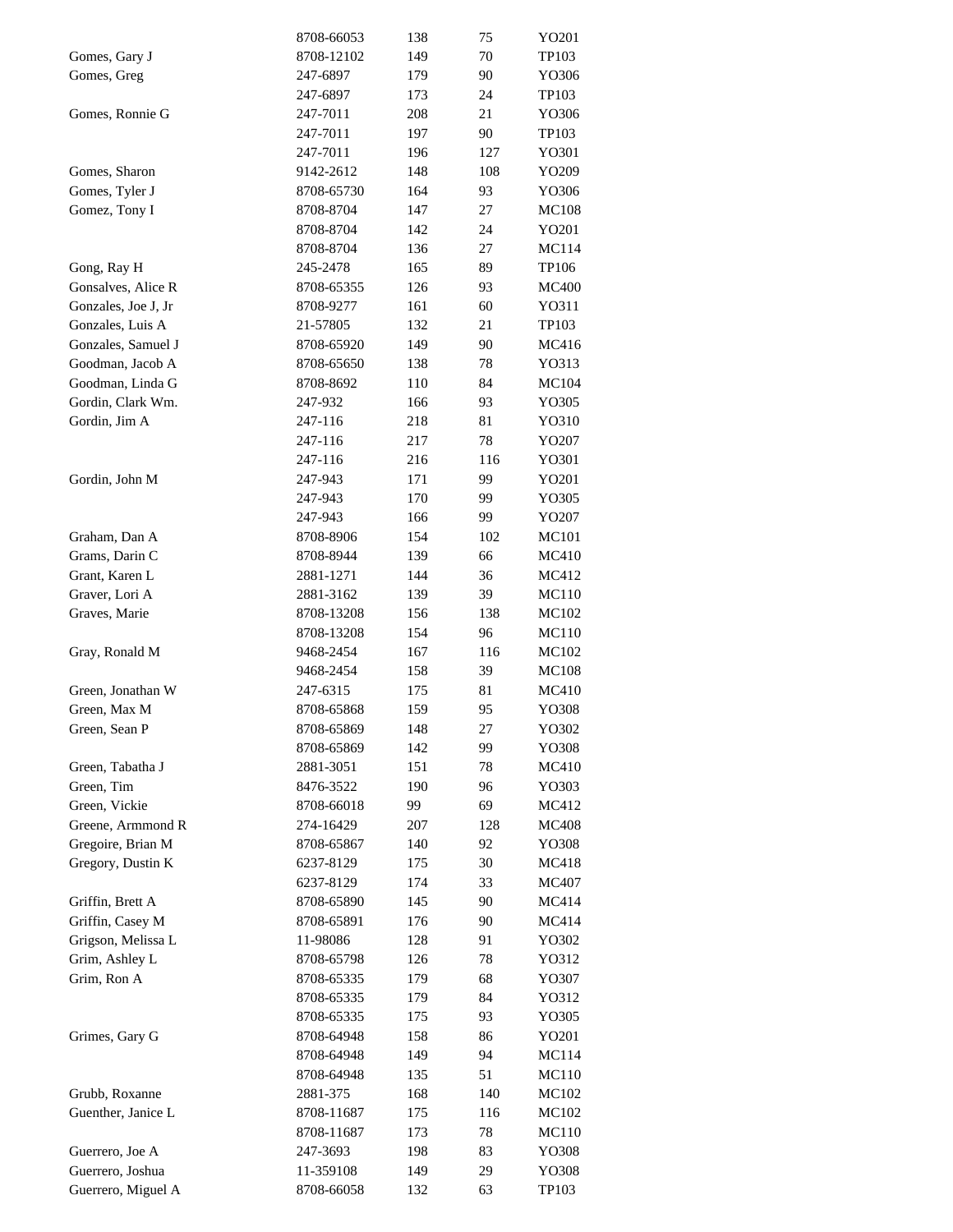| Guerrero, Savanah               | 8708-65862 | 111 | 24  | YO303        |
|---------------------------------|------------|-----|-----|--------------|
| Guerrero, Vincent E             | 8708-65677 | 116 | 21  | YO303        |
| Gundlach, Jerry L               | 247-4209   | 195 | 90  | YO201        |
|                                 | 247-4209   | 192 | 104 | YO209        |
| Gunn, Ron A                     | 8708-65502 | 166 | 45  | YO308        |
|                                 | 8708-65502 | 162 | 54  | YO306        |
| Guzman, Stephanie E             | 8708-65477 | 160 | 96  | MC410        |
| Haber, Larry                    | 8708-12858 | 157 | 83  | <b>MC108</b> |
|                                 | 8708-12858 | 155 | 90  | YO201        |
|                                 | 8708-12858 | 154 | 90  | MC114        |
| Hackett, Christopher C          | 247-1992   | 210 | 136 | YO301        |
|                                 | 247-1992   | 196 | 21  | YO310        |
| Hackett, Christopher (CJ) C, Jr | 8708-13303 | 204 | 24  | YO312        |
| Hackett, Donald (Bill) W        | 247-5363   | 203 | 128 | YO301        |
|                                 | 247-5363   | 196 | 85  | YO310        |
| Hackett, Sharliene R            | 2881-928   | 173 | 77  | YO311        |
|                                 |            |     |     |              |
| Hackett, Tori                   | 5495-963   | 201 | 88  | YO301        |
| Hackett, Wil C                  | 8708-13409 | 199 | 90  | YO313        |
| Hafeli, Jeff M                  | 243-18     | 140 | 59  | MC416        |
| Hafeli, LaRonda K               | 2877-559   | 130 | 69  | MC416        |
| Haines, Lisa A                  | 8708-10884 | 147 | 105 | MC405        |
| Hains, Forrest A                | 8708-7764  | 149 | 90  | <b>MC110</b> |
| Hains, Lynelle K                | 2881-2846  | 148 | 99  | MC110        |
| Haley, Laurence W               | 8708-66084 | 107 | 74  | YO313        |
| Hall, Charles                   | 8708-66090 | 151 | 39  | YO313        |
| Hall, Sara M                    | 8708-65845 | 109 | 81  | MC410        |
| Hall, Steven                    | 8708-65767 | 122 | 75  | TP104        |
| Hallett, Cory                   | 8708-66079 | 202 | 27  | <b>MC400</b> |
| Halloran, Tim M                 | 245-2086   | 200 | 81  | YO311        |
| Ham, Claude C                   | 247-505    | 173 | 99  | MC114        |
|                                 | 247-505    | 167 | 45  | MC497        |
| Hamilton, Aaron G               | 8708-65846 | 129 | 81  | MC410        |
| Hamilton, James L               | 8734-5464  | 172 | 87  | MC114        |
|                                 | 8734-5464  | 162 | 96  | <b>MC108</b> |
| Hammonds, Ronald G              | 8708-9125  | 167 | 92  | MC110        |
| Hammonds, Tressia J             | 8708-65940 | 144 | 102 | <b>MC400</b> |
| Hancock, Carol A                | 2881-166   | 174 | 86  | MC416        |
|                                 | 2881-166   | 169 | 102 | MC410        |
| Hancock, Tracy A                | 247-277    | 190 | 99  | MC410        |
| Hancock, Travis M               | 247-5452   | 179 | 70  | MC410        |
| Hankins, Jessica A              | 8708-65892 | 116 | 87  | MC414        |
| Hanks, Betty J                  | 8708-11330 | 117 | 27  | YO203        |
| Hanney, Garth B                 | 8708-15511 | 185 | 102 | <b>MC400</b> |
|                                 | 8708-15511 | 184 | 105 | MC109        |
| Hanney, Jack                    | 8708-64835 | 129 | 81  | MC109        |
| Hanson, Karen                   | 8708-65771 | 102 | 75  | TP104        |
| Hardman, Cody D                 | 8708-9264  | 205 | 87  | YO306        |
| Hardman, Scott P                | 247-4560   | 200 | 70  | YO306        |
| Hari, Jennifer V                | 8708-65921 | 94  | 74  | MC416        |
| Haro, Maria M                   | 8708-11516 | 121 | 124 | YO307        |
| Haro, Michael D                 | 247-4524   | 209 | 124 | YO301        |
|                                 | 247-4524   | 204 | 93  | YO310        |
|                                 |            | 203 | 124 |              |
|                                 | 247-4524   |     |     | YO307        |
| Harper, Dennis W                | 8708-65819 | 120 | 99  | MC405        |
| Harrell, Patty A                | 245-2511   | 144 | 24  | TP104        |
| Harris, Jay D, JR               | 8708-65922 | 138 | 72  | MC416        |
| Harris, Jay D, Sr               | 8708-12469 | 181 | 84  | MC416        |
| Harrison, Alexandra             | 8708-66080 | 87  | 24  | <b>MC400</b> |
| Harrison, Andre L               | 8708-66028 | 140 | 60  | MC402        |
| Harrison, Rick D                | 8708-66138 | 186 | 24  | YO311        |
| Hayden, June G                  | 247-6325   | 131 | 88  | MC402        |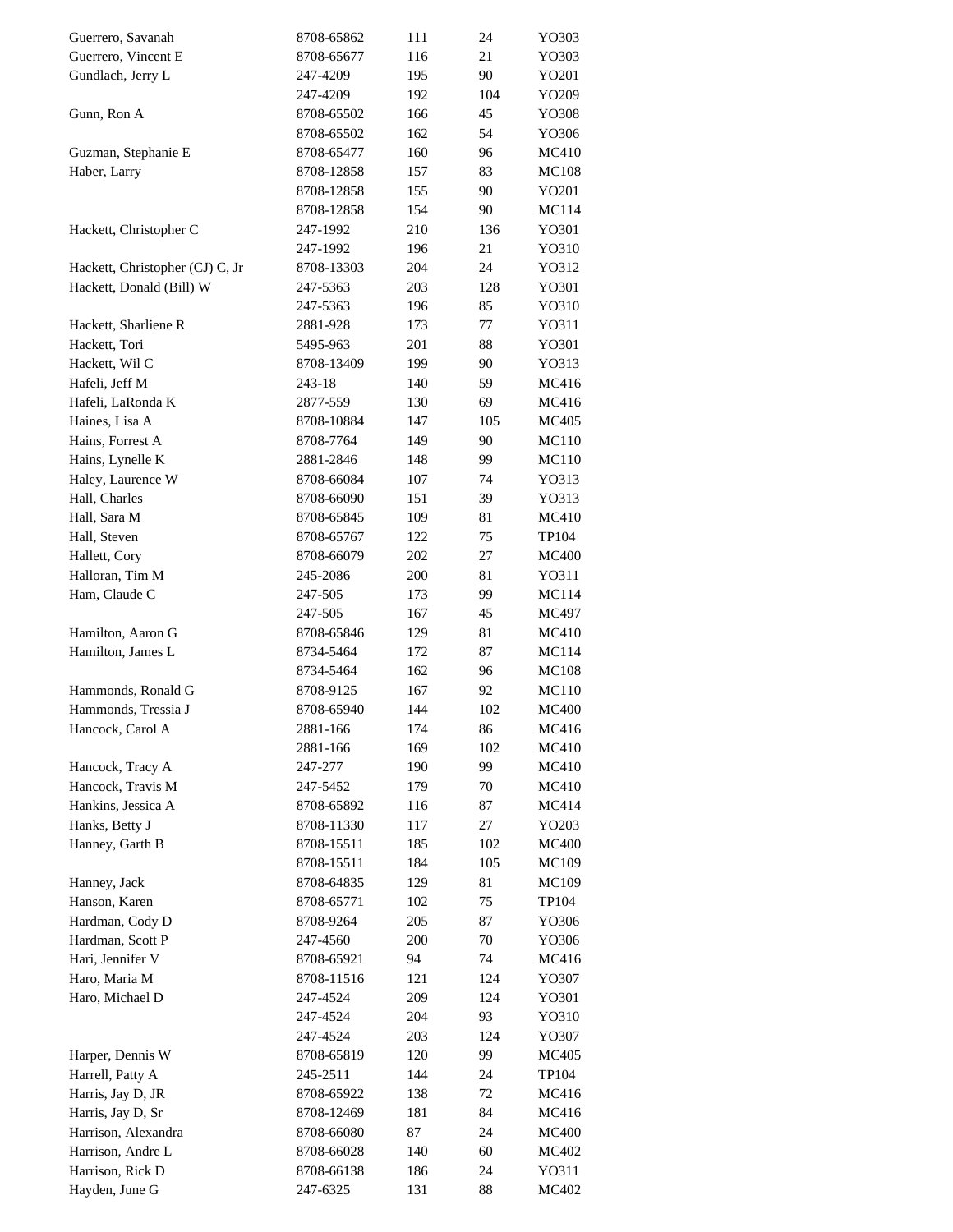| Heasell, Aaron W       | 8708-65836 | 161 | 36  | MC418        |
|------------------------|------------|-----|-----|--------------|
|                        | 8708-65836 | 136 | 42  | MC407        |
| Heaton, John, lll      | 8708-11730 | 205 | 105 | <b>MC101</b> |
|                        | 8708-11730 | 204 | 105 | MC109        |
|                        | 8708-11730 | 204 | 105 | MC104        |
| Heaton, Karen          | 8708-13849 | 160 | 102 | MC104        |
|                        | 8708-13849 | 158 | 102 | <b>MC101</b> |
|                        | 8708-13849 | 156 | 102 | MC109        |
| Hebenstriet, Saundra L | 8708-65538 | 119 | 87  | MC112        |
| Hebert, Joyce E        | 2881-221   | 154 | 93  | <b>MC406</b> |
| Hedrick, Bob D         | 8708-10580 | 201 | 112 | YO307        |
|                        | 8708-10580 | 199 | 21  | YO303        |
| Hedrick, Debbie K      | 8708-11064 | 149 | 21  | MC412        |
| Hedrick, Ken F         | 8708-11065 | 168 | 21  | MC412        |
| Hedrick, Lori D        | 8708-10287 | 146 | 108 | YO307        |
|                        | 8708-10287 | 143 | 21  | YO303        |
| Heintz, James M        | 247-828    | 149 | 67  | <b>MC108</b> |
|                        | 247-828    | 146 | 60  | MC114        |
| Helfrich, Katherine    | 8708-11292 | 150 | 75  | YO206        |
|                        |            |     |     |              |
|                        | 8708-11292 | 149 | 84  | YO313        |
| Heller, Kim T          | 8476-2206  | 153 | 84  | <b>MC114</b> |
|                        | 8476-2206  | 149 | 120 | MC102        |
| Heller, Robert         | 245-1820   | 173 | 124 | MC102        |
|                        | 245-1820   | 167 | 81  | MC114        |
| Hendry, John P         | 8708-65818 | 144 | 75  | YO208        |
| Henlin, Carl R         | 247-4878   | 164 | 90  | YO306        |
| Henson, Candice R      | 2881-3446  | 168 | 94  | MC414        |
| Heptner, Michael L     | 247-600    | 137 | 33  | YO207        |
|                        | 247-600    | 130 | 33  | MC110        |
| Hernandez, Chuck       | 8708-64684 | 162 | 89  | MC101        |
| Hernandez, Gabe        | 8708-64774 | 145 | 99  | MC402        |
| Heune, Steven K        | 5495-1369  | 212 | 84  | MC410        |
| Heyden, Bill           | 247-2396   | 201 | 69  | YO310        |
| Hiestand, James M      | 8734-6547  | 140 | 90  | MC405        |
| Hiestand, Stephanie K  | 8734-6546  | 145 | 99  | MC405        |
| Hill, Spencer K        | 8708-65388 | 168 | 84  | TP103        |
| Hillock, Donnie        | 8708-15456 | 153 | 60  | YO303        |
| Hines, David           | 8708-11044 | 168 | 81  | TP104        |
| Hix, Chris A           | 8708-65448 | 118 | 84  | <b>MC400</b> |
| Hoar, Steven M         | 8708-65870 | 134 | 61  | YO308        |
| Hobdy, Crystal A       | 2881-305   | 124 | 77  | YO206        |
| Hollis, Ashley         | 8708-65980 | 79  | 27  | YO305        |
| Holly, Josh A          | 247-1265   | 196 | 102 | MC402        |
| Holly, Pamela          | 8708-12978 | 130 | 88  | MC106        |
| Holly, Steve           | 8708-12975 | 152 | 90  | MC497        |
| Holman, Cindy          | 8708-13084 | 126 | 90  | YO302        |
| Holman, Scott          | 8708-13083 | 163 | 93  | YO302        |
| Holmes, Bryan D        | 247-3305   | 214 | 102 | YO306        |
| Holmes, Chris R        | 247-5971   | 153 | 95  | MC410        |
| Holmes, Cindy A        | 8708-10102 | 147 | 82  | YO303        |
| Holt, Art D            | 8708-12598 | 183 | 105 | MC104        |
|                        | 8708-12598 | 182 | 105 | MC109        |
| Homen, Andrew K        | 243-360    | 189 | 84  | MC414        |
| Homen, Jaimey M        | 8708-65484 | 121 | 93  | MC414        |
| Homen, Kelly J         | 2877-530   | 155 | 84  | MC414        |
|                        | 2877-530   | 149 | 73  | MC112        |
| Hook, Tori             | 8708-65954 | 111 | 87  | MC110        |
| Hoover, Aaron J        | 243-398    | 207 | 66  | MC416        |
| Hopkins, Curtis        | 8708-13520 | 174 | 99  | YO311        |
| Horvath, Randy         | 8708-65524 |     | 90  |              |
|                        |            | 171 |     | TP103        |
| Horvath, Tanner A      | 8708-66094 | 140 | 36  | TP103        |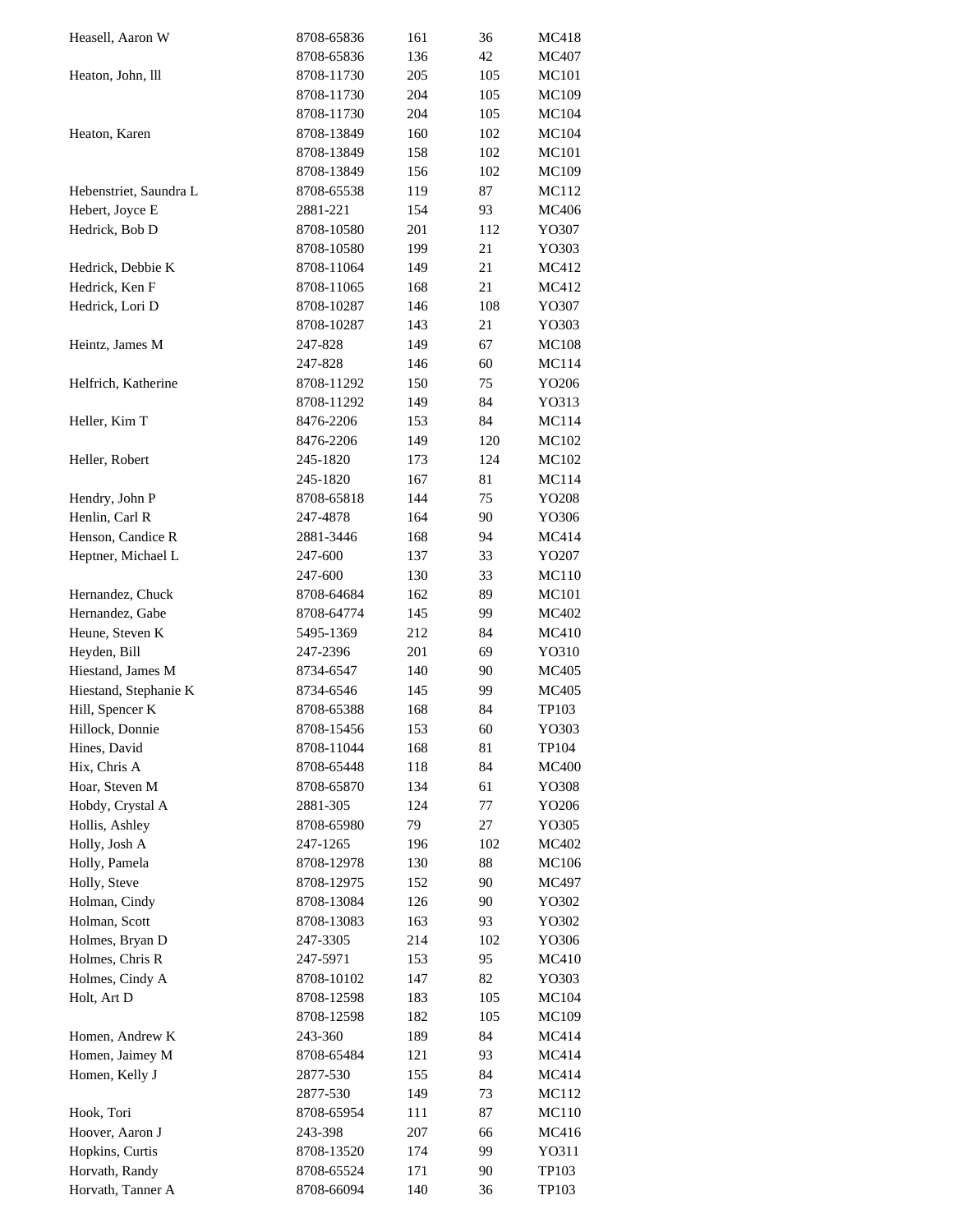| Hoshiko, Bradley A   | 8708-15343 | 190 | 99  | <b>MC400</b> |
|----------------------|------------|-----|-----|--------------|
| Hott, Jerry R        | 8708-65602 | 145 | 90  | MC497        |
| Houser, Justin E     | 8708-65949 | 86  | 86  | MC104        |
| Houx, Derrick J      | 8708-65380 | 168 | 26  | TP106        |
|                      | 8708-65380 | 167 | 89  | TP103        |
| Huddleston, Ed       | 8476-2202  | 184 | 42  | YO311        |
|                      | 8476-2202  | 182 | 64  | YO201        |
|                      | 8476-2202  | 166 | 63  | TP104        |
| Huerta, Marc A       | 8708-65451 | 171 | 99  | YO306        |
|                      | 8708-65451 | 168 | 99  | YO302        |
| Huggins, Colton A    | 8708-64931 | 165 | 45  | MC407        |
| Hughes, Shaun R      | 5495-1177  | 214 | 96  | MC414        |
| Hughes, Steven M     | 8708-13490 | 174 | 112 | MC102        |
|                      | 8708-13490 | 170 | 42  | <b>MC110</b> |
| Hughson, Fred        | 8708-12578 | 167 | 87  | MC404        |
|                      | 8708-12578 | 165 | 93  | <b>MC108</b> |
|                      | 8708-12578 | 164 | 96  | MC114        |
| Humphres, Chris W    | 8708-66095 | 124 | 24  | MC418        |
| Humphres, Sharlene R | 8708-66096 | 102 | 22  | MC418        |
| Humphrey, Boyd E     |            |     |     |              |
|                      | 8708-66012 | 162 | 59  | TP106        |
| Hunter, Karen        | 2879-30    | 139 | 63  | YO203        |
| Hunter, Keith P, Jr  | 245-12     | 142 | 90  | YO203        |
| Hunter, Megan Y      | 5495-18791 | 204 | 108 | YO301        |
|                      | 5495-18791 | 200 | 78  | YO303        |
|                      | 5495-18791 | 194 | 24  | YO310        |
| Hutson, Jeff, Jr     | 8708-13571 | 162 | 99  | MC404        |
| Incardona, Alyssa L  | 8708-65900 | 85  | 21  | YO302        |
| Incardona, Michael P | 8708-65901 | 170 | 80  | YO302        |
| Ingalls, Marcie M    | 2881-287   | 171 | 93  | YO208        |
|                      | 2881-287   | 164 | 99  | YO203        |
| Ippoliti, Julien D   | 8708-65837 | 132 | 33  | MC407        |
| Irvin, Alyssa A      | 5495-31977 | 111 | 24  | YO303        |
|                      | 5495-31977 | 95  | 42  | YO311        |
| Irvin, Freddy J, Jr  | 247-1148   | 234 | 84  | YO310        |
|                      | 247-1148   | 223 | 121 | YO301        |
| Isam, Dan            | 210-3672   | 217 | 135 | YO301        |
|                      | 210-3672   | 216 | 87  | YO310        |
|                      | 210-3672   | 214 | 96  | MC102        |
| Jackson, Germaine    | 2881-124   | 115 | 87  | MC110        |
| Jackson, Ryan J      | 8708-65783 | 138 | 90  | TP106        |
| James, Cindy J       | 2881-656   | 165 | 93  | MC416        |
|                      | 2881-656   | 165 | 132 | MC102        |
|                      | 2881-656   | 164 | 77  | MC104        |
|                      | 2881-656   | 164 | 99  | MC405        |
|                      | 2881-656   | 154 | 24  | MC418        |
| James, Joshua M      | 5495-6153  | 183 | 39  | MC404        |
|                      | 5495-6153  | 181 | 26  | MC418        |
|                      | 5495-6153  | 176 | 105 | MC405        |
| James, Mike          | 247-7315   | 183 | 93  | MC416        |
| Jameson, Fonda L     | 8708-8789  | 156 | 84  | YO206        |
| Jensen, Jerry R      | 8708-65624 | 96  | 69  | TP106        |
| Jensen, Karen M      | 8708-66102 | 106 | 52  | YO209        |
| Jensen, Mellissa E   | 8708-65838 | 108 | 27  | MC407        |
| Jensen, Patrick      | 8708-65225 | 107 | 39  | TP103        |
| Jensen, Sharon       | 2856-1224  | 142 | 87  | MC406        |
|                      | 2856-1224  | 139 | 94  | YO203        |
| Jensen, Timothy S    | 5495-6720  | 184 | 90  | TP103        |
| Jeppersen, Bob, Sr   | 8476-3013  | 155 | 90  | Y0311        |
|                      |            |     |     |              |
| Jesperson, Jerry A   | 8708-8957  | 124 | 66  | TP106        |
| Jesperson, Judy A    | 8708-8959  | 86  | 66  | TP106        |
| Johnson, Alice       | 8746-39944 | 144 | 102 | <b>MC400</b> |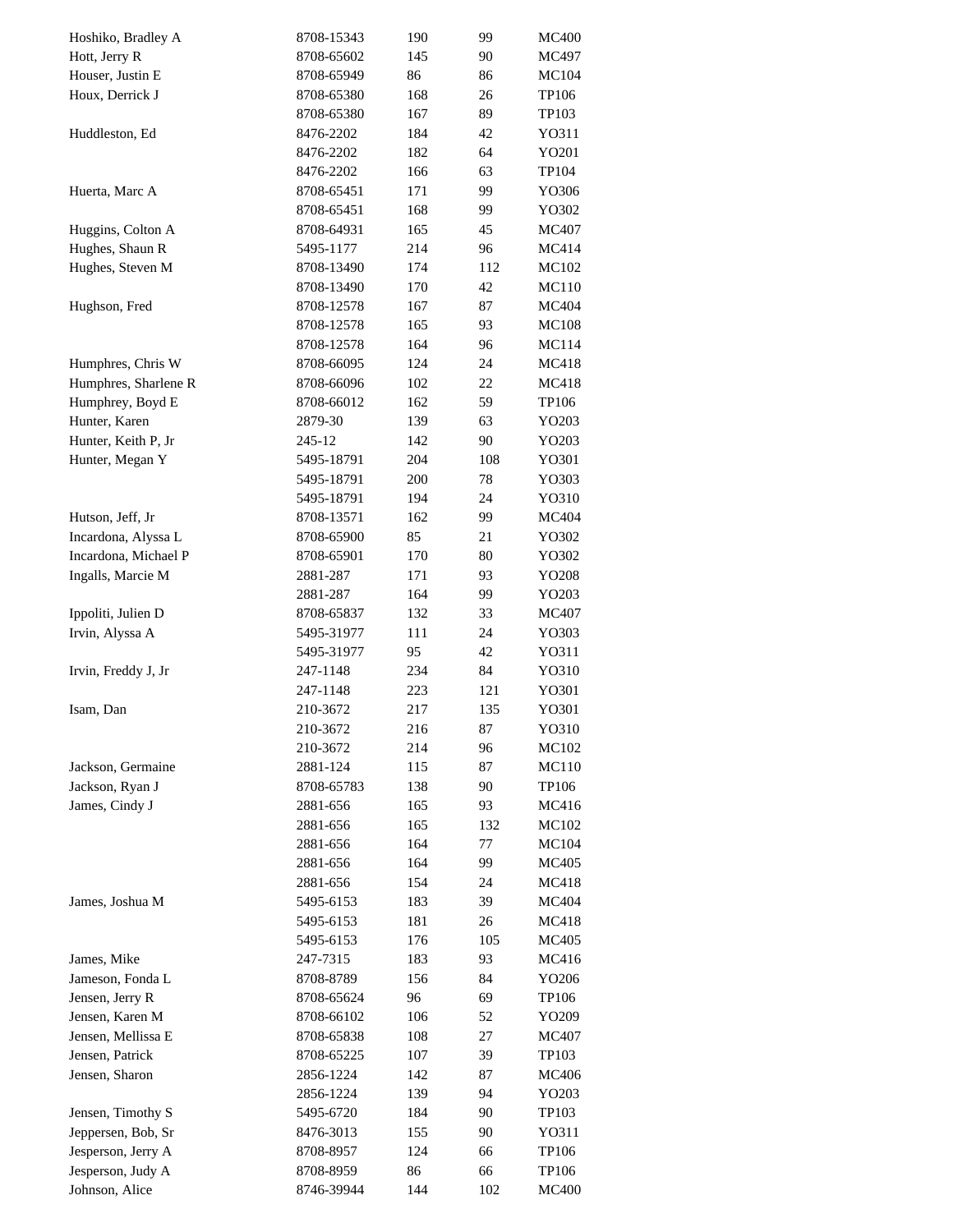|                          | 8746-39944 | 142 | 80  | MC416        |
|--------------------------|------------|-----|-----|--------------|
| Johnson, Connie S        | 2881-956   | 121 | 69  | MC112        |
| Johnson, Kyle R          | 8708-11860 | 188 | 45  | MC407        |
|                          | 8708-11860 | 180 | 27  | MC418        |
| Johnson, Larry           | 8708-65855 | 179 | 69  | MC412        |
| Johnson, Martin          | 8708-65893 | 143 | 93  | MC414        |
| Johnson, Nathan          | 8708-65796 | 133 | 93  | <b>MC108</b> |
|                          | 8708-65796 | 131 | 93  | YO201        |
| Johnson, Ruth M          | 2881-2250  | 110 | 26  | MC412        |
| Johnson, William L       | 8708-13076 | 158 | 87  | <b>MC108</b> |
|                          |            |     |     |              |
|                          | 8708-13076 | 153 | 96  | MC412        |
| Johnston, Leonard        | 8708-13801 | 164 | 86  | MC110        |
| Johnston, Zane H         | 247-1400   | 180 | 98  | MC404        |
| Jones, Dante             | 8708-65863 | 183 | 73  | YO305        |
| Jones, Julie A           | 5495-1483  | 198 | 136 | <b>MC408</b> |
| Jones, Ken M             | 8708-65534 | 163 | 87  | YO312        |
| Jones, Kyle C            | 8708-14157 | 199 | 104 | <b>MC408</b> |
| Jones, Ryan M            | 8708-65839 | 140 | 36  | MC407        |
|                          | 8708-65839 | 136 | 27  | MC418        |
| Jones, Todd R            | 247-95     | 186 | 87  | YO313        |
| Jordan, Jared W          | 247-4416   | 191 | 37  | YO303        |
| Jordan, Jenna Y          | 2881-1650  | 136 | 96  | YO303        |
| Jordan, Mark W           | 247-4054   | 166 | 54  | YO303        |
| Julien, Stacey D         | 8708-65726 | 124 | 45  | YO306        |
| Kadry, Jennifer J        | 8708-13480 | 134 | 91  | <b>MC101</b> |
| Kajioka, Kevin I         | 8708-65784 | 141 | 33  | TP106        |
| Kajioka, Tosh D          | 245-2426   | 169 | 30  | TP102        |
| Kangas, Brad M           | 8708-12138 | 200 | 96  | YO313        |
|                          | 8708-12138 | 198 | 120 | YO301        |
|                          |            |     | 87  |              |
| Kangas, Kyle P           | 8708-65999 | 123 |     | YO313        |
| Kanoa, Curtis K          | 247-5499   | 198 | 21  | MC416        |
| Karambela, Khristopher K | 8708-12934 | 186 | 95  | MC402        |
| Karle, Allen E           | 11-198089  | 141 | 102 | YO302        |
| Karle, Amber M           | 8734-5226  | 84  | 87  | YO302        |
| Karle, Angie L           | 8708-9598  | 96  | 49  | YO201        |
| Karle, Christian W       | 11-198091  | 155 | 97  | YO302        |
| Karle, Kourtnee A        | 18-14722   | 86  | 93  | YO302        |
| Karle, Melanie R         | 2879-88    | 165 | 69  | YO313        |
| Karle, Scott A           | 247-5684   | 165 | 60  | YO313        |
| Karle, Wayne A           | 247-690    | 146 | 116 | YO209        |
|                          | 247-690    | 142 | 96  | YO201        |
| Katsufrakis, Marlene     | 2881-125   | 136 | 96  | MC110        |
| Kaz, Gretchen            | 8708-12029 | 103 | 47  | YO311        |
| Keathley, Jason V        | 8708-65924 | 134 | 76  | MC416        |
| Keathley, Karen L        | 8708-15364 | 156 | 105 | YO203        |
| Keller, Christel Heidi C | 8708-64958 | 103 | 81  | MC405        |
| Keller, Michael J        | 247-1092   | 179 | 96  | MC405        |
| Keller, Nathaniel M      | 8708-64957 | 140 | 102 | MC405        |
| Kelley, Jeffrey (Lyle) L | 273-480    | 167 | 72  | YO207        |
| Kelley, Kimberly R       | 9005-27745 | 124 | 28  | YO307        |
| Kelley, Nick             | 5495-1464  | 235 | 40  | YO307        |
|                          |            |     |     |              |
| Kelly, James O           | 8708-13749 | 122 | 87  | YO201        |
|                          | 8708-13749 | 117 | 83  | MC114        |
|                          | 8708-13749 | 116 | 102 | MC108        |
| Kelsey, Daryll           | 8708-11331 | 175 | 99  | MC114        |
|                          | 8708-11331 | 172 | 90  | YO201        |
|                          | 8708-11331 | 170 | 102 | <b>MC108</b> |
| Kennedy, Christopher J   | 8708-11272 | 137 | 90  | <b>MC400</b> |
| Keough, Mike S           | 243-1708   | 228 | 54  | YO310        |
| Keys, Kenny E            | 8708-65732 | 161 | 93  | YO306        |
| Keys, Mike E             | 247-2341   | 194 | 105 | YO306        |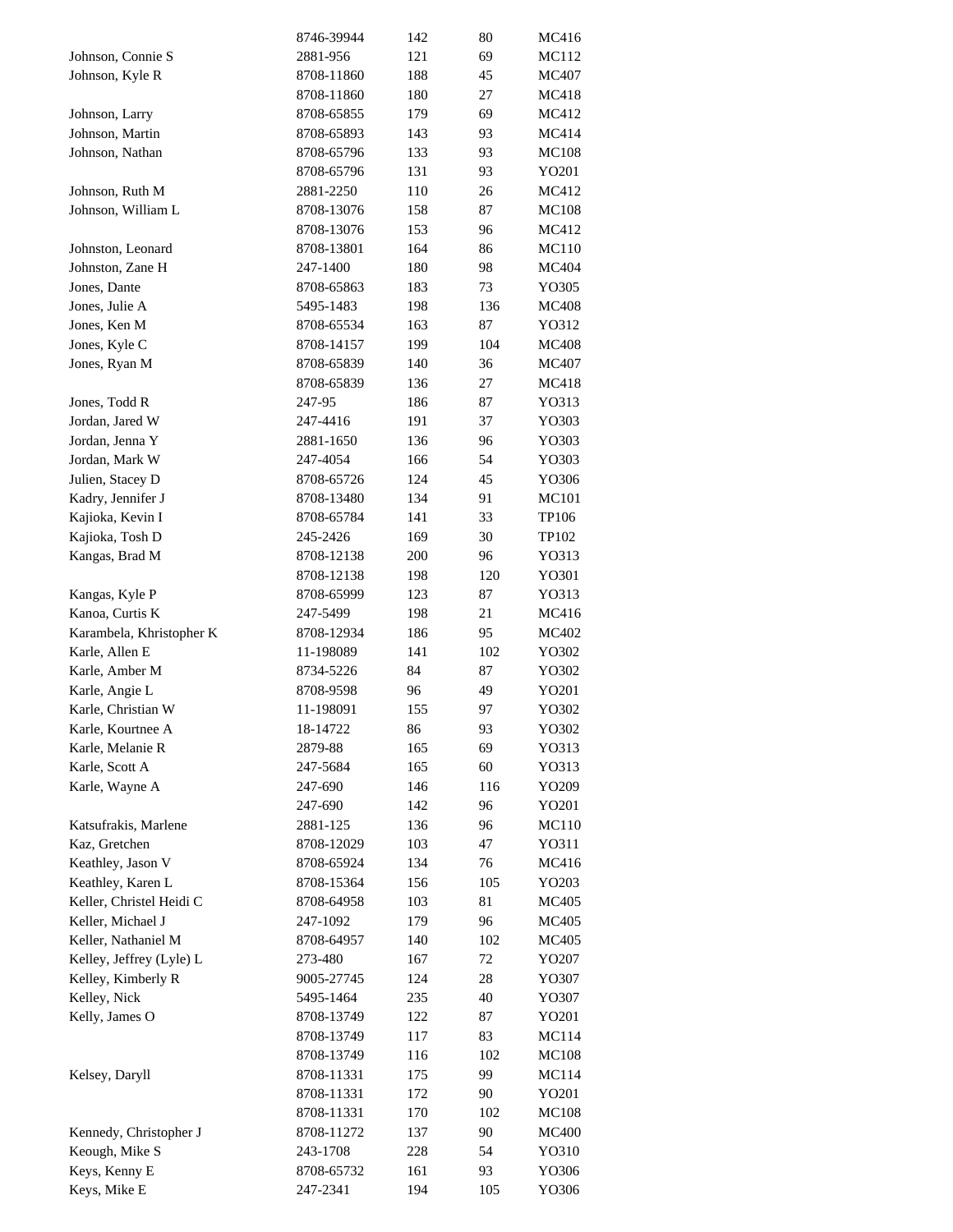| Khuth, Mao            | 8708-7923  | 160 | 72  | YO311          |
|-----------------------|------------|-----|-----|----------------|
| Kilgore, Chuck O      | 243-1450   | 156 | 84  | MC110          |
| Kincanon, John S      | 247-415    | 137 | 93  | MC110          |
|                       | 247-415    | 136 | 93  | MC497          |
| Kindle, Tyler         | 8708-65941 | 141 | 86  | <b>MC400</b>   |
| King, Henry (Butch)   | 247-7204   | 135 | 99  | MC405          |
| Kinser, Pixie M       | 2881-1184  | 128 | 81  | MC101          |
| Kirkpatrick, Janice M | 2881-86    | 128 | 66  | <b>MC406</b>   |
| Kirschman, Patricia   | 8708-12987 | 152 | 39  | YO207          |
| Kirschman, Terry      | 8708-12986 | 135 | 30  | YO207          |
| Kiser, Kristen        | 8708-66019 | 94  | 45  | TP102          |
| Klatt, Dorene M       | 2877-613   | 106 | 90  | <b>MC108</b>   |
| Klatt, Fritz          | 257-13845  | 185 | 90  | <b>MC108</b>   |
|                       | 257-13845  | 182 | 116 | MC102          |
| Kleiber, Chris J      | 8708-65191 | 165 | 66  | TP103          |
| Klein, Bernie E       | 8708-9620  | 133 | 87  | YO206          |
| Kline, Kurt A         | 8708-65412 | 168 | 100 | YO302          |
| Kluball, Kevin R      | 8708-13118 | 179 | 102 | MC404          |
| Knutson, Todd J       | 247-5793   | 143 | 42  | MC407          |
| Kolsters, Brian M     | 247-5862   | 173 | 60  | <b>MC410</b>   |
| Kommavong, Sod        | 247-3805   | 172 | 96  | YO311          |
| Kommavong, Zachary F  | 8708-64903 | 180 | 72  | YO303          |
|                       | 8708-64903 | 180 | 93  | YO311          |
| Koolhaas, Ken E       | 222-20417  | 142 | 42  | MC115          |
| Koop, Colten          | 21-16900   | 132 | 66  | YO303          |
| Koop, Robert C        | 8476-2963  | 182 | 69  |                |
|                       | 8708-65992 | 142 | 72  | YO303<br>TP103 |
| Kowalsky, Harley      |            |     |     |                |
| Kraft, Jim H, Jr      | 247-547    | 182 | 57  | YO310          |
| Kramer, Jacob         | 8708-64961 | 116 | 99  | MC113          |
|                       | 8708-64961 | 113 | 51  | MC115          |
| Krigbaum, Cliff       | 8708-11289 | 170 | 96  | YO311          |
| Kringle, Iva          | 8708-64882 | 111 | 93  | YO208          |
| Kringle, Ken R        | 8708-64881 | 170 | 96  | YO208          |
|                       | 8708-64881 | 162 | 99  | YO203          |
| Krone, John W         | 8476-2795  | 161 | 74  | TP104          |
| Krone, Minda C        | 8476-2905  | 159 | 30  | TP104          |
| Kuchan, Chad T        | 8708-66000 | 157 | 90  | YO313          |
| Kumar, Ashok          | 8708-65425 | 146 | 63  | Y0311          |
| Kumar, Avinash S      | 8708-65426 | 138 | 84  | Y0311          |
| Kumar, Vignesh A      | 8708-65427 | 155 | 87  | Y0311          |
| Lacher, James R       | 8708-65840 | 171 | 36  | MC407          |
| Laikam, Carmen V      | 8708-15503 | 90  | 24  | MC418          |
|                       | 8708-15503 | 84  | 28  | MC415          |
| Langley, Brian G      | 9559-24832 | 181 | 99  | MC402          |
| Langley, Nellie M     | 8708-65962 | 106 | 94  | MC402          |
| Langum, Ted           | 8708-10988 | 156 | 136 | MC102          |
|                       | 8708-10988 | 154 | 102 | MC109          |
| Laque, Debra          | 8708-65925 | 81  | 51  | MC416          |
| Laque, Luke           | 8708-66024 | 112 | 39  | MC416          |
| Larsen, Glen A        | 8708-66111 | 149 | 48  | MC416          |
| LaTorre, Victoria, M  | 2881-309   | 115 | 95  | YO206          |
| Lawrence, Michael A   | 8708-65244 | 147 | 87  | TP106          |
| Lawson, John D        | 8476-2286  | 161 | 99  | MC412          |
| Layos, Christofer J   | 8708-64847 | 152 | 38  | <b>MC400</b>   |
| Lazaro, Lorraine      | 9005-20886 | 109 | 25  | MC110          |
| Lazaro, Rick A        | 210-4289   | 199 | 136 | MC102          |
|                       | 210-4289   | 196 | 102 | MC110          |
| Le Blanc, Adam S      | 8734-2799  | 208 | 87  | MC416          |
| Le Fevre, Dennis A    | 8476-3088  | 219 | 27  | Y0311          |
|                       | 8476-3088  | 217 | 84  | YO208          |
|                       | 8476-3088  | 210 | 81  | YO203          |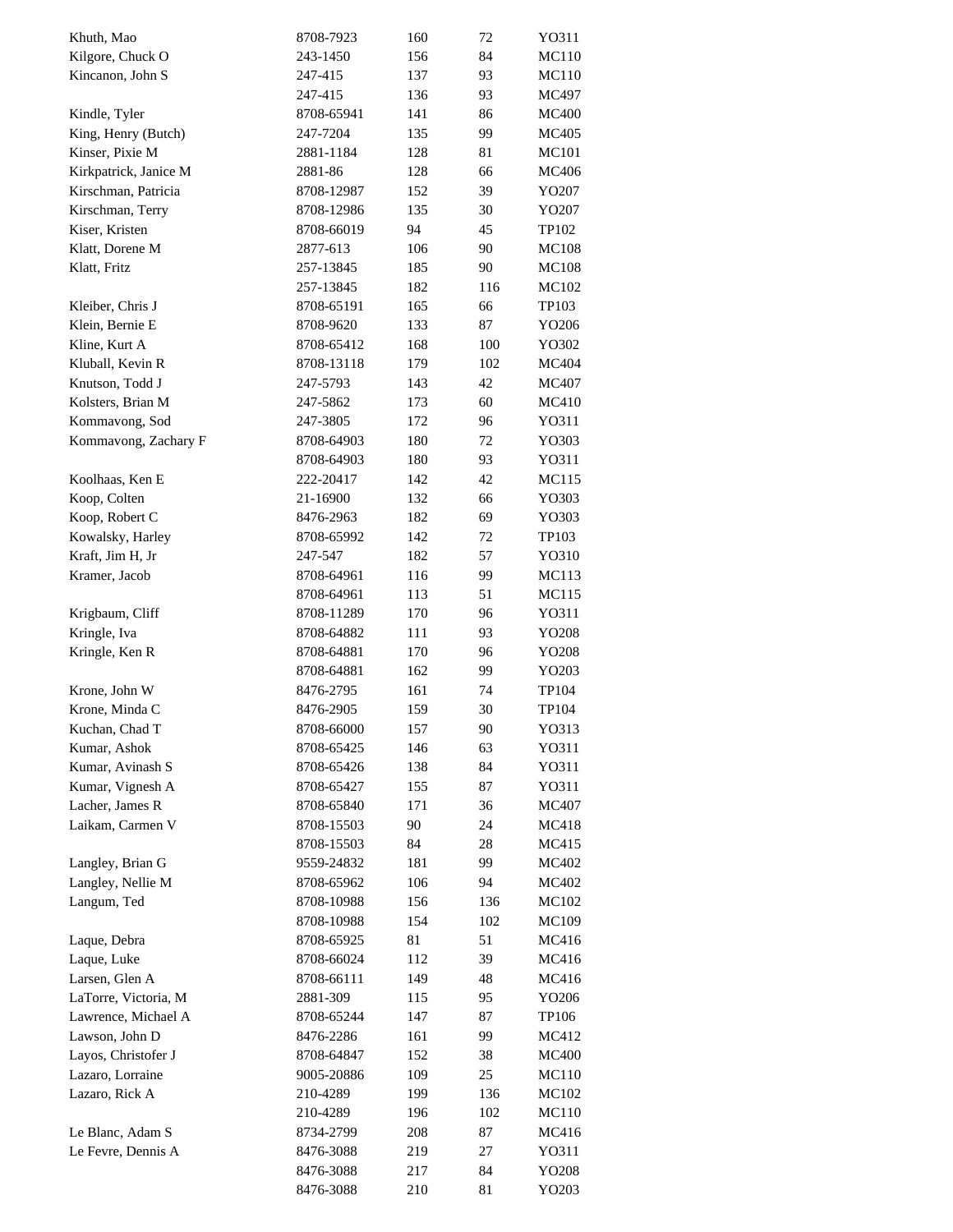| Leal, Larry                | 8708-13942 | 166 | 124 | YO209        |
|----------------------------|------------|-----|-----|--------------|
|                            | 8708-13942 | 160 | 96  | YO207        |
| Lee, Isaiah                | 8708-66046 | 132 | 42  | MC416        |
| Lee, Robert E, Sr          | 247-301    | 219 | 75  | YO201        |
|                            | 247-301    | 218 | 87  | YO310        |
|                            | 247-301    | 214 | 56  | YO301        |
| Lemos, Duarte              | 257-9859   | 151 | 96  | <b>MC108</b> |
|                            | 257-9859   | 148 | 84  | <b>MC114</b> |
|                            | 8476-2947  | 172 | 39  | YO203        |
| Lenz, Larry P              |            |     |     |              |
| Leones, Juan               | 8708-65907 | 117 | 69  | YO302        |
| Lewis, Bob                 | 8708-12931 | 186 | 96  | YO208        |
|                            | 8708-12931 | 176 | 102 | MC497        |
| Lewis, Christina           | 8708-15428 | 147 | 69  | MC402        |
|                            | 8708-15428 | 142 | 84  | MC414        |
| Lewis, Ernie L             | 8708-12708 | 140 | 87  | YO208        |
|                            | 8708-12708 | 132 | 93  | MC497        |
| Lewis, Jason               | 8708-15429 | 178 | 87  | MC414        |
| Lewis, Joyce G             | 8708-12991 | 144 | 57  | YO201        |
| Lewis, Patrick M           | 8708-65661 | 188 | 27  | YO313        |
|                            | 8708-65661 | 173 | 96  | YO305        |
| Lieberman, Jackie          | 8708-13553 | 130 | 89  | MC113        |
|                            | 8708-13553 | 129 |     |              |
|                            |            |     | 96  | MC109        |
| Lightner, George J         | 8708-65571 | 139 | 93  | YO313        |
| Lima, Lynn R               | 8708-11708 | 143 | 82  | MC410        |
| Lindsey, Matthew R         | 247-4642   | 158 | 30  | MC418        |
| Lininger, Chris A          | 8708-7741  | 107 | 90  | MC410        |
| Liston- Abujen, Patricia A | 8708-64859 | 125 | 44  | MC497        |
|                            | 8708-64859 | 124 | 93  | MC114        |
|                            | 8708-64859 | 122 | 96  | YO201        |
|                            | 8708-64859 | 121 | 99  | <b>MC108</b> |
| Lockwood, Frances M        | 2881-520   | 147 | 128 | MC102        |
| Logeman, Don R             | 247-319    | 188 | 111 | YO209        |
| Lomeli, Cindy R            | 8708-11782 | 161 | 93  | YO303        |
| Long, James M              | 8708-12996 | 136 | 99  | MC497        |
| Lopes, Eddie L, Jr         | 247-1994   | 195 | 93  | TP103        |
|                            | 8708-65079 |     | 27  | YO311        |
| Lopes, Fran N              |            | 112 |     |              |
|                            | 8708-65079 | 105 | 60  | YO306        |
|                            | 8708-65079 | 105 | 93  | YO308        |
| Lopez, Eddie               | 8708-66005 | 127 | 24  | YO306        |
| Lopez, Garon               | 8708-65428 | 170 | 63  | Y0311        |
| Lopez, Jose, Jr            | 247-4404   | 180 | 84  | YO312        |
| Lopez, Marcos              | 8708-65638 | 159 | 90  | YO312        |
| Lopez, Tony                | 247-3250   | 158 | 52  | MC108        |
| Loredo, Nathaneal J        | 8708-65413 | 169 | 78  | YO313        |
| Loredo, Vanessa G          | 8708-65414 | 126 | 87  | YO313        |
| LoSquadro, Robert G        | 247-629    | 131 | 78  | MC414        |
|                            | 247-629    | 129 | 54  | <b>MC108</b> |
| Lott, Danny R              | 8708-65070 | 166 | 84  | MC410        |
| Loudermilk, Alonzo B       | 247-775    | 129 | 81  | MC497        |
|                            |            |     |     |              |
| Love, Gary                 | 8708-13091 | 170 | 27  | YO207        |
| Loveall, Kevin L           | 247-136    | 189 | 72  | YO306        |
| Lovins, Kalob C            | 8708-65461 | 153 | 27  | MC407        |
|                            | 8708-65461 | 152 | 45  | MC418        |
| Lozano, Ron                | 21-16901   | 200 | 102 | YO302        |
| Lub, Stacy K               | 2881-958   | 143 | 79  | MC112        |
| Lubin, Michael P           | 8708-66091 | 143 | 33  | YO313        |
| Lucero, Alfonzo            | 247-714    | 165 | 63  | MC410        |
| Lucero, Janice D           | 8708-14040 | 132 | 128 | MC102        |
| Luis, Lucia M              | 8708-65475 | 149 | 99  | YO302        |
| Lukins, Anthony            | 5495-6616  | 208 | 72  | YO310        |
| Lukins, Ken                | 247-4240   | 204 | 68  | YO209        |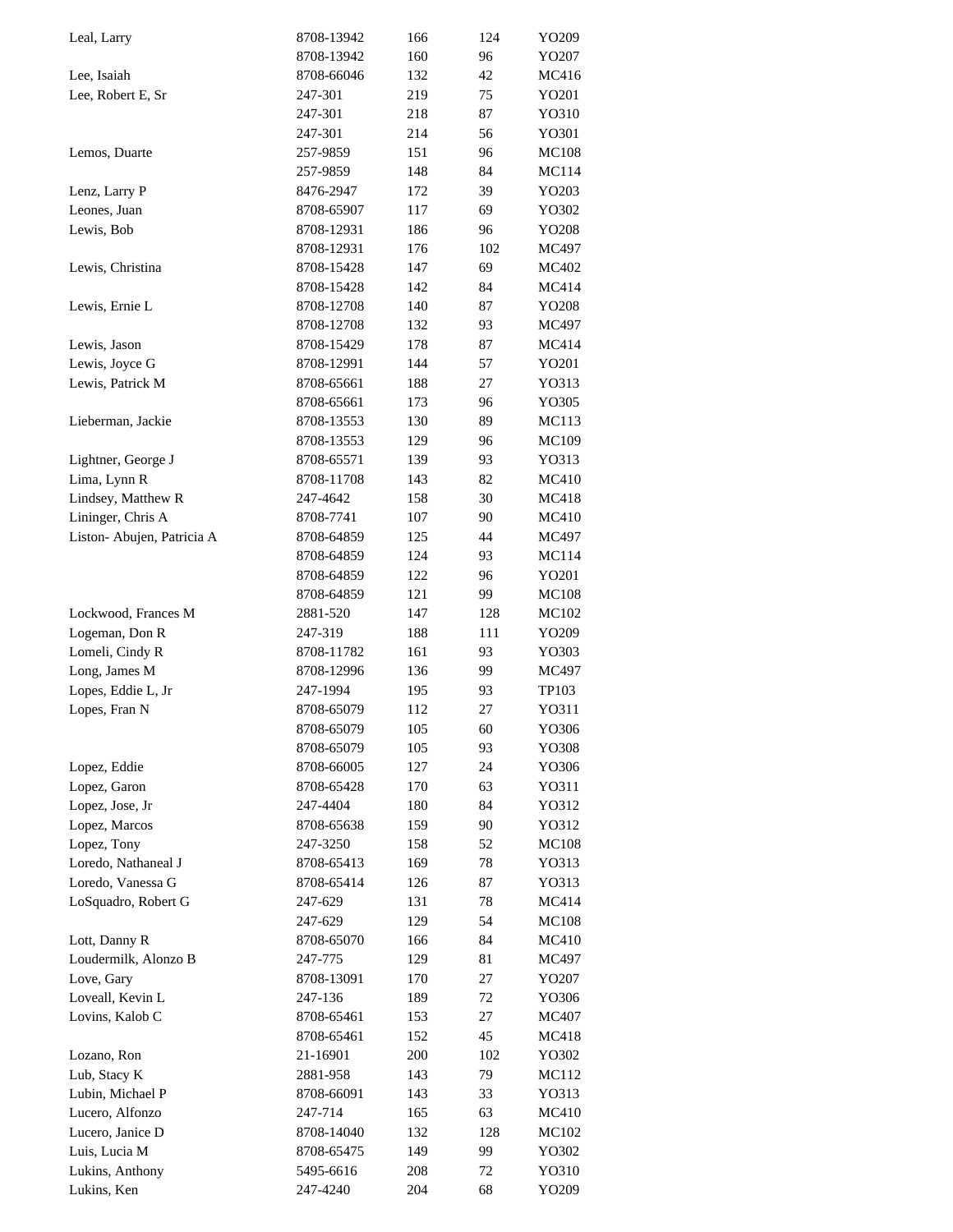|                                    | 247-4240                | 198        | 99       | YO310          |
|------------------------------------|-------------------------|------------|----------|----------------|
|                                    | 247-4240                | 191        | 136      | YO301          |
| Luna, Briana M                     | 8708-65990              | 98         | 69       | TP106          |
| Luna, Felicia L                    | 8708-65942              | 93         | 75       | <b>MC400</b>   |
| Luviano, Juan                      | 8708-65739              | 145        | 90       | TP103          |
| Lytle, Gary L                      | 8708-9743               | 172        | 97       | MC110          |
| Lytle, Nancy C                     | 8708-10456              | 142        | 99       | MC110          |
| Mabee, Todd C                      | 8708-65718              | 165        | 72       | YO313          |
| MacArthur, Stanley                 | 247-4855                | 116        | 69       | <b>MC109</b>   |
| Macedo, Sara A                     | 5495-12224              | 115        | 99       | YO308          |
| Machado, Anthony F, IV             | 8708-13764              | 181        | 92       | YO306          |
|                                    |                         |            |          |                |
| Machado, Evelyn L                  | 247-2717                | 113        | 57       | YO206          |
|                                    | 247-2717                | 112        | 39       | YO311          |
| Machado, Gabe B                    | 247-1803                | 191        | 90       | YO306          |
|                                    | 247-1803                | 153        | 81       | Y0311          |
| Machado, Kyler G                   | 5495-18584              | 213        | 102      | YO301          |
| Machado, Lee A                     | 8708-14091              | 115        | 93       | <b>MC400</b>   |
| Machado, Lori A                    | 2881-3616               | 131        | 72       | YO311          |
| Machado, Michael                   | 5495-6462               | 114        | 99       | YO302          |
| Machado, Tessie                    | 8708-12435              | 140        | 52       | YO206          |
| Machado, Tony F                    | 247-1805                | 128        | 81       | YO306          |
|                                    | 247-1805                | 126        | 71       | YO311          |
| Machado, Tony F, III               | 245-2418                | 183        | 105      | YO306          |
|                                    | 245-2418                | 179        | 66       | Y0311          |
| Macias, Jerry R, Jr                | 8708-11693              | 162        | 93       | <b>MC110</b>   |
|                                    | 8708-11693              | 160        | 68       | MC114          |
|                                    | 8708-11693              | 155        | 90       | <b>MC108</b>   |
| Macias, Kathrine (Kat)             | 8708-65981              | 209        | 68       | YO307          |
|                                    | 8708-65981              | 195        | 90       | YO305          |
| Macias, Robbie J                   | 8708-65982              | 185        | 68       | YO307          |
|                                    | 8708-65982              | 165        | 87       | YO305          |
| Maciel, Mike E                     | 21-23611                | 170        | 39       | MC407          |
|                                    | 21-23611                | 162        | 30       | MC418          |
|                                    |                         |            |          |                |
| MacIver, Jane                      | 8708-65195              | 122        | 87       | TP104          |
|                                    | 8708-65195              | 122        | 93       | YO206          |
| MacPherson, Courtney               | 8708-15271              | 174        | 132      | <b>MC102</b>   |
| MacPherson, Kelly D                | 8708-15269              | 212        | 84       | <b>MC400</b>   |
|                                    | 8708-15269              | 207        | 81       | MC414          |
| Madril, Alyssa                     | 8708-64866              | 93         | 77       | YO313          |
| Magana, Chris M                    | 2881-2515               | 127        | 40       | MC112          |
| Mah, Stuart                        | 8708-64933              | 160        | 81       | MC412          |
| Maldonado, Adrian J                | 8708-13815              | 178        | 39       | MC407          |
|                                    | 8708-13815              | 177        | 73       | YO313          |
| Maldonado, Angel                   | 8708-65826              | 148        | 42       | MC407          |
| Maldonado, Stephanie D             | 8708-65366              | 116        | 72       | YO313          |
| Malone, Lester E                   | 8708-65075              | 165        | 93       | MC101          |
| Marcetti, Dennis L, Jr             | 8708-65963              | 136        | 87       | MC402          |
| Marchant, Darin L                  | 8708-65728              | 160        | 72       | TP103          |
|                                    | 8708-65728              | 159        | 69       | YO306          |
| Marckese, Chris J                  | 247-4083                | 219        | 116      | <b>MC408</b>   |
| Marlow, Troy                       |                         |            |          | YO310          |
| Marquardt, Donney C                |                         |            |          |                |
|                                    | 247-308                 | 189        | 93       |                |
|                                    | 5495-21622              | 217        | 92       | YO301          |
| Marquez, Pamela J                  | 2881-353                | 174        | 75       | YO308          |
| Marquez, Rudy                      | 247-1181                | 184        | 78       | YO308          |
|                                    | 247-1181                | 182        | 108      | YO301          |
| Marroquin, Albert                  | 247-5703                | 155        | 57       | TP103          |
| Marroquin, Albert, Jr              | 8708-11664              | 167        | 54       | TP103          |
| Marsh, Garrad W                    | 10-1304331              | 218        | 99       | MC102          |
|                                    | 10-1304331              | 213        | 100      | <b>MC408</b>   |
| Marsh, Robert M<br>Marshall, Tracy | 8708-64784<br>2881-3368 | 159<br>189 | 38<br>91 | MC414<br>YO202 |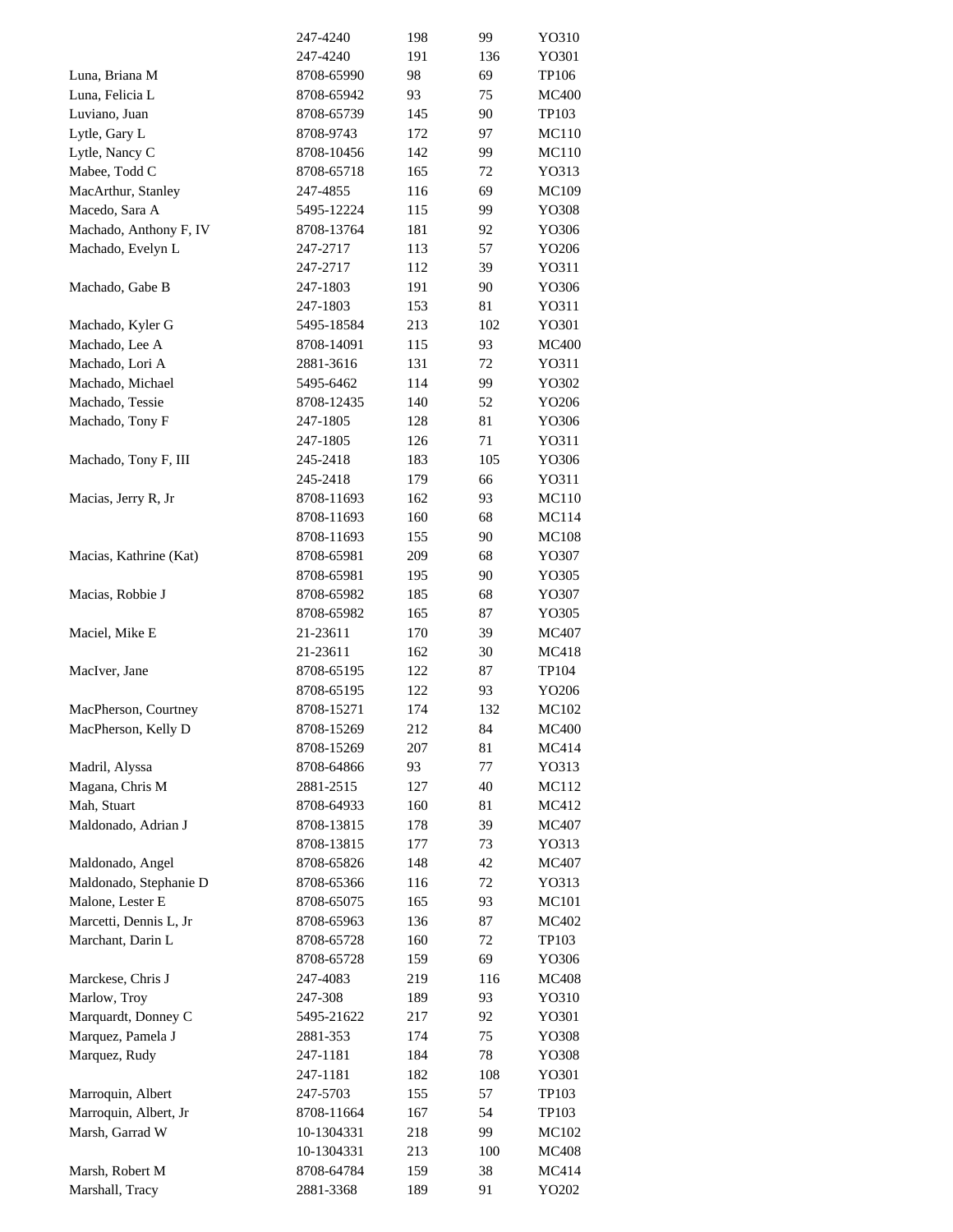|                         | 2881-3368  | 170 | 86  | MC112        |
|-------------------------|------------|-----|-----|--------------|
| Marsigli-Foley, Marie R | 243-357    | 121 | 45  | MC113        |
| Martin, Jeffery D       | 15-54319   | 159 | 84  | MC416        |
| Martin, Kenneth W       | 8708-65330 | 170 | 93  | YO208        |
|                         | 8708-65330 | 166 | 102 | YO201        |
|                         | 8708-65330 | 165 | 102 | YO203        |
| Martin, Marlaina        | 8708-65902 | 75  | 102 | YO302        |
| Martin, Sharon L        | 2881-2582  | 126 | 97  | YO302        |
| Martin, Teresa R        | 8708-13249 | 134 | 51  | MC416        |
| Martin, Wade S          | 8708-65381 | 170 | 78  | TP103        |
| Martin, Wayne           | 8708-65903 | 147 | 95  | YO302        |
| Martinez, Donna         | 8708-65346 | 106 | 75  | MC404        |
| Martinez, Pete F        | 8708-65812 | 164 | 78  | MC404        |
| Martinez, Ricardo, Jr   | 8708-66061 | 161 | 39  | YO306        |
| Martinez, Roseanne R    | 8708-13464 | 166 | 98  | MC104        |
| Martis, Michael N       | 247-7498   | 163 | 99  | <b>MC110</b> |
|                         | 247-7498   | 161 | 131 | <b>MC102</b> |
| Maruyama, Dan P         | 8708-65505 | 115 | 80  | MC410        |
| Mason, Peter            | 8708-12028 | 123 | 84  | YO311        |
| Mason, Rachel M         | 8708-12023 | 110 | 84  | YO311        |
| Mason, Travis D         | 245-2131   | 208 | 90  | MC414        |
| Masse, Vern             | 247-6472   | 156 | 79  | <b>MC108</b> |
|                         | 247-6472   | 153 | 84  | MC497        |
| Mata, Mark A            | 247-6688   | 158 | 87  | YO313        |
| Mata, Ramona J          | 2881-1732  | 150 | 60  | YO313        |
| Mathies, Neal           | 8708-12080 | 166 | 92  | MC114        |
|                         | 8708-12080 | 162 | 56  | MC102        |
|                         | 8708-12080 | 161 | 87  | MC104        |
|                         |            |     | 84  |              |
| Maxim, Robert L         | 247-96     | 169 |     | YO201        |
|                         | 247-96     | 163 | 108 | YO307        |
| Mayns, Michael          | 8708-65813 | 179 | 102 | MC404        |
| McAlister, Gary L       | 210-5497   | 195 | 72  | MC102        |
| McCalip, Mike D         | 247-7154   | 168 | 80  | MC109        |
|                         | 247-7154   | 167 | 89  | MC101        |
|                         | 247-7154   | 165 | 53  | MC115        |
|                         | 247-7154   | 156 | 96  | MC104        |
| McClanahan, Adam W      | 8708-65926 | 163 | 96  | MC416        |
| McCloud, Beth           | 2881-804   | 124 | 78  | MC109        |
| McCoy, Steve J          | 247-455    | 172 | 96  | YO305        |
| McCutcheon, James D     | 8708-65895 | 143 | 86  | MC414        |
| McDonald, Chris, Sr     | 247-815    | 175 | 63  | YO306        |
| McDonald, Chris S, Jr   | 247-5987   | 189 | 75  | YO306        |
| McDonald, Clayton J     | 8708-65295 | 156 | 57  | TP102        |
| McDonald, Tim P         | 247-817    | 191 | 54  | YO306        |
| McDougald, Josh S       | 8734-5091  | 133 | 96  | MC416        |
| McEntire, Stephen       | 11-418884  | 188 | 21  | YO308        |
| McGee, Damien D         | 8708-66030 | 171 | 45  | MC418        |
|                         | 8708-66030 | 170 | 24  | MC407        |
| McGrath, Mike A         | 247-1054   | 198 | 128 | YO307        |
| McGuire, Elaine M       | 2881-959   | 116 | 84  | MC112        |
| McKinley, Mary A        | 2845-763   | 142 | 93  | MC101        |
| McKinley, Stanley R     | 210-44     | 135 | 102 | MC101        |
| McKnight, KeShawn D     | 8708-66022 | 166 | 24  | MC412        |
|                         | 8708-66022 | 160 | 80  | MC405        |
| McLain, Cecil           | 8708-65943 | 121 | 81  | <b>MC400</b> |
| McLain, Kathryn         | 8708-65944 | 114 | 91  | <b>MC400</b> |
| McMillin, Jason E       | 8708-66052 | 110 | 54  | YO313        |
| McNeel, Will V          | 8708-65130 | 140 | 42  | MC407        |
|                         | 8708-65130 | 132 | 45  | MC418        |
| McNeilly, Sheri R       | 8708-65820 | 125 | 93  | MC405        |
| Medeiros, Emily L       | 8708-65296 | 117 | 69  | TP102        |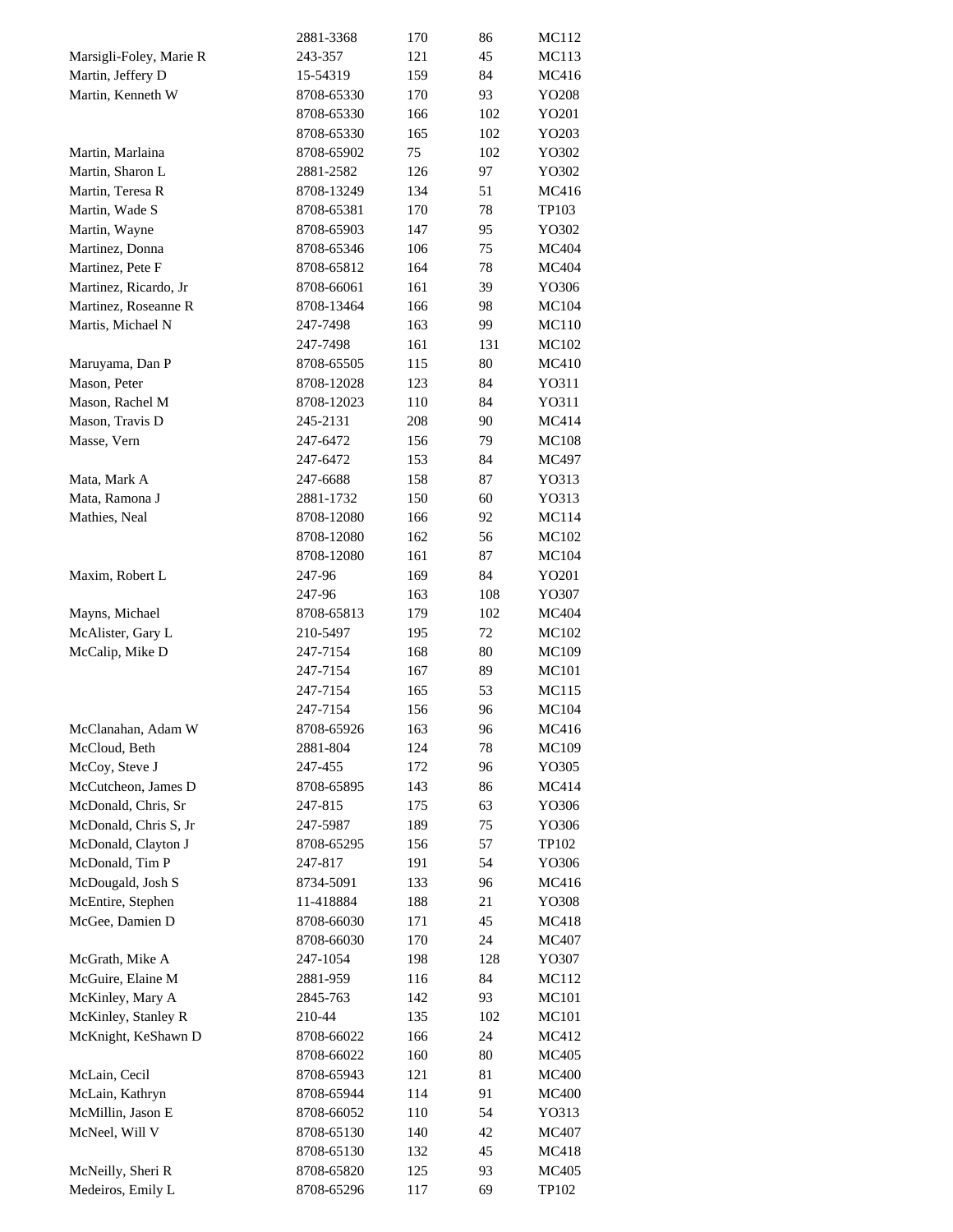| Medeiros, Laura R       | 245-2568   | 150  | 82  | MC412        |
|-------------------------|------------|------|-----|--------------|
| Medeiros, Theresa A     | 2881-91    | 157  | 87  | <b>MC104</b> |
| Medrano, Eduardo        | 277-8128   | 175  | 74  | YO308        |
| Meil, Jeanne K          | 8708-15408 | 109  | 99  | <b>MC106</b> |
| Mello, Edwin J          | 8708-9632  | 144  | 105 | MC110        |
| Mello, Yvonne C         | 8708-9513  | 153  | 102 | MC110        |
| Melvin, Gerald E        | 247-1371   | 143  | 96  | MC110        |
| Mena, Ariel M           | 8708-65690 | 124  | 99  | YO302        |
|                         | 8708-65690 | 120  | 81  | YO308        |
| Mena, Ricardo M         | 8708-65689 | 144  | 36  | YO308        |
|                         | 8708-65689 | 143  | 84  | YO302        |
|                         | 8708-65689 | 132  | 39  | MC407        |
| Menchaca, Phillip G     | 8708-12723 | 140  | 94  | MC101        |
|                         | 8708-12723 | 138  | 81  | YO207        |
| Menchaca, Virginia M    | 8708-12724 | 132  | 78  | MC101        |
|                         | 8708-12724 | 125  | 76  | YO207        |
|                         |            |      |     |              |
| Menchue, Jeramey M      | 8708-13958 | 174  | 92  | YO313        |
| Mendes, Tony A          | 8708-11581 | 160  | 93  | YO306        |
| Mendez, Michael S       | 8708-65697 | 189  | 81  | YO302        |
|                         | 8708-65697 | 189  | 87  | YO313        |
| Mendonca, Jeff R        | 247-2357   | 212  | 61  | YO306        |
| Mendonca, Melissa M     | 8708-15267 | 144  | 102 | <b>MC400</b> |
| Mendonca, Norbert S     | 8708-11031 | 138  | 42  | YO306        |
| Mendoza, Miguel         | 8708-64707 | 166  | 39  | TP102        |
| Mendoza, Wendy          | 8708-64708 | 106  | 35  | TP102        |
| Mercurio, Christopher J | 11-616358  | 171  | 33  | MC402        |
|                         | 11-616358  | 159  | 84  | MC101        |
| Merrell, Courtney L     | 9005-28228 | 145  | 74  | MC402        |
| Merrell, Levi           | 9005-27376 | 163  | 74  | MC402        |
| Merrell, Peggy A        | 8708-65871 | 100  | 81  | YO308        |
| Merrell, Rob E          | 8708-65117 | 154  | 64  | YO308        |
| Merrill, Josh           | 8708-65687 | 148  | 87  | YO312        |
| Metzler, Mary Alice W   | 8708-10775 | 117  | 87  | <b>MC104</b> |
| Mew, Charles L          | 8708-11714 | 140  | 85  | MC114        |
|                         | 8708-11714 | 137  | 93  | <b>MC109</b> |
| Meyers, John B          | 247-3466   | 191  | 86  | <b>MC400</b> |
| Meyers, Steven E        | 247-5514   | 184  | 98  | <b>MC400</b> |
| Miceli, Joseph A        | 247-107    | 188  | 102 | MC497        |
| Micheli, Tracy J        | 8708-12142 | 168  | 66  | MC402        |
| Mickelsen, Tom          | 8708-13930 | 144  | 87  | MC497        |
| Millard, Geri A         | 8708-13478 | 120  | 66  | MC406        |
|                         |            |      |     |              |
| Miller, Kyle D          | 8708-65733 | 134  | 86  | YO306        |
| Miller, Lonnie          | 247-6786   | 169  | 81  | MC405        |
| Miller, Louis           | 8708-8282  | 170  | 99  | MC404        |
| Miller, Seth A          | 8708-66101 | 137  | 28  | MC418        |
| Mills, Randy S          | 247-7044   | 195  | 93  | MC414        |
| Minjares, Ken D         | 8708-16553 | 160  | 89  | <b>MC108</b> |
|                         | 8708-16553 | 154  | 87  | MC110        |
| Mirelez, Ruben J, Jr    | 247-5196   | 197  | 69  | MC416        |
| Mitchell, Angie Rose    | 8708-64783 | 158L | 28  | MC415        |
|                         | 8708-64783 | 158L | 72  | MC414        |
| Mitchell, Gordon        | 8708-65246 | 170  | 81  | TP106        |
| Mitchell, Jaden A       | 8708-64782 | 162  | 93  | MC414        |
| Mitchell, Travis        | 226-10533  | 186  | 47  | MC414        |
|                         | 226-10533  | 184  | 24  | MC415        |
| Moffett, Curtis C       | 5495-902   | 214  | 136 | YO301        |
|                         | 5495-902   | 210  | 30  | YO313        |
|                         | 5495-902   | 210  | 105 | YO306        |
| Mojarro, Bobby          | 8708-65086 | 168  | 78  | TP103        |
| Molloy, Ryan J          | 11-35808   | 165  | 57  | MC405        |
| Monk, David I           | 247-439    | 169  | 105 | MC402        |
|                         |            |      |     |              |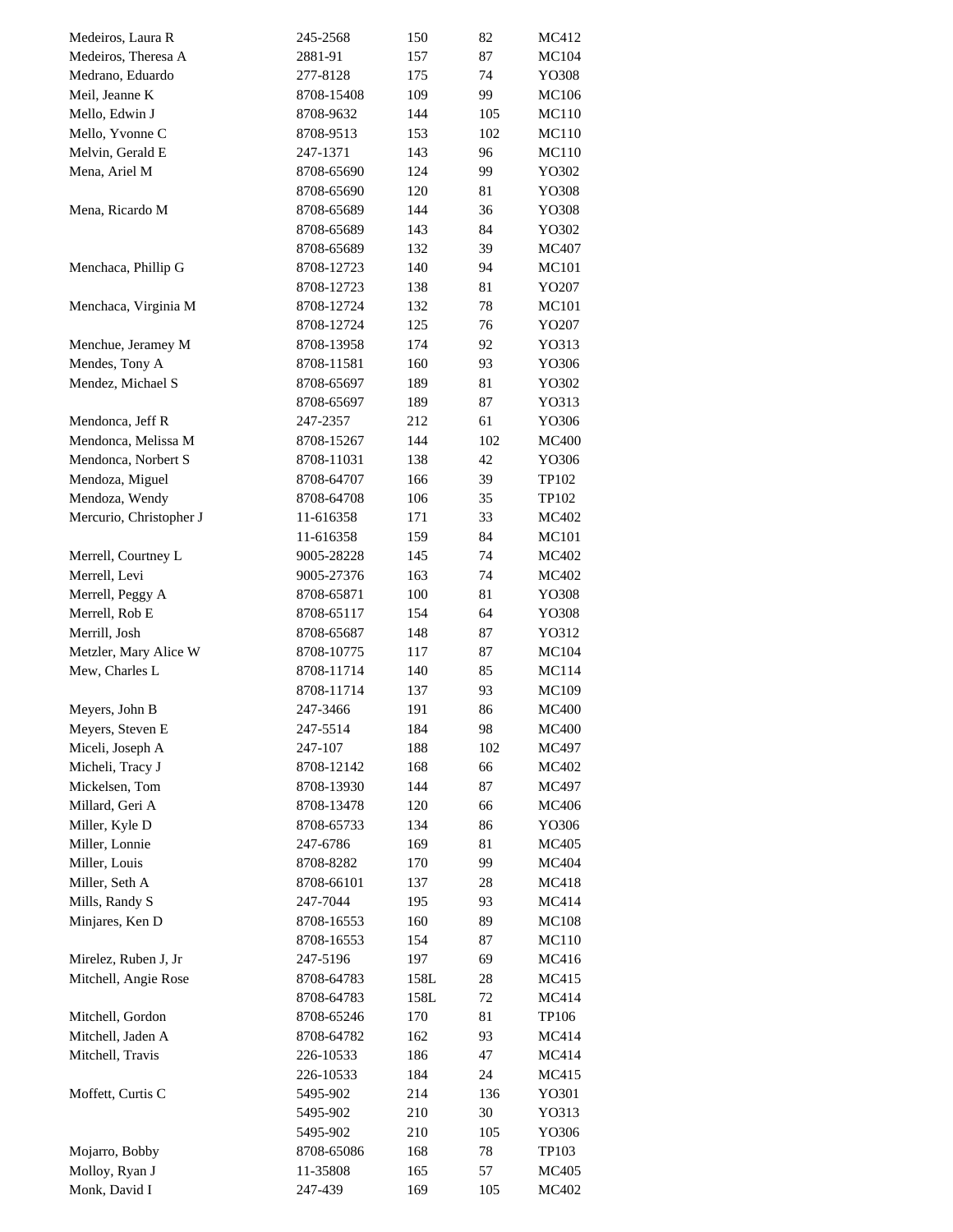| Monk, Randy L          | 247-5198   | 172 | 39  | YO311        |
|------------------------|------------|-----|-----|--------------|
| Monroe, Rebecca        | 8708-65656 | 159 | 81  | YO305        |
| Montez, Dametria (Dee) | 8708-65636 | 110 | 96  | MC416        |
| Montez, Joel R         | 8708-65449 | 164 | 96  | MC416        |
| Montez, Victor, Jr     | 8708-15388 | 176 | 87  | YO308        |
| Montgomery, DJ         | 9559-14297 | 168 | 84  | MC410        |
| Moore, Darrel L        | 8708-11513 | 183 | 92  | YO307        |
| Moore, Robert E        | 247-422    | 170 | 91  | MC109        |
|                        | 247-422    | 166 | 99  | YO207        |
| Moore, Sharon L        | 2881-340   | 156 | 96  | YO202        |
|                        | 2881-340   | 154 | 88  | YO207        |
|                        |            |     |     |              |
| Moraga, Edward J, II   | 8708-65829 | 150 | 30  | MC407        |
| Morales, Mary L        | 2913-738   | 193 | 100 | YO209        |
|                        | 2913-738   | 191 | 66  | YO310        |
| Moralez, Robert A      | 8708-65857 | 113 | 36  | MC412        |
| Morelli, Paul C        | 247-1261   | 202 | 93  | MC414        |
| Morrison, Jeanne L     | 8708-12562 | 141 | 90  | MC104        |
| Moser, Kathleen R      | 8708-64942 | 95  | 57  | MC405        |
| Moser, Lapa N          | 8708-10256 | 118 | 27  | MC405        |
| Motley, Ken A          | 8708-15423 | 180 | 81  | MC405        |
| Mott, James W          | 247-3263   | 167 | 96  | MC412        |
| Mount, Russ T          | 8708-12962 | 185 | 92  | YO306        |
| Mulgado, Albert V      | 8708-65521 | 124 | 42  | TP102        |
| Mulgado, Dillon T      | 8708-65443 | 110 | 51  | TP102        |
| Mulgado, Junior        | 8708-13592 | 124 | 99  | YO305        |
| Mulgado, Ruby D        | 8708-65297 | 107 | 39  | TP102        |
| Munford, Will          | 8708-15333 | 187 | 102 | YO302        |
| Munoz, Michael         | 8476-3187  | 202 | 136 | YO301        |
| Munson, Derrick A      | 5495-21480 | 219 | 80  | YO301        |
|                        | 5495-21480 | 184 | 57  | YO313        |
| Munson, Steven W       | 247-634    | 221 | 27  | YO308        |
|                        | 247-634    | 218 | 102 | YO301        |
|                        | 247-634    | 216 | 54  |              |
|                        |            |     |     | YO310        |
|                        | 247-634    | 213 | 69  | YO313        |
| Munson, Tina L         | 2881-709   | 214 | 52  | YO301        |
|                        | 2881-709   | 199 | 54  | YO313        |
|                        | 2881-709   | 195 | 90  | YO308        |
| Murberger, Stephen W   | 8708-13620 | 159 | 45  | YO302        |
|                        | 8708-13620 | 133 | 33  | MC407        |
| Murphy, Mike S         | 8708-65729 | 157 | 93  | YO306        |
| Murphy, Ron E          | 247-1272   | 206 | 93  | YO303        |
|                        | 247-1272   | 203 | 73  | YO310        |
| Murphy, Seth V         | 8708-66115 | 122 | 33  | MC416        |
| Murray, Dede M         | 8708-65766 | 129 | 87  | YO206        |
|                        | 8708-65766 | 118 | 99  | MC402        |
| Murray, Rhonda L       | 8708-9733  | 139 | 93  | YO303        |
| Murray, Robert J       | 8708-65598 | 160 | 60  | YO308        |
| Myall, Greg            | 8708-65741 | 186 | 80  | TP103        |
| Myers, Daniel A        | 8708-12472 | 160 | 84  | <b>MC400</b> |
| Myers, Micaela         | 8708-13240 | 90  | 30  | <b>MC400</b> |
| Myers, Ron W           | 8708-13046 | 180 | 99  | <b>MC400</b> |
| Nally, Rick M          | 5495-4800  | 226 | 93  | MC414        |
|                        | 5495-4800  | 219 | 91  | MC416        |
|                        |            |     |     |              |
| Napuunoa, Kelly L      | 2881-1561  | 139 | 105 | MC110        |
| Naranjo, Gerardo, Jr   | 8708-15257 | 140 | 82  | MC416        |
| Navarro, Bobby         | 8708-13771 | 178 | 92  | YO313        |
| Naylor, Michael(Scott) | 8708-12604 | 160 | 66  | YO303        |
| Nelson, Dana           | 8708-65772 | 117 | 90  | TP104        |
| Nelson, Wayne          | 8708-65773 | 115 | 75  | TP104        |
| Neuerburg, Bob G       | 247-1741   | 202 | 127 | YO209        |
|                        | 247-1741   | 198 | 93  | YO201        |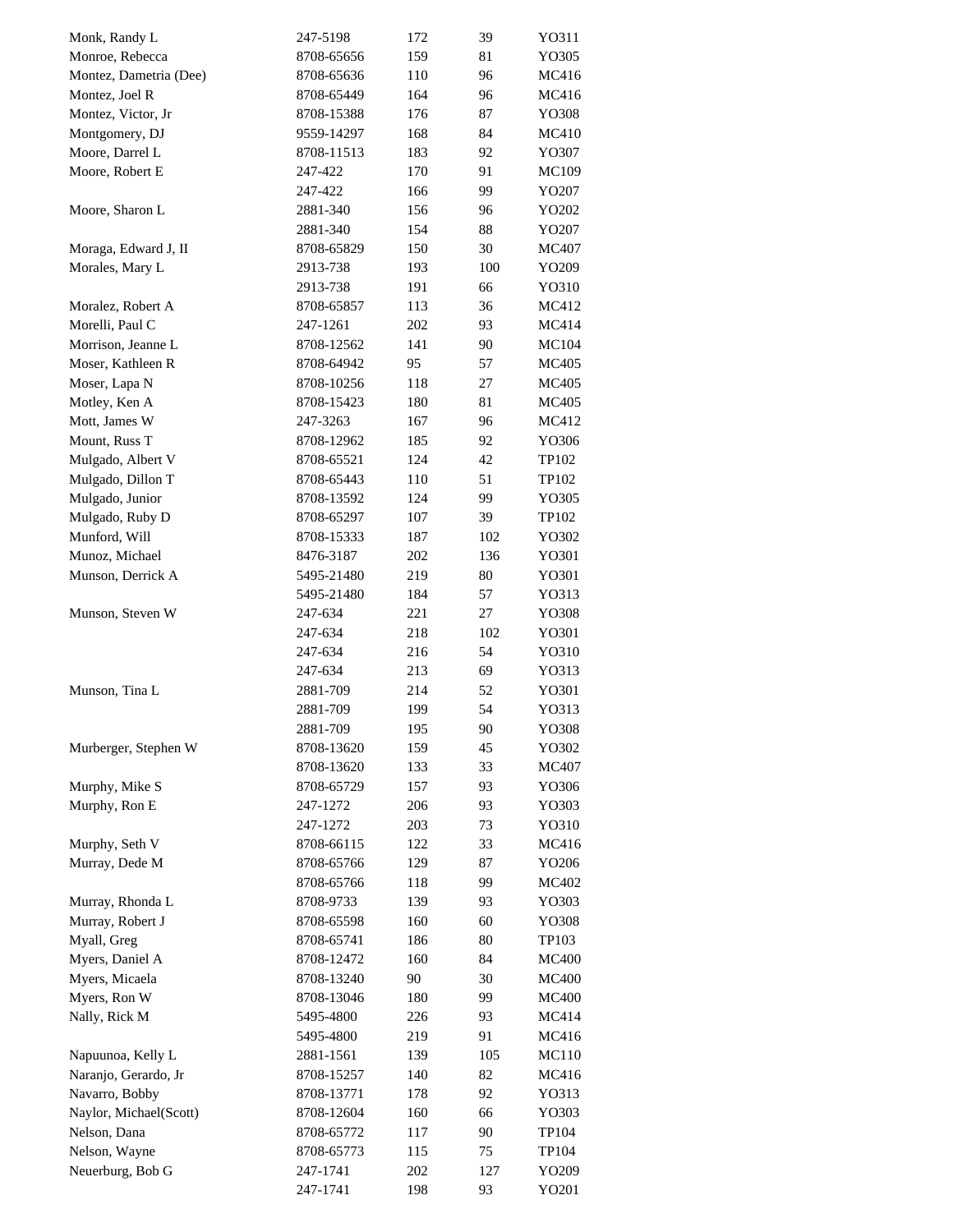|                        | 247-1741   | 188 | 97  | <b>MC108</b> |
|------------------------|------------|-----|-----|--------------|
| Nevarez, Fred L        | 8708-9346  | 131 | 102 | MC113        |
|                        | 8708-9346  | 128 | 140 | MC102        |
| Neven, Beth            | 8708-65570 | 108 | 81  | YO206        |
| Newman, Clayton J      | 277-8644   | 198 | 36  | YO307        |
| Newman, Rhonda J       | 8174-19100 | 172 | 120 | YO307        |
| Ney-Halloran, Heather  | 8476-2723  | 151 | 24  | YO206        |
|                        | 8476-2723  | 149 | 54  | YO311        |
|                        | 8708-65974 | 130 | 60  | YO307        |
| Ngo, Tu A              |            |     |     |              |
| Nguyen, Minhthuan      | 21-63506   | 121 | 45  | <b>MC400</b> |
| Nichelson, Melissa M   | 8708-65627 | 152 | 83  | MC414        |
| Nichols, Charles L     | 8708-11916 | 152 | 99  | MC110        |
| Nichols, Chris M       | 8708-15264 | 143 | 45  | MC418        |
|                        | 8708-15264 | 137 | 39  | MC407        |
| Nichols, Christopher G | 8708-13321 | 160 | 83  | MC416        |
| Nichols, Leanna J      | 8708-13833 | 132 | 81  | MC416        |
| Nickless, Michael D    | 8708-12135 | 129 | 81  | MC114        |
|                        | 8708-12135 | 126 | 90  | <b>MC108</b> |
| Niederquell, Amanda M  | 8708-65640 | 134 | 93  | YO313        |
| Nielson, Lynn          | 8708-64953 | 172 | 87  | <b>MC400</b> |
| Nieman, Austin         | 8476-3103  | 198 | 136 | YO301        |
| Nieman, Eric           | 8476-3085  | 203 | 112 | YO301        |
| Niemeyer, Jackie       | 8708-12715 | 124 | 102 | MC109        |
|                        |            |     | 91  |              |
| Nienaber, Marilyn J    | 8708-11547 | 143 |     | YO203        |
|                        | 8708-11547 | 141 | 90  | YO208        |
| Nieto, Zackery N       | 8708-65821 | 134 | 102 | MC405        |
| Nishiguchi, Charlie L  | 247-6526   | 196 | 72  | YO207        |
|                        | 247-6526   | 193 | 80  | YO209        |
|                        | 247-6526   | 191 | 72  | YO208        |
|                        | 247-6526   | 188 | 75  | YO203        |
|                        | 247-6526   | 184 | 92  | MC102        |
| Nixon, Steven T        | 8708-66128 | 119 | 21  | MC416        |
| Noah, Judith A         | 8708-65274 | 136 | 66  | TP104        |
| Noll, Tim E            | 247-390    | 172 | 102 | MC405        |
| Norris, Max L          | 247-3725   | 126 | 78  | YO201        |
|                        | 247-3725   | 124 | 79  | YO208        |
| Norris, Wayne          | 8708-10290 | 121 | 42  | MC407        |
| Norseen, Aaron G       | 247-1307   | 184 | 80  | <b>MC400</b> |
| Norseen, Monica R      | 8708-9537  | 152 | 84  | <b>MC400</b> |
| Norton, Barry J        | 8708-12488 | 192 | 98  | MC102        |
| Nottley, Linneia K     | 2881-763   | 104 | 93  | MC112        |
| Nov, Solin             | 8708-7921  |     | 90  |              |
|                        |            | 180 |     | YO311        |
| Nunes, Alfred M        | 8708-65742 | 178 | 77  | TP103        |
| Nunes, Cliff L         | 247-3999   | 208 | 90  | YO313        |
|                        | 247-3999   | 202 | 132 | YO301        |
|                        | 247-3999   | 201 | 121 | YO307        |
| Nunes, Elliot J        | 247-1062   | 173 | 59  | MC115        |
| Nunes, Evan            | 8708-65480 | 146 | 54  | MC115        |
| Nunes, Kelly D         | 8708-13895 | 133 | 91  | MC106        |
| Nunes, Matthew R       | 5495-6617  | 164 | 78  | YO313        |
| Nunez, Jose A          | 210-990    | 204 | 41  | YO209        |
| Nunez, Miguel          | 8708-13577 | 216 | 112 | YO301        |
|                        | 8708-13577 | 208 | 30  | YO313        |
| Nutcher, Mike S        | 8708-11553 | 163 | 50  | MC115        |
| Nyberg, Jonathan W     | 8708-9221  | 203 | 99  | YO306        |
| O'Brien, Antonio       | 8708-65927 | 83  | 77  | MC416        |
| O'Brien, Lola          | 2879-697   | 148 | 76  | TP104        |
| Odom, Justin           | 16-127349  | 181 | 90  | YO312        |
| Oei, Paul              | 8708-65301 |     | 54  |              |
|                        |            | 139 |     | TP102        |
| Olivan, John D         | 247-905    | 212 | 96  | YO313        |
| Olivarez, Ed           | 8708-65884 | 133 | 24  | TP102        |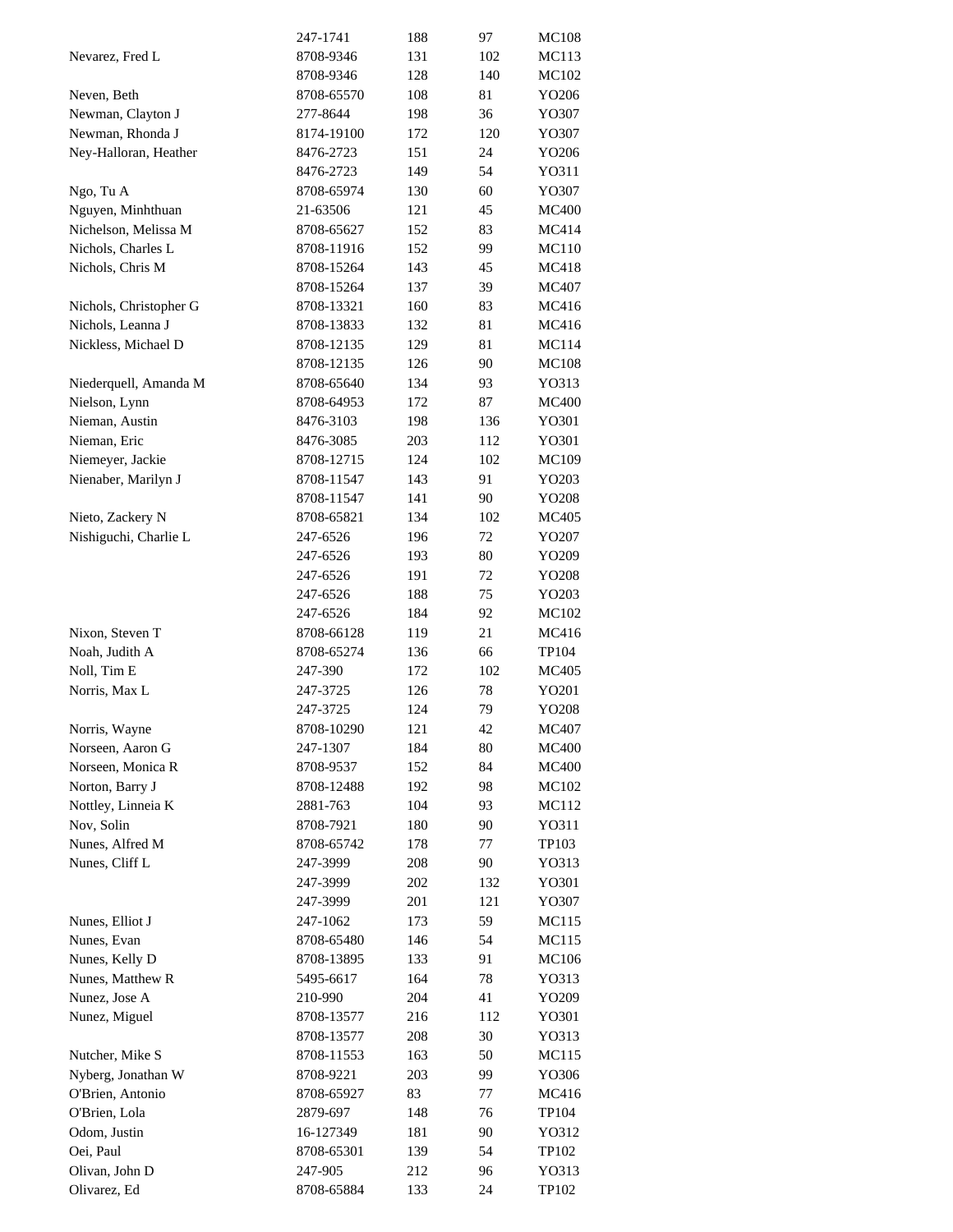| Olivarez, Edward J, II               | 8476-2789  | 184    | 36       | TP102        |
|--------------------------------------|------------|--------|----------|--------------|
| Olivarez, Sandra J                   | 8476-2932  | 116    | 36       | TP102        |
| Olivarez, Steven M                   | 8476-1801  | 172    | 42       | TP102        |
| Olson, Tony R                        | 8708-65983 | 160    | 81       | YO305        |
| Olvera, Joe A                        | 8708-15513 | 145    | 69       | <b>MC400</b> |
| Oney, Luann L                        | 8708-12539 | 133    | 105      | MC101        |
| Ontiveros, Giovan N                  | 8708-65251 | 191    | 84       | TP103        |
| Oosterkamp, Mark                     | 8708-12454 | 196    | 63       | YO313        |
| Ordaz, Juan                          | 8708-65904 | 123    | 87       | YO302        |
| O'Reilly, Tim L                      | 8708-65391 | 126    | 66       | TP106        |
| Orendain, Jose F                     | 8708-65978 | 159    | 81       | YO302        |
| Orendain, Luis                       | 8708-65596 | 153    | 102      | YO302        |
| Orendain, Paola                      | 8708-65905 | 91     | 42       | YO302        |
| Orendain, Stephanie                  | 8708-65906 | 101    | 48       | YO302        |
| Ornelas, Gabriel                     | 8708-12939 | 169    | 105      | YO303        |
| Ornellas, Tyler D                    | 8708-65828 | 140    | 39       | MC407        |
| Osborn, Nancy M                      | 8708-64747 | 129    | 95       | YO206        |
| Osegvera, Miguel A, Sr               | 8708-65600 | 160    | 24       | YO307        |
| Osgood, Abigail                      | 5495-23818 | 120    | 88       | YO307        |
| Osgood, Kelly L                      | 247-4384   | 191    | 116      | YO307        |
| Osgood, Mary M                       | 2881-1220  | 178    | 116      | YO307        |
| Osman, Kelly O                       | 8708-65966 | 101    | 93       | MC112        |
| Ostorero, Ryan A                     | 8708-11072 | 182    | 75       | YO306        |
| Overweg, Alma M                      | 2881-1315  | 158    | 57       | MC115        |
|                                      | 2881-1315  | 157    | 87       | MC104        |
| Overweg, John                        | 247-586    | 139    | 28       | MC115        |
|                                      | 247-586    | 137    | 21       | MC104        |
| Owens, Claire E                      | 8708-65454 | 124    | 77       | YO203        |
| Owens, Steven L                      | 8708-65806 | 117    | 74       | YO203        |
| Pace, Joel R                         | 8708-65576 | 97     | 41       | TP106        |
| Pace, Michelle M                     | 8708-65577 | 103    | 75       | TP106        |
| Packnit, Brandon A                   | 8708-9822  | 148    | 36       | YO306        |
|                                      | 8708-9822  | 147    | 81       | TP102        |
| Paculba, Jim                         | 247-1808   | 183    | 97       | YO306        |
|                                      | 247-1808   | 181    | 93       | YO313        |
|                                      |            |        |          |              |
|                                      | 247-1808   | 171    | 37       | YO311        |
| Paiz, Nick, Jr<br>Palacio, George T  | 8708-65786 | $78\,$ | 81<br>86 | TP106        |
|                                      | 8708-65302 | 150    |          | TP102        |
| Palacio, Stefan J                    | 8708-9829  | 165    | 81       | TP102        |
| Palavos, Cherri L<br>Palavos, Paul A | 8708-15431 | 131    | 96       | MC414        |
|                                      | 8708-13212 | 191    | 99       | MC414        |
| Palkoner, Jim                        | 8708-66003 | 111    | 84       | MC497        |
| Pallan, Stephen K, Jr                | 8708-64779 | 150    | 21       | MC418        |
| Panero, Mary                         | 8708-12705 | 127    | 69       | MC112        |
| Paraquette, Daniel J                 | 8708-66109 | 155    | 39       | MC418        |
| Parkay, Tassie                       | 2881-3492  | 189    | 22       | MC418        |
| Parkay, Wayne R                      | 247-5615   | 209    | 22       | MC418        |
| Parolini, Don E                      | 247-4147   | 160    | 96       | YO201        |
|                                      | 247-4147   | 155    | 128      | YO307        |
| Pasco, Don C                         | 247-4152   | 137    | 87       | YO208        |
|                                      | 247-4152   | 134    | 96       | YO203        |
| Pascua, Almar M                      | 8708-11936 | 153    | 105      | MC104        |
| Pascua, Mykeah- Alyssa               | 5495-29842 | 129    | 28       | MC418        |
|                                      | 5495-29842 | 115    | 28       | MC415        |
| Pascua, Toly                         | 8708-9712  | 135    | 28       | MC418        |
|                                      | 8708-9712  | 134    | 105      | MC104        |
|                                      | 8708-9712  | 125    | 28       | MC415        |
| Pasillas, Richard R                  | 8708-9160  | 109    | 102      | MC108        |
| Pater, Suzanne L                     | 8708-12456 | 114    | 88       | MC112        |
| Paterson, Chad E                     | 210-8317   | 177    | 96       | MC412        |
| Patrick, Kelly W                     | 5495-21366 | 171    | 95       | MC410        |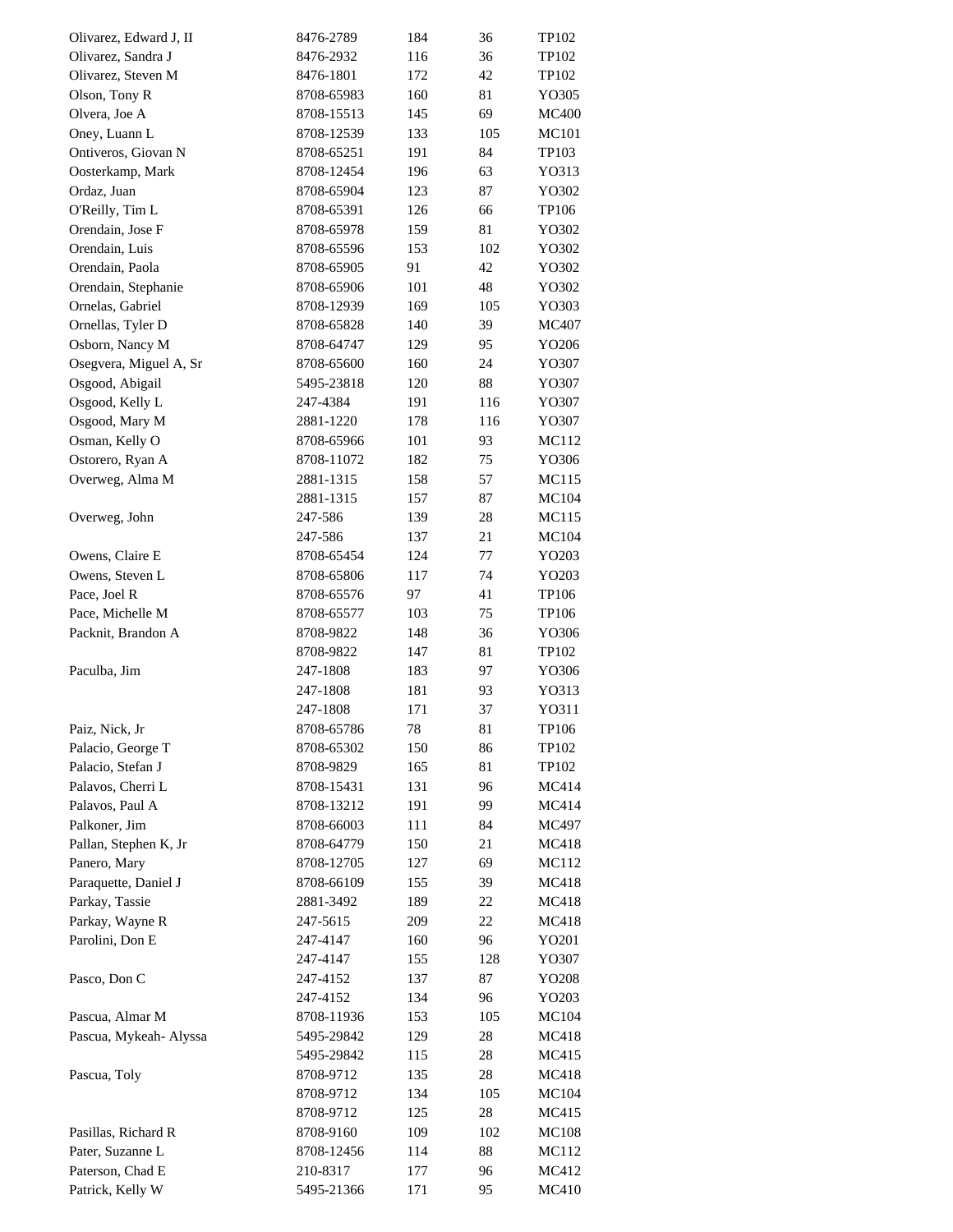| Patterakis, Vicki J            | 8708-10312             | 133 | 30  | MC110        |
|--------------------------------|------------------------|-----|-----|--------------|
| Patterson, Don F               | 8708-15330             | 178 | 83  | MC414        |
| Payne, Irene                   | 8708-12570             | 120 | 98  | YO308        |
|                                | 8708-12570             | 117 | 90  | YO206        |
| Paynter, Samantha              | 8708-65618             | 112 | 87  | TP106        |
| Peacock, Jeff A, II            | 247-4699               | 174 | 24  | <b>MC400</b> |
| Perez, Alan R                  | 9005-23753             | 137 | 104 | MC405        |
| Perez, Diane M                 | 8708-15426             | 124 | 54  | MC404        |
| Perez, Gabriel A               | 247-4652               | 179 | 30  | MC404        |
| Perez, John A, Jr              | 247-4658               | 184 | 56  | MC404        |
| Perez, Mark                    | 8708-65226             | 178 | 84  | TP103        |
| Perez, Rachel A                | 8708-66089             | 101 | 36  | MC404        |
| Perez, Richard J               | 247-4657               | 198 | 69  | MC404        |
| Perkins, Justin                | 8708-13176             | 176 | 23  | MC404        |
| Perkins, Ron S                 | 266-1244               | 156 | 96  | MC404        |
| Perry, Dennis, Jr              | 8708-65392             | 149 | 84  | TP102        |
| Perry, Derek L                 | 8708-65842             | 152 | 42  | MC407        |
| Perry, Tina M                  | 8708-65393             | 117 | 78  | TP102        |
| Pervaiz, Jason                 | 8708-66147             | 139 | 21  | TP106        |
| Peterson, Ashley               | 8708-10336             | 158 | 36  | YO303        |
| Peterson, Barry A              | 247-826                | 182 | 99  | <b>MC400</b> |
| Peterson, James (Richard) R    | 8708-9732              | 192 | 96  | YO308        |
| Peterson, Joy M                | 8708-65218             | 129 | 87  | TP106        |
| Peterson, Robert C             | 8708-65382             | 147 | 81  | TP106        |
| Petrovich, Joseph B            | 17-11871               | 230 | 120 | YO301        |
| Pettigrew, Gene                | 247-2683               | 194 | 96  | YO308        |
| Phankonkham, Timmy             | 8708-65878             | 144 | 90  | YO311        |
| Phillips, David A              | 8708-66040             | 132 | 69  | MC104        |
| Phillips, Jack N               | 247-322                | 161 | 116 | MC102        |
|                                | 247-322                | 153 | 90  | MC410        |
|                                | 247-322                | 153 | 96  | <b>MC110</b> |
| Phipps, Paula K                | 2881-766               | 110 | 63  | MC112        |
| Pierce, Erica L                | 8708-64916             | 198 | 71  | MC406        |
| Pilot, Sam P                   |                        |     |     | TP106        |
| Pimentel, David E              | 8708-66013<br>247-4155 | 122 | 30  |              |
|                                |                        | 172 | 24  | MC418        |
| Pimentel, Kathy                | 2881-3521              | 138 | 73  | YO313        |
| Pimentel, Ray I, Jr            | 8708-11734             | 170 | 93  | MC410        |
| Pinnelli, Crystal M            | 8734-6548              | 110 | 30  | MC405        |
| Pinnelli, Evan                 | 8734-6549              | 151 | 90  | MC405        |
| Pinol, Bruce R                 | 8708-15316             | 167 | 78  | MC414        |
|                                | 8708-15316             | 165 | 94  | MC402        |
| Pinol, Terry A                 | 8708-15317             | 152 | 78  | MC414        |
|                                | 8708-15317             | 148 | 94  | MC402        |
| Pires, Paul J                  | 8708-65801             | 137 | 93  | TP102        |
| Pitcock, Randy R               | 8476-2126              | 205 | 136 | YO301        |
| Pitts, Jesse R                 | 8708-65621             | 141 | 42  | MC404        |
| Pixley, Lauren H               | 5495-20650             | 199 | 116 | YO301        |
| Pixley, Michael J              | 5495-7333              | 245 | 111 | YO301        |
| Pollard, David A               | 247-1340               | 180 | 96  | MC416        |
| Pong, Barbara                  | 8708-12038             | 149 | 93  | <b>MC108</b> |
|                                | 8708-12038             | 147 | 74  | MC114        |
| Pong, Wing                     | 8708-12035             | 201 | 93  | MC114        |
|                                | 8708-12035             | 199 | 96  | MC108        |
| Porter, Cinda L                | 8708-65684             | 146 | 81  | YO308        |
| Porter- Jeppesen, Denise (Dee) | 8476-3050              | 139 | 93  | YO311        |
| Porto, Jeff M                  | 247-732                | 188 | 87  | <b>MC400</b> |
| Post, Steve J                  | 8708-65911             | 131 | 81  | MC108        |
|                                | 8708-65911             | 126 | 99  | MC114        |
| Powell, Christopher T          | 5495-32512             | 175 | 66  | YO313        |
|                                | 5495-32512             | 171 | 116 | YO307        |
| Powell, Timothy P              | 8708-65896             | 150 | 22  | MC415        |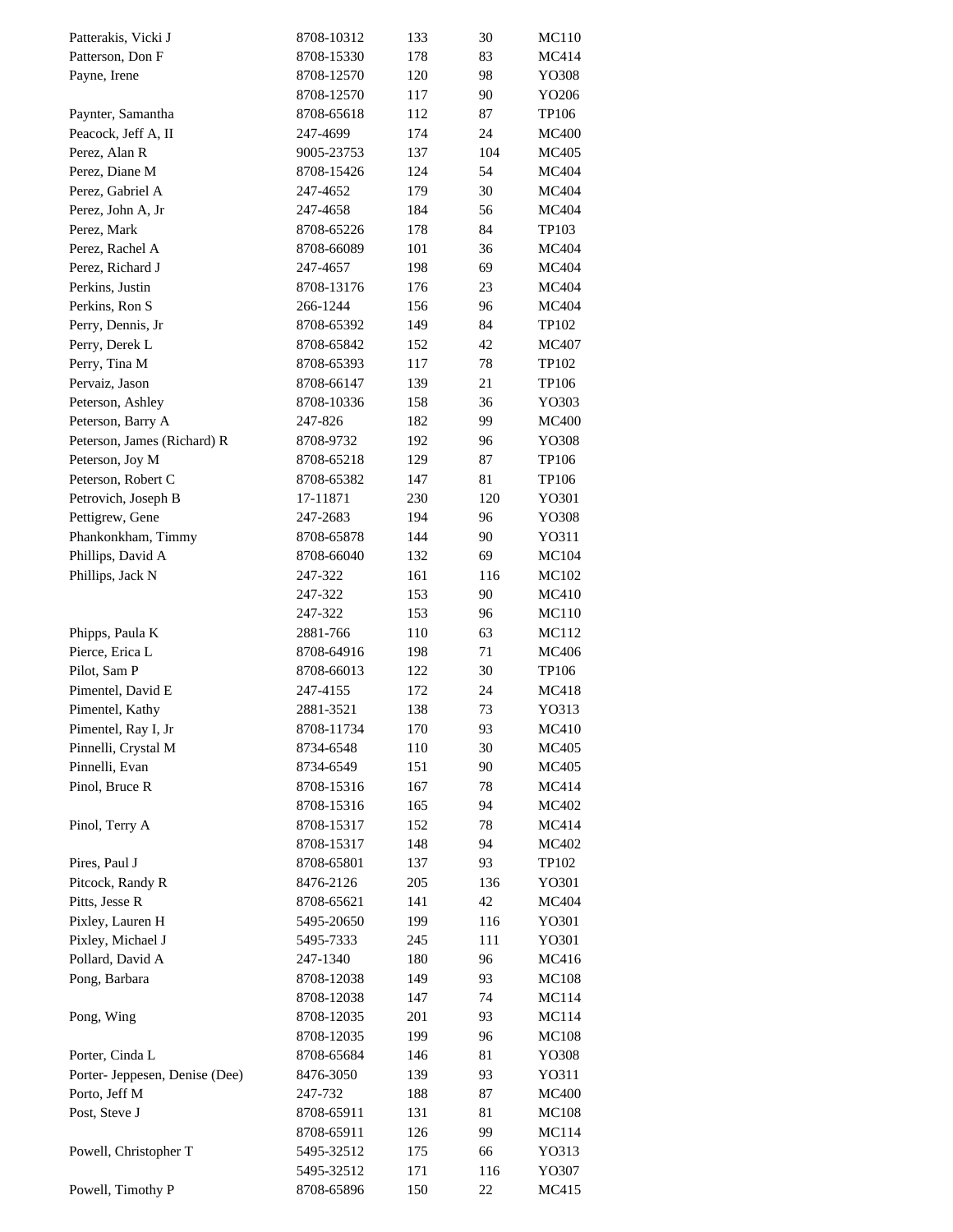| Prasad, Vishal V     | 8708-12983 | 199  | 64  | YO310        |
|----------------------|------------|------|-----|--------------|
|                      | 8708-12983 | 196  | 94  | YO313        |
| Prater, Carol E      | 2881-3033  | 134  | 101 | YO202        |
|                      | 2881-3033  | 127  | 93  | YO206        |
| Prater, David T      | 247-4376   | 175  | 90  | MC410        |
| Prater, Justina M    | 2881-1251  | 125  | 95  | MC410        |
| Preciado, Alberto    | 8708-65429 | 165  | 87  | YO311        |
| Preciado, Miguel     | 8708-66062 | 165  | 39  | MC404        |
| Preuss, Larry E      | 8708-13364 | 160  | 87  | <b>MC405</b> |
| Price, Lillia A      | 8708-13060 | 140  | 128 | YO307        |
| Price, Matt A        | 8708-12087 | 146  | 21  | TP103        |
| Prime, Sam           | 9142-2431  | 180  | 72  | YO305        |
| Pugliese, Chris D    | 8834-2830  | 207  | 87  | TP103        |
| Pugliese, Dominic J  | 245-1754   | 149  | 87  | TP104        |
| Pugliese, Maria S    | 8476-2039  | 116  | 84  | TP104        |
| Purdy, Daniel J      | 8708-65549 | 133  | 28  | YO311        |
| Purewal, Jessie      | 8708-65793 | 112  | 63  | TP102        |
| Quartaroli, Bobby    | 8708-9058  | 116  | 72  | TP103        |
|                      | 8708-66116 |      |     |              |
| Quintana, Christen L |            | 153  | 39  | MC416        |
| Quintana, Joshua M   | 8708-65928 | 173  | 84  | MC416        |
| Quiring, Chuck       | 8708-12917 | 218  | 96  | YO310        |
|                      | 8708-12917 | 212  | 90  | YO313        |
| Rains, Jenny         | 21-5935    | 121  | 87  | MC402        |
| Rains, Tyler T       | 8842-1266  | 198  | 32  | <b>MC408</b> |
|                      | 8842-1266  | 192  | 89  | MC402        |
| Ramirez, Chris A     | 8708-12088 | 155  | 84  | <b>MC400</b> |
| Ramirez, Daniel O    | 8708-65518 | 153  | 90  | TP106        |
| Ramirez, Jacob A     | 8708-65753 | 142  | 63  | TP102        |
| Ramirez, Juan J      | 8708-65754 | 136  | 84  | TP102        |
| Ramirez, Juan M      | 8708-14176 | 168  | 98  | YO201        |
|                      | 8708-14176 | 159  | 93  | MC114        |
|                      | 8708-14176 | 156  | 99  | <b>MC108</b> |
| Ramos, Ashleigh R    | 8708-15542 | 101  | 36  | MC416        |
| Ramos, Michael D     | 8708-65018 | 178  | 39  | YO303        |
|                      | 8708-65018 | 165  | 63  | YO302        |
| Raney, Arthur W      | 8708-65064 | 136  | 93  | <b>MC410</b> |
| Raney, Dan R         | 8708-65065 | 106  | 48  | MC410        |
| Rangel, Daniel       | 8708-66059 | 106  | 45  | TP103        |
| Rawe, Leah M         | 8708-65716 | 119  | 67  | YO308        |
| Raymus, Laurie       | 8708-8925  | 154  | 132 | MC102        |
|                      | 8708-8925  | 151  | 99  | YO209        |
| Rebeiro, Joe M       | 8734-4232  | 218  | 36  | YO310        |
| Reed, Donald E       | 247-100    | 156  | 105 | MC497        |
| Reese, Lewis, Jr     | 245-34     | 138  | 63  | TP104        |
| Refoeil, Anita       | 8708-65787 | 92   | 68  | TP106        |
| Reim, Ray H          | 247-1642   | 116  | 39  | MC109        |
| Reposar, Carl S      | 247-428    | 128  | 84  | MC114        |
|                      | 247-428    | 123  | 87  | <b>MC108</b> |
| Reposar, Darrin A    | 247-526    | 201  | 87  | MC414        |
|                      | 247-526    | 200  | 40  | <b>MC408</b> |
|                      |            |      |     |              |
| Reveles, Danny       | 277-8899   | 141L | 72  | MC412        |
| Revuelta, Adrian     | 8708-65743 | 175  | 93  | TP103        |
| Reyes, Abel          | 8708-66060 | 169  | 76  | YO307        |
| Reynolds, Paul E     | 8708-13759 | 205  | 112 | YO307        |
|                      | 8708-13759 | 204  | 96  | YO310        |
| Rhoads, Josh         | 8708-64879 | 186  | 87  | YO308        |
| Rice, Fred M         | 8708-13744 | 172  | 84  | YO201        |
|                      | 8708-13744 | 166  | 93  | YO208        |
| Rice, Marvin, Jr     | 8708-65254 | 178  | 99  | YO313        |
| Rice, Susan B        | 8708-65509 | 159  | 99  | YO313        |
| Richards, Cynthia D  | 8708-66117 | 90   | 24  | MC416        |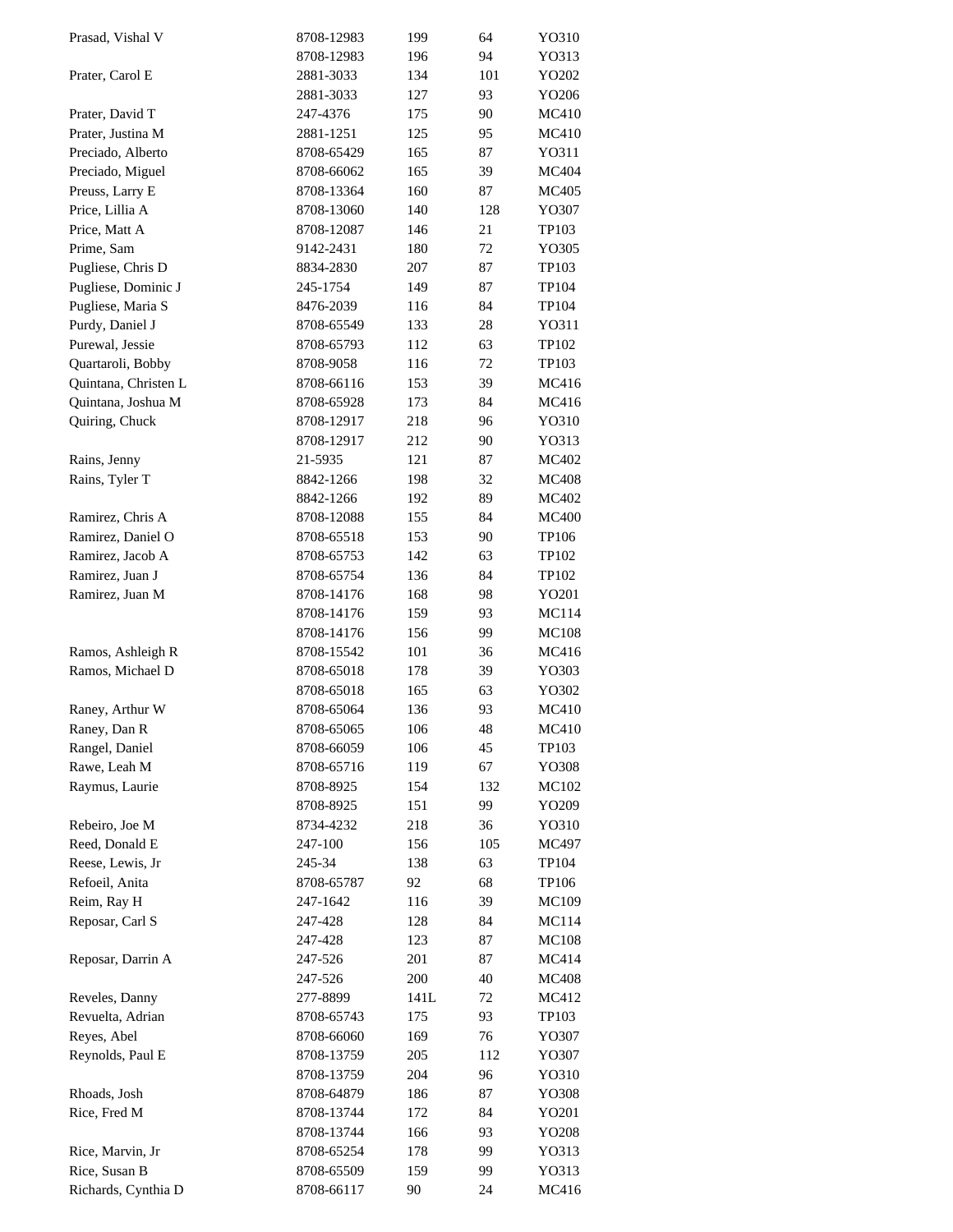| Richards, Michael J      | 8708-11558 | 176 | 80  | YO203        |
|--------------------------|------------|-----|-----|--------------|
|                          | 8708-11558 | 172 | 76  | YO305        |
| Richards, Peggy J        | 8708-11491 | 120 | 80  | YO305        |
|                          | 8708-11491 | 118 | 81  | YO203        |
| Richmond, Damon B        | 8708-9907  | 165 | 27  | MC402        |
| Riemersma, Mary          | 8708-11921 | 131 | 96  | <b>MC106</b> |
| Rife, Don J              | 247-5963   | 182 | 96  | YO305        |
| Riggs, Carol J           | 8708-8992  | 130 | 69  | MC110        |
| Riley, Gary E            | 247-683    | 218 | 102 | YO303        |
|                          | 247-683    | 208 | 97  | YO305        |
| Ringler, Randel          | 8708-10885 | 165 | 102 | MC405        |
| Rios, Anthony R          | 247-1241   | 152 | 99  | MC402        |
| Rivera, Joey A, Jr       | 247-6500   | 187 | 88  | YO305        |
| Rivera, Jordan E         | 8708-65929 | 153 | 75  | MC416        |
| Rizotto, Al              | 8708-13604 | 159 | 56  | MC405        |
| Roach, Linda             | 8476-2575  | 158 | 102 | YO203        |
| Roberson, Harold (Rob) E | 247-2880   | 188 | 60  | YO209        |
|                          | 247-2880   | 185 | 51  | YO201        |
| Roberson, Judy E         | 2881-1610  | 157 | 69  | YO201        |
| Roberts, Amanda R        | 8708-66118 | 80  | 39  | MC416        |
| Roberts, Eric S          | 8708-66119 | 115 | 39  | MC416        |
| Roberts, Marion F        | 8708-11874 | 184 | 104 | MC102        |
|                          | 8708-11874 | 175 | 72  | <b>MC110</b> |
| Robillos, Cristina M     | 8708-13115 | 157 | 39  | <b>MC400</b> |
| Robinson, James A        | 247-2828   | 140 | 21  | <b>MC108</b> |
| Robinson, Jared W        | 8931-6682  | 182 | 96  | YO302        |
|                          | 8931-6682  | 171 | 87  | TP106        |
| Rocha, Ed A, Jr          | 247-4718   | 182 | 90  | YO310        |
| Rocha, Jacob             | 5495-25819 | 154 | 73  | MC405        |
|                          |            |     | 42  |              |
| Rocha, Jeremy L          | 247-2008   | 197 | 99  | YO313        |
|                          | 247-2008   | 194 |     | YO310        |
| Rockwood, Rick           | 8708-64703 | 198 | 102 | YO302        |
| Rodgers, David B         | 8708-11545 | 145 | 96  | MC104        |
| Rodriguez, Daniel        | 8708-65814 | 146 | 87  | MC404        |
|                          | 8708-65814 | 141 | 92  | <b>MC400</b> |
| Rogers, Ruby E           | 8708-64894 | 118 | 102 | <b>MC106</b> |
| Rokaitis, Matt P         | 8708-65179 | 169 | 102 | MC402        |
| Romeo, Diane E           | 8708-65257 | 105 | 81  | TP106        |
| Romeo, Mike W            | 8708-65259 | 162 | 84  | TP106        |
| Romero, Daniel           | 8708-65883 | 150 | 87  | TP102        |
| Romero, Nicolas P        | 8708-65882 | 174 | 75  | TP102        |
| Romey, Tammie A          | 8708-65131 | 148 | 79  | YO313        |
| Rosa, Traci M            | 8708-13789 | 134 | 99  | <b>MC400</b> |
| Rose, Zack C             | 8708-65945 | 126 | 37  | <b>MC400</b> |
| Roseberry, Marc C        | 8828-32126 | 167 | 93  | TP102        |
| Roseberry, Phillip       | 8708-65755 | 123 | 85  | TP102        |
| Rosenburg, Arthur, Jr    | 8708-11189 | 196 | 98  | MC110        |
| Rosenburg, Kaila K       | 8708-65930 | 125 | 39  | MC416        |
| Ross, Robin              | 8708-65913 | 120 | 27  | MC113        |
|                          | 8708-65913 | 115 | 24  | MC416        |
| Ross, Tom                | 8708-65914 | 150 | 39  | MC113        |
|                          | 8708-65914 | 137 | 39  | MC416        |
| Rossi, David J           | 257-11428  | 204 | 48  | YO301        |
| Roush, George H          | 8708-10667 | 147 | 93  | <b>MC108</b> |
| Rowe, Tyler              | 8708-13185 | 190 | 27  | YO308        |
|                          | 8708-13185 | 180 | 45  | MC418        |
|                          | 8708-13185 | 162 | 42  | MC407        |
| Rowell, Chris            | 245-1633   | 200 | 102 | YO306        |
| Rowell, Jim              | 8708-66004 | 164 | 72  | YO306        |
| Rowen, Ed                | 16-149615  | 143 | 33  | YO201        |
|                          | 16-149615  | 135 | 27  | <b>MC108</b> |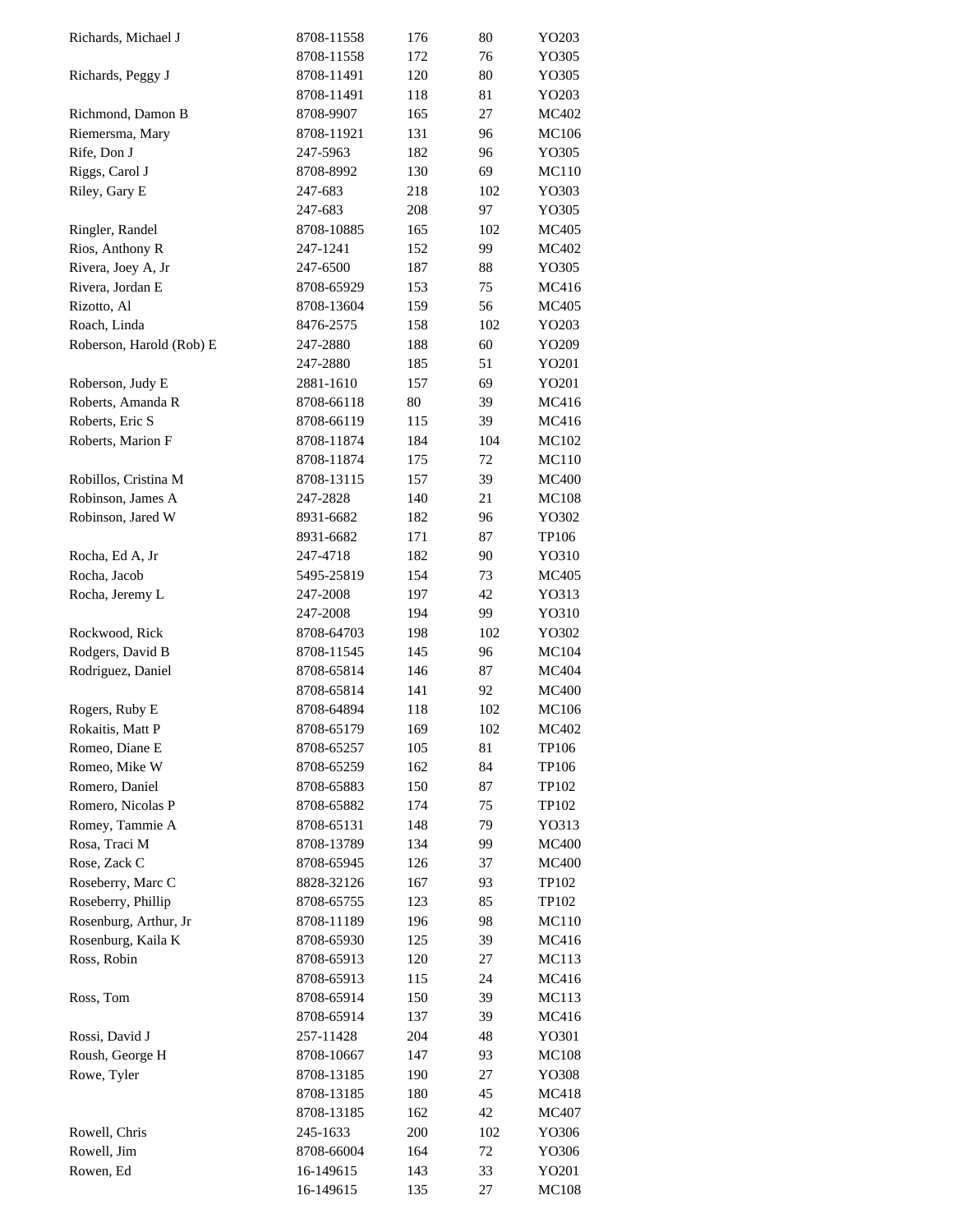| Rowen, TJ                | 245-2693   | 135  | 27  | <b>MC108</b> |
|--------------------------|------------|------|-----|--------------|
|                          | 245-2693   | 127  | 33  | YO201        |
| Rowton, Chris G          | 247-1182   | 106  | 66  | MC402        |
| Ruezga, Annette M        | 8708-65756 | 103  | 33  | TP102        |
| Ruezga, Olga             | 8708-65864 | 128  | 74  | YO305        |
| Rugado, Ben R            | 8708-64917 | 149  | 45  | MC418        |
|                          | 8708-64917 | 143  | 42  | MC407        |
| Runnels, Eric W          | 8708-64854 | 166  | 23  | MC414        |
| Rupp Vigneau, Janet L    | 2881-382   | 155  | 54  | YO207        |
|                          | 2881-382   | 154  | 63  | YO201        |
| Russell, Ashton          | 5495-31965 | 227  | 127 | MC102        |
|                          | 5495-31965 | 220  | 132 | YO301        |
|                          |            |      |     |              |
| Saaty, Bryan D           | 8708-15514 | 175  | 27  | MC404        |
| Saaty, Justin            | 8708-10296 | 193  | 34  | <b>MC400</b> |
| Sahl, Scott A            | 8708-12770 | 159  | 84  | YO313        |
| Sahl, Shelly             | 8708-12769 | 151  | 87  | YO313        |
| Sakedo, Pedro            | 8708-65879 | 109  | 36  | Y0311        |
| Salazar, Jeremy P        | 8708-65416 | 165  | 99  | YO302        |
| Salet, Shirley           | 18-18290   | 111  | 105 | MC404        |
| Salter, James D          | 247-140    | 139  | 96  | YO201        |
|                          | 247-140    | 129  | 60  | <b>MC108</b> |
| Salvador, David          | 21-401     | 158  | 101 | YO303        |
| Salvi, Laurie A          | 247-4418   | 146  | 99  | MC110        |
|                          | 247-4418   | 146  | 102 | MC497        |
| Samran, Raj S            | 8708-66132 | 144  | 23  | MC412        |
| Sanborn, Ken L           | 8708-15403 | 169  | 96  | YO308        |
| Sanborn, Mary C          | 8708-15402 | 136  | 93  | YO308        |
| Sanchez, Benny F         | 8708-65233 | 201  | 96  | YO313        |
| Sanchez, Benny J, Jr     | 8708-10635 | 226  | 124 | YO301        |
| Sanchez, Bryan R         | 8708-65931 | 130  | 93  | MC416        |
| Sanchez, Jennifer A      | 8708-65932 | 101  | 93  | MC416        |
| Sanchez, Martin          | 8708-65307 | 113  | 51  | TP102        |
| Sanchez, Martin, Jr      | 8708-65552 | 149  | 69  | TP103        |
|                          |            |      |     |              |
| Sanders, Cheyenne M      | 8708-66120 | 84   | 39  | MC416        |
| Sanders, Denise          | 3085-701   | 122  | 93  | <b>MC101</b> |
| Sanders, George K        | 8109-4629  | 195  | 100 | YO209        |
|                          | 8109-4629  | 192  | 99  | <b>MC101</b> |
| Sanders, Talmadge Lynn L | 247-1345   | 177  | 75  | YO313        |
| Sandoval, Bre L          | 243-2002   | 165  | 36  | MC405        |
| Sandoval, Danny          | 8708-65724 | 136  | 105 | YO203        |
| Santana, Christopher J   | 8708-8248  | 129  | 75  | YO305        |
| Santillano, John E       | 247-352    | 161  | 99  | MC497        |
| Santos, Edward L         | 243-1175   | 141  | 93  | MC412        |
| Santwier, Sharon L       | 2881-107   | 166  | 98  | MC414        |
|                          | 2881-107   | 159  | 105 | MC405        |
| Sappenfield, Royce W     | 8708-12043 | 160  | 75  | YO208        |
|                          | 8708-12043 | 158  | 92  | YO209        |
|                          | 8708-12043 | 154  | 75  | YO305        |
| Sarager, Sue J           | 8708-8900  | 104L | 27  | MC110        |
|                          | 8708-8900  | 81R  | 52  | MC110        |
| Savelson, Jerry E        | 8708-65858 | 133  | 96  | MC412        |
| Sbragia, Jim S           | 8708-13732 | 174  | 48  | MC416        |
| Schar, Tyler T           | 11-632577  | 137  | 33  | MC416        |
| Scheaffer, Vincent J     | 247-7357   | 177  | 81  | <b>MC400</b> |
| Scheidt, David           |            |      |     |              |
|                          | 8708-66113 | 107  | 33  | MC110        |
| Schilperoort, Kathy A    | 8708-11476 | 135  | 108 | MC102        |
| Schmidt, Rachel S        | 8708-65757 | 100  | 63  | TP102        |
| Schmidt, Roxy A          | 8708-11549 | 128  | 81  | TP104        |
| Schneider, Julia M       | 8708-65652 | 125  | 39  | YO313        |
| Schneider, Leigh A       | 8708-65653 | 127  | 24  | YO313        |
| Schneider, Randy S       | 8708-66002 | 126  | 84  | YO313        |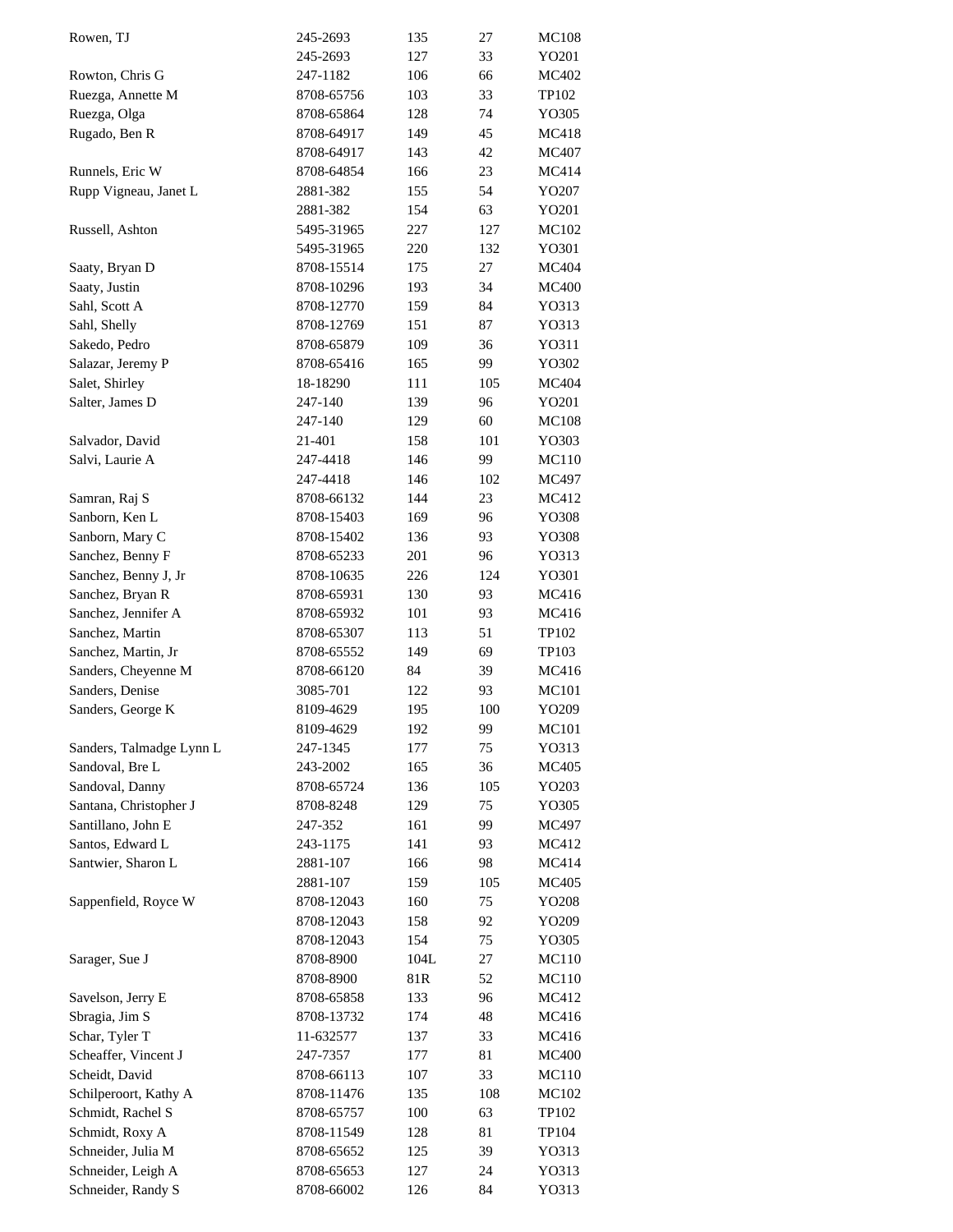| Schneider, Renee J   | 8708-12919 | 136 | 93       | YO313          |
|----------------------|------------|-----|----------|----------------|
| Schropp, Janie       | 2879-113   | 156 | 102      | YO203          |
| Schuppert, Justin R  | 247-5161   | 181 | 74       | TP106          |
| Schuppert, Shannon R | 8708-65263 | 94  | 72       | TP106          |
| Schwertfeger, Adam C | 5495-24481 | 182 | 116      | <b>MC408</b>   |
| Schwertfeger, Evan   | 8708-10755 | 177 | 104      | <b>MC408</b>   |
| Schwertfeger, Matt R | 8708-7721  | 198 | 119      | <b>MC408</b>   |
| Schwieger, Wesley    | 5495-7647  | 218 | 84       | YO310          |
| Scott, Nathan M      | 8708-65758 | 134 | 27       | TP102          |
| Searls-Rice, Nancy   | 8708-64748 | 104 | 99       | YO207          |
| Selover, Bob         | 247-4327   | 120 | 44       | <b>MC113</b>   |
| Selover, Lita E      | 2900-5915  | 122 | 58       | MC113          |
| Senados, Tami E      | 8708-13032 | 150 | 40       | MC113          |
|                      | 8708-13032 | 145 | 84       | MC414          |
| Serpa, Carol A       | 2881-591   | 209 | 132      | YO301          |
|                      | 2881-591   | 202 | 96       | YO305          |
| Serpa, Ginger L      | 2881-1066  | 110 | 89       | MC112          |
| Serrano, Cheryl L    | 8708-12536 | 137 | 90       | MC416          |
| Serrano, Glenn A     | 8708-13149 | 135 | 93       | MC416          |
| Serrato, Rudy O      | 8708-66023 | 117 | 57       | MC109          |
| Sexton, Melissa D    | 2881-726   | 204 | 93       | YO207          |
| Seymour, Michael     | 8708-65468 | 96  | 90       | MC113          |
| Sferrazza, Maxine D  | 2881-469   | 112 | 90       | YO201          |
|                      | 2881-469   | 107 | 96       | YO207          |
| Shafer, Patty        | 8708-12577 | 129 | 42       | YO208          |
| Shafer, Vance B      | 247-2260   | 199 | 102      | YO306          |
| Shafer, Vern         | 247-142    | 177 | 96       | YO208          |
|                      | 247-142    | 173 | 96       | YO201          |
|                      | 247-4717   | 162 | 90       | YO305          |
| Sharp, Jim B         |            |     | 54       |                |
| Shaug, Amy T         | 8708-65535 | 124 |          | <b>MC400</b>   |
| Shaw, David R        | 247-3604   | 215 | 96<br>36 | YO310<br>YO209 |
| Shaw, Joe L, Jr      | 5495-12231 | 207 |          |                |
| Shaw, Mary L         | 2881-384   | 154 | 36       | YO313          |
| Shaw, Nick V         | 8708-65872 | 116 | 39       | YO308          |
| Shaw, Raquel I       | 8708-13242 | 158 | 90       | <b>MC400</b>   |
| Sherman, Fred        | 247-4470   | 147 | 99       | MC114          |
|                      | 247-4470   | 146 | 105      | <b>MC108</b>   |
|                      | 247-4470   | 145 | 105      | MC497          |
| Shimada, Ron         | 8708-12278 | 162 | 93       | <b>MC108</b>   |
|                      | 8708-12278 | 161 | 93       | MC114          |
| Short, Gary L        | 8708-13968 | 184 | 102      | YO302          |
|                      | 8708-13968 | 183 | 96       | YO310          |
| Shoup, Charles A     | 247-6471   | 153 | 24       | MC497          |
| Shull, Max L         | 8708-65984 | 135 | 72       | MC113          |
|                      | 8708-65984 | 133 | 45       | MC104          |
| Sikkema, John L, Jr  | 247-880    | 160 | 33       | MC115          |
| Silva. Edward R      | 277-3218   | 223 | 81       | YO310          |
| Silva, Guendy M      | 8708-65788 | 113 | 90       | TP106          |
| Silva, Jim R         | 247-165    | 167 | 99       | YO306          |
|                      | 247-165    | 159 | 99       | YO311          |
|                      | 247-165    | 154 | 30       | <b>MC400</b>   |
| Silva, Joe M         | 245-2120   | 168 | 90       | TP106          |
| Silva, Norman A      | 8708-13950 | 162 | 79       | YO306          |
|                      | 8708-13950 | 156 | 36       | YO311          |
| Silva, Patrick R     | 8708-13762 | 172 | 84       | YO306          |
| Silva, Robert A      | 8708-11435 | 157 | 105      | MC404          |
| Silva, Tristan A     | 8708-65760 | 157 | 81       | TP102          |
| Silveira, Amy M      | 8708-9585  | 167 | 99       | YO308          |
| Silveira, Omar       | 8708-65761 | 127 | 93       | TP102          |
| Silveira, Samuel V   | 8708-65193 | 152 | 66       | TP103          |
| Silveria, Roy        | 277-7046   | 161 | 27       | MC115          |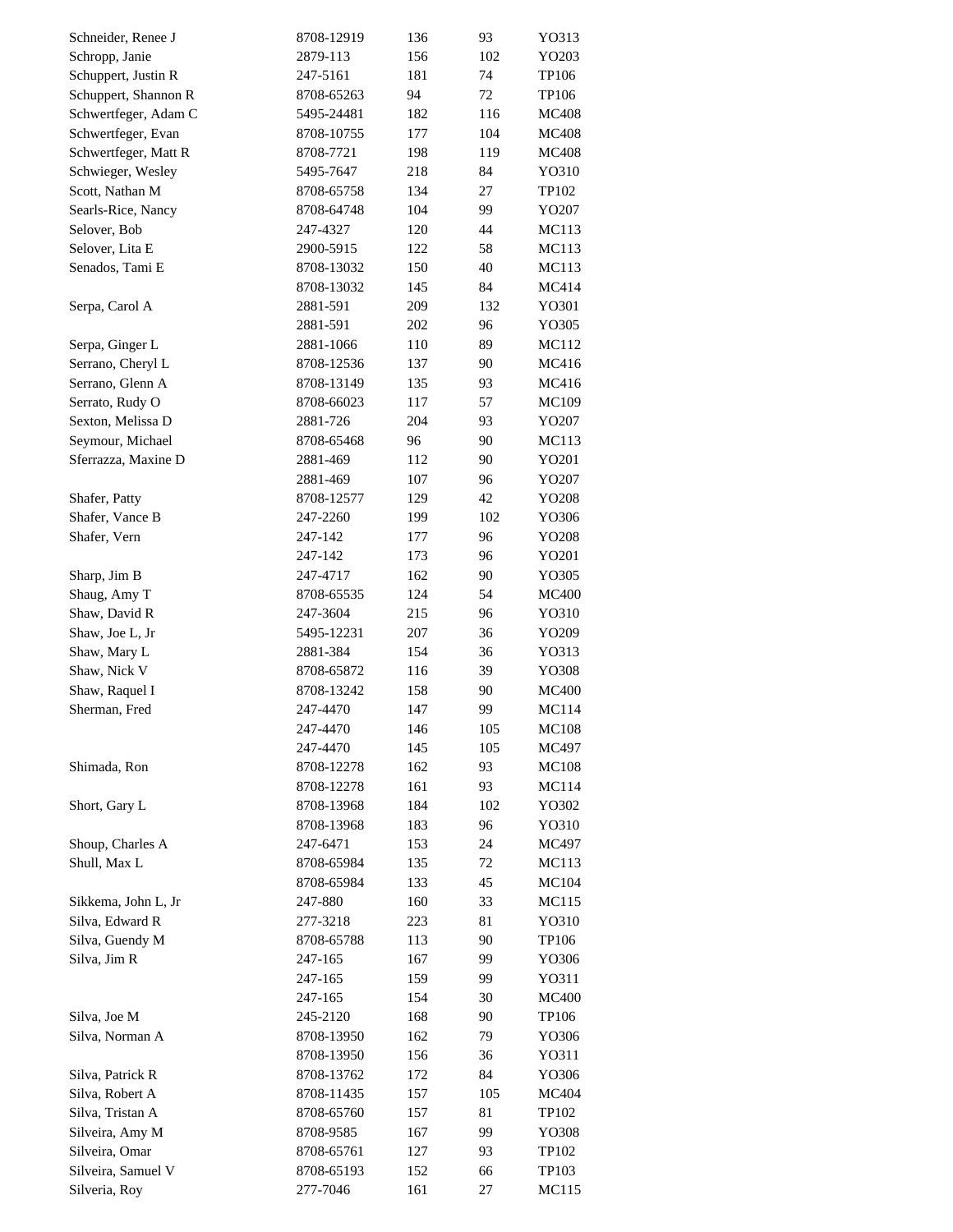| Simas, Eddie M        | 247-5527   | 160 | 84  | MC410        |
|-----------------------|------------|-----|-----|--------------|
| Simas, Tami J         | 8708-11474 | 116 | 84  | MC410        |
| Simi, Rick D          | 247-451    | 203 | 128 | MC102        |
|                       | 247-451    | 202 | 124 | <b>MC408</b> |
|                       | 247-451    | 198 | 96  | MC402        |
| Simkins, Seth         | 8708-66025 | 120 | 66  | MC416        |
| Simpson, Ken          | 8708-12380 | 123 | 93  | YO208        |
|                       | 8708-12380 | 123 | 99  | YO203        |
| Simpson, Phyllis A    | 8708-11868 | 127 | 85  | YO208        |
|                       | 8708-11868 | 126 | 92  | YO203        |
| Sims, Louis S         | 8708-65934 | 143 | 78  | MC416        |
| Singh, Gregory        | 8708-66148 | 118 | 24  | TP106        |
| Singh, Neal           | 8708-66139 | 138 | 24  | YO311        |
| Singleton, Charles G  | 8708-7867  | 193 | 36  | YO302        |
|                       | 8708-7867  | 172 | 66  | MC414        |
| Smith, Ann            | 8708-65725 | 109 | 102 | YO203        |
| Smith, April N        | 8708-64900 | 153 | 87  | Y0311        |
| Smith, Bernice E      | 2881-727   | 152 | 96  | YO203        |
|                       |            | 148 | 105 | MC110        |
|                       | 2881-727   |     | 31  | MC416        |
| Smith, Davidston      | 8708-65180 | 188 |     |              |
|                       | 8708-65180 | 186 | 99  | MC405        |
|                       | 8708-65180 | 183 | 102 | MC402        |
| Smith, Dennis, Jr     | 8708-64899 | 127 | 99  | YO311        |
| Smith, Frank J        | 247-4444   | 183 | 96  | YO305        |
| Smith, Gena           | 2881-2024  | 156 | 90  | YO305        |
| Smith, Joseph A       | 247-3783   | 213 | 130 | <b>MC408</b> |
|                       | 247-3783   | 212 | 90  | YO310        |
| Smith, Kirby          | 8708-12095 | 162 | 93  | MC405        |
| Smith, Pamela K       | 12-324150  | 149 | 98  | MC405        |
| Smith, Roger K        | 8708-65912 | 157 | 99  | MC114        |
| Smulson, Harry        | 8708-66074 | 111 | 50  | MC405        |
| Snyder, Blair M       | 8708-64959 | 134 | 96  | MC405        |
| Soares, Darrin S      | 8708-12607 | 160 | 78  | YO306        |
| Soares, Manny A       | 8708-9110  | 167 | 63  | YO306        |
| Soares, Steve A       | 245-2553   | 194 | 93  | YO306        |
| Solis, Oreo           | 8708-65731 | 108 | 72  | YO306        |
| Solomon, Jeannie      | 8708-65469 | 110 | 81  | MC113        |
| Sonke, Jake           | 247-1592   | 184 | 63  | MC115        |
| Sonke, Ruth E         | 2881-964   | 136 | 62  | MC115        |
| Sorenson, Ricky D, Jr | 8708-65154 | 170 | 22  | MC416        |
| Sorenson, Sierra S    | 8708-65001 | 149 | 22  | MC416        |
| Soto, Isaac           | 8708-65815 | 114 | 84  | MC404        |
| Souza, Dennis         | 8708-11702 | 155 | 93  | MC114        |
|                       | 8708-11702 | 155 | 99  | MC108        |
| Souza, George W       | 8476-1735  | 139 | 24  | TP102        |
| Souza, Vernon J       | 8708-15464 | 152 | 84  | YO303        |
| Spoonemore, James M   | 8708-11217 | 194 | 63  | MC414        |
| Spooner, Janet F      | 2881-3651  | 153 | 97  | MC109        |
|                       | 2881-3651  | 149 | 136 | MC102        |
| Spooner, Loren L      | 247-6673   | 152 | 116 | MC102        |
|                       | 247-6673   | 148 | 91  | MC109        |
| Spore, Dominick D     | 8708-65873 | 126 | 51  | YO308        |
| Spurgeon, Louise G    | 8708-13595 | 128 | 77  | MC112        |
| Staack, Matt          | 8708-65762 | 149 | 60  | TP102        |
| Stambaugh, Brian L    | 8708-65659 | 169 | 96  | YO305        |
|                       |            |     |     |              |
| Stamps, Gene A        | 272-481    | 203 | 100 | MC102        |
|                       | 272-481    | 201 | 72  | MC110        |
| Standridge, Linda J   | 8708-9755  | 141 | 36  | MC110        |
| Stanford, Josh J      | 247-1607   | 196 | 86  | MC405        |
| Stanley, Nicholas     | 8708-65702 | 200 | 90  | YO313        |
| Stanley, Sammy M      | 8708-65646 | 170 | 36  | YO313        |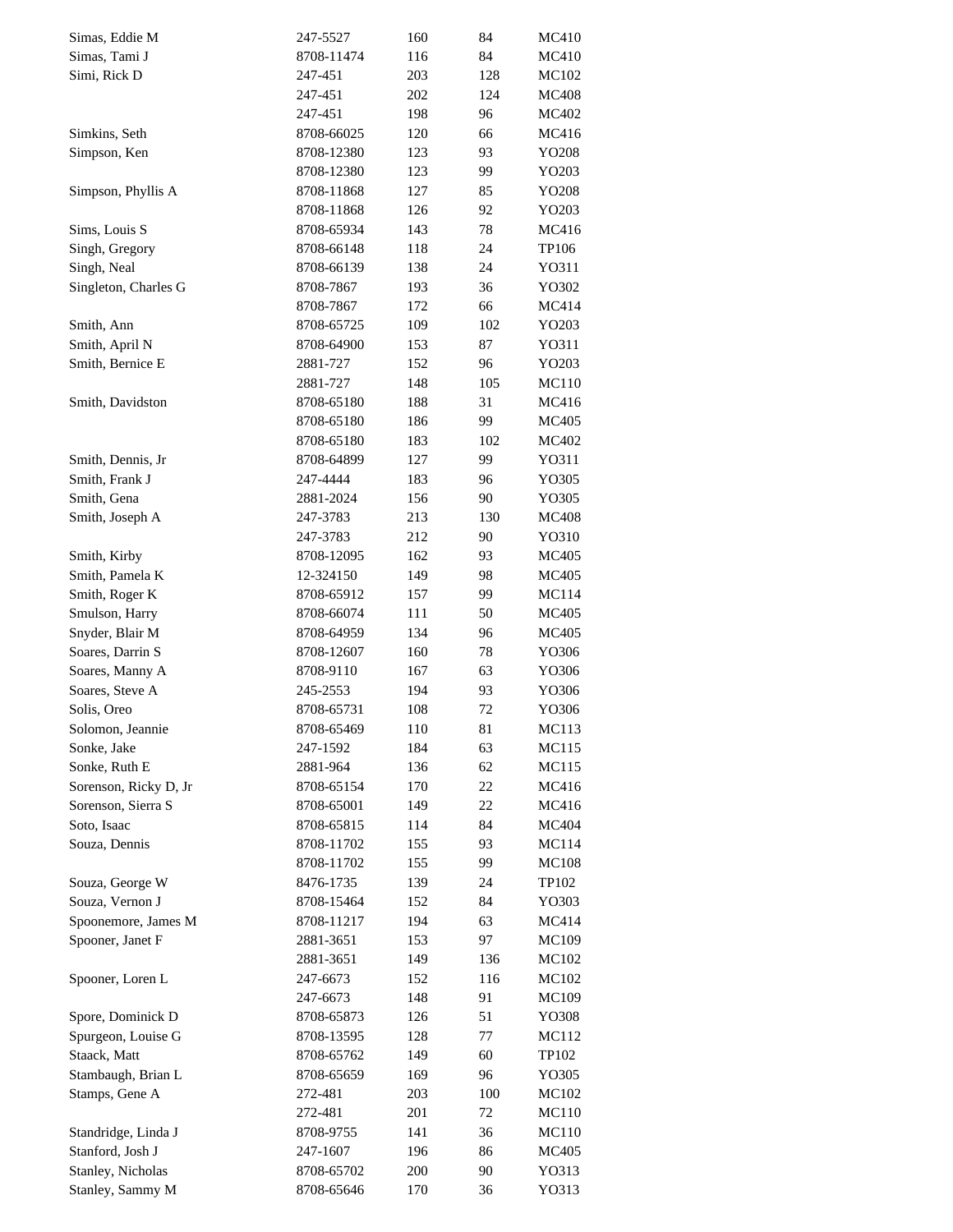| Stanley, Tommy          | 8708-65644 | 171 | 33  | YO313        |
|-------------------------|------------|-----|-----|--------------|
| Starkey, Raymond D      | 8708-14113 | 134 | 81  | MC114        |
| Starkweather, Ashley M  | 8708-15548 | 104 | 70  | MC416        |
| Starkweather, Dennis J  | 247-4650   | 112 | 72  | MC416        |
| Steele, Mike S          | 8708-1337  | 221 | 81  | YO301        |
|                         | 8708-1337  | 213 | 50  | YO310        |
| Sterling, Earl (Al) A   | 8708-8472  | 152 | 59  | MC497        |
| Sterling, Jim W         | 8708-65824 | 93  | 102 | MC497        |
| Stone, LaDonna L        | 2881-3660  | 187 | 79  | YO302        |
| Stone, Larry L          | 8476-2505  | 181 | 93  | YO310        |
|                         | 8476-2505  | 175 | 120 | YO307        |
|                         | 8476-2505  | 174 | 51  | YO306        |
| Stoner, John D          | 8708-65350 | 146 | 90  | MC404        |
| Stoughtenborough, Trina | 8708-65047 | 129 | 96  | YO303        |
| Stowe, Whitney B        | 8708-65619 | 136 | 75  | TP102        |
| Strain, Brian C         | 8708-9916  | 199 | 87  | YO310        |
|                         | 8708-9916  | 192 | 84  | YO306        |
| Strain, Jerry L         | 247-6183   | 151 | 78  | MC497        |
| Stratton, Sherelle L    | 8708-15515 | 115 | 90  | <b>MC400</b> |
| Stromen, Les J          | 8708-12361 | 204 | 69  | YO311        |
| Sturgill, Bernie W      |            |     | 99  |              |
|                         | 16-165716  | 145 |     | <b>MC108</b> |
|                         | 16-165716  | 140 | 93  | MC114        |
| Suarez, Carlos, A       | 8708-65310 | 135 | 69  | TP106        |
|                         | 8708-65310 | 128 | 60  | TP102        |
| Suesie, Fatu            | 8708-65960 | 138 | 78  | MC402        |
| Sullivan, Don L         | 247-2192   | 135 | 99  | MC497        |
| Sullivan, Dwight L      | 9142-2475  | 173 | 99  | <b>MC108</b> |
|                         | 9142-2475  | 168 | 90  | MC114        |
| Sumner, Sharon M        | 2881-259   | 151 | 60  | MC406        |
| Surdich, Don            | 245-178    | 157 | 105 | YO203        |
| Sutton, Michael S       | 247-1137   | 215 | 57  | YO306        |
| Sutton, Steve C         | 247-2292   | 193 | 120 | MC102        |
| Sweeney, Braden T       | 8708-65763 | 119 | 50  | TP102        |
| Swickard, Beth A        | 2881-1229  | 154 | 87  | MC104        |
| Swickard, Michael L     | 247-441    | 214 | 90  | MC114        |
|                         | 247-441    | 214 | 96  | MC104        |
| Swickard, Ray W, Sr     | 247-394    | 168 | 96  | MC104        |
|                         | 247-394    | 164 | 90  | MC114        |
| Swickard, Ronald L      | 8708-12989 | 211 | 81  | MC104        |
| Sylvester, Sylvia N     | 8708-65276 | 104 | 72  | TP104        |
| Szephegyi, Carol A      | 2881-2984  | 148 | 89  | YO305        |
| Szephegyi, Frank        | 272-1272   | 132 | 89  | YO305        |
| Ta, Anthony             | 8708-65975 | 176 | 116 | YO307        |
| Tagge, Robert D         | 8708-8772  | 175 | 88  | YO209        |
| Taliaferro, Debra J     | 8260-2507  | 151 | 48  | YO307        |
| Taliaferro, James A     | 8260-2335  | 207 | 104 | YO307        |
| Tecson, Leo T           | 19-5051    | 187 | 88  | TP103        |
| Tecson, Lionel C        | 8708-65229 | 150 | 93  | TP103        |
| Teixeira, Alfred S, Sr  | 8708-65951 | 167 | 99  | MC101        |
| Teixeira, Liz           | 8708-10382 | 117 | 71  | YO311        |
| Thai, Jennifer J        | 8708-14065 | 108 | 90  | MC114        |
| Theis, Marcus B         | 8708-65228 | 141 | 90  | TP106        |
| Theiss, Larry           | 247-1742   | 200 | 58  | YO209        |
| Thomas, Andy R          | 8708-15500 | 153 | 84  | YO208        |
| Thomas, Bryan A         | 8708-65311 | 124 | 75  | TP102        |
| Thomas, Diana           | 8708-9928  | 128 | 59  | MC405        |
| Thomas, Jeff A          | 247-1135   | 189 | 102 | MC405        |
| Thomas, Jordyn          | 8708-15310 | 123 | 99  | MC405        |
| Thomas, Josh A          | 8708-65764 | 128 | 87  | TP102        |
| Thompson, Melvin B      | 247-2393   | 146 | 93  | MC101        |
| Thompson, Stephanie     | 8476-2135  | 174 | 44  | YO307        |
|                         |            |     |     |              |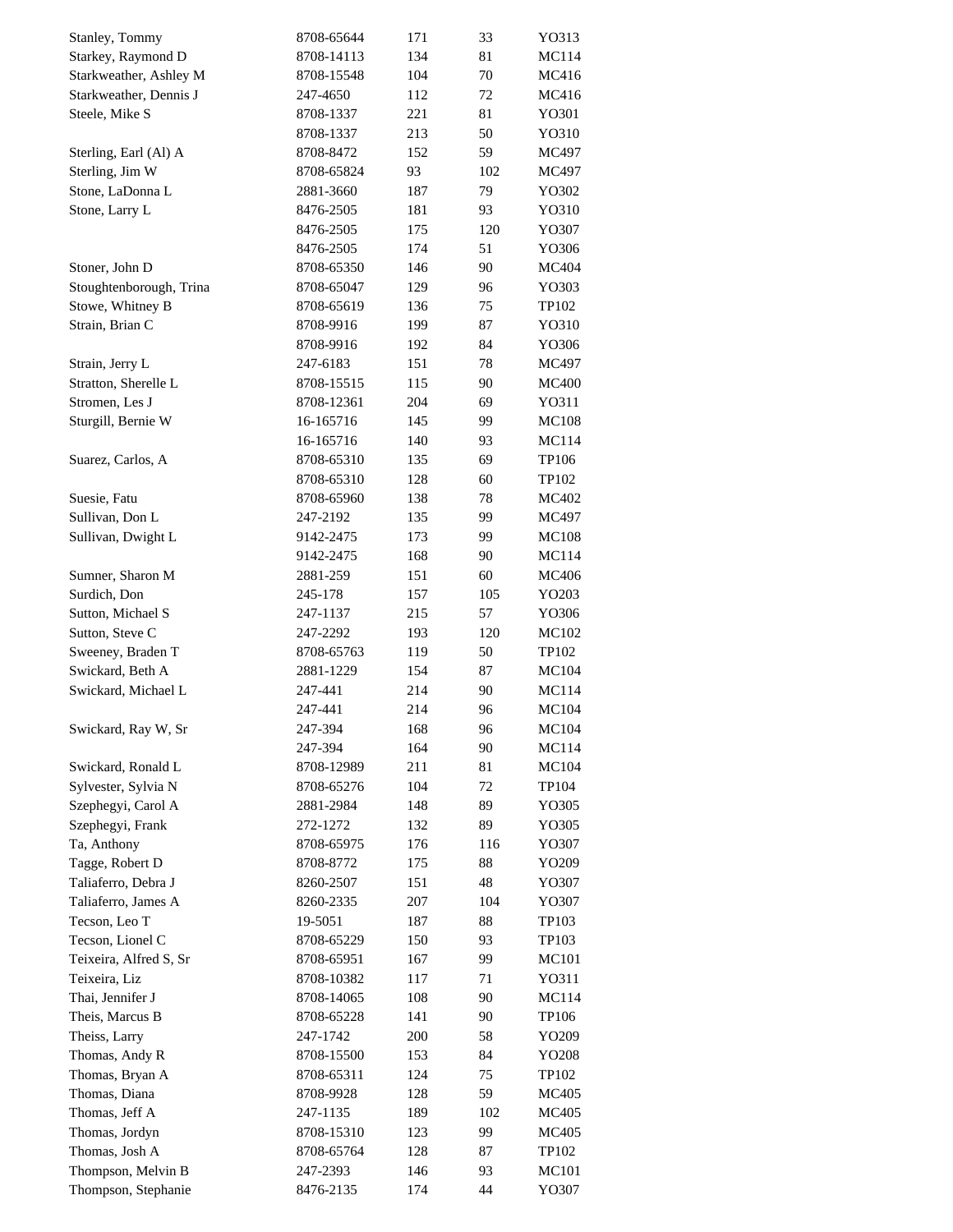| Thompson, Talt L           | 8708-65522 | 90   | 84  | MC113        |
|----------------------------|------------|------|-----|--------------|
| Tierra, Edison M           | 1560-34157 | 201  | 102 | MC110        |
|                            | 1560-34157 | 200  | 132 | <b>MC408</b> |
|                            | 1560-34157 | 200  | 132 | MC102        |
| Tillery, Raymond R         | 247-975    | 135  | 102 | YO306        |
| Tillery, Rob D             | 247-811    | 205  | 93  | YO310        |
|                            | 247-811    | 203  | 96  | YO306        |
| Tillery, Scott A           | 247-976    | 183  | 21  | YO306        |
| Tillery, Shirli J          | 8708-65278 | 108  | 78  | TP104        |
| Timko, Donald L, Jr        | 8708-11469 | 171  | 90  | MC402        |
| Tinston, Carole M          | 4212-14151 | 156  | 87  | MC412        |
| Tinston, John              | 280-1250   | 179  | 69  | MC412        |
| Tobin, Charlie E           | 8708-13465 | 175  | 99  | <b>MC104</b> |
| Togliatti, John J          | 8708-15411 | 106  | 87  | MC497        |
| Tollison, Valva Earl       | 247-563    | 148  | 100 | YO209        |
| Torba, Jon P               | 8708-65523 | 183  | 72  | TP103        |
| Torres, Elijah             | 8476-2901  | 214  | 78  | TP103        |
| Torres, Rick G             | 8708-65056 | 137  | 66  | <b>MC410</b> |
| Torres, Samuel             | 8708-65935 | 99   | 24  | MC416        |
| Torrian, Frank             | 247-2528   | 212  | 90  | YO203        |
|                            | 247-2528   | 209  | 117 | YO209        |
|                            | 247-2528   | 207  | 60  | YO307        |
| Torvend, Thom J            | 247-3474   | 159  | 99  | MC405        |
| Tovar, Nicholas A          | 8708-65734 | 156  | 80  | TP103        |
| Trantham, Lana J           | 2881-115   | 178  | 128 | MC102        |
|                            |            |      | 42  |              |
|                            | 2881-115   | 175  |     | MC407        |
| Trent, Donna K             | 8708-14189 | 114  | 99  | <b>MC404</b> |
| Trent, Gregory D           | 8708-7753  | 173  | 26  | MC410        |
| Trubok, Marsha A           | 8708-65686 | 119  | 58  | YO308        |
| Trujillo, Helen            | 8708-11907 | 123  | 66  | YO305        |
| Tucker, Charleen           | 8708-65791 | 125  | 60  | TP106        |
| Tucker, Marcus A           | 8708-65792 | 130  | 45  | TP106        |
| Tull, Derek J              | 8708-11640 | 177  | 42  | MC418        |
|                            | 8708-11640 | 157L | 39  | MC407        |
| Tury, Rina R               | 8708-65620 | 115  | 93  | TP102        |
| Tury, Robert J             | 8708-65584 | 165  | 27  | TP102        |
| Tury, Ryan M               | 8708-65586 | 173  | 93  | TP102        |
| Tyner, Charmaigne M        | 8708-13927 | 151  | 105 | MC404        |
|                            | 8708-13927 | 150  | 93  | MC416        |
| Ulloa, Markus              | 8708-65352 | 116  | 89  | <b>MC404</b> |
| Valdez, Greg S             | 247-4457   | 192  | 80  | YO313        |
|                            | 247-4457   | 190  | 67  | YO306        |
| Valdez-Quintana, Cherice M | 8708-66121 | 118  | 39  | MC416        |
| Valencia, Arian J          | 8708-66088 | 131  | 21  | MC416        |
| Valocsik, Darlene L        | 2881-321   | 140  | 96  | YO206        |
| Valpey, Daniel P, Jr       | 8708-10872 | 166  | 68  | TP106        |
| Valpey, Sara M             | 8476-1978  | 131  | 66  | TP106        |
| Van Loon, Chris D          | 247-5241   | 177  | 39  | MC418        |
| Van Vliet, Don L           | 8708-1296  | 186  | 54  | MC115        |
| Van Vliet, Eric K          | 247-881    | 163  | 63  | MC115        |
| Vanderby, Sherrie Y        | 4029-178   | 128  | 73  | MC109        |
| VanderMeulen, Pete         | 8708-65976 | 148  | 96  | MC402        |
| Vanderwell, Jared R        | 8708-65546 | 167  | 98  | MC404        |
| Vanderwell, Steven         | 8708-65589 | 182  | 99  | MC404        |
| VanMiddendorp, Marvin L    | 8708-10869 | 166  | 66  | MC497        |
| Vanwey, Charles (Mike) M   | 8708-14218 | 158  | 105 | MC405        |
| Vanwey, Cory L             | 8708-14225 | 174  | 105 | MC405        |
| Vanwey, Janice M           | 8708-15339 | 115  | 105 | MC405        |
| Varvel, Curtis M           | 247-206    | 152  | 126 | YO209        |
|                            | 247-206    | 151  | 94  | YO201        |
| Vasconcellos, Velma        | 2881-976   | 104  | 65  | MC112        |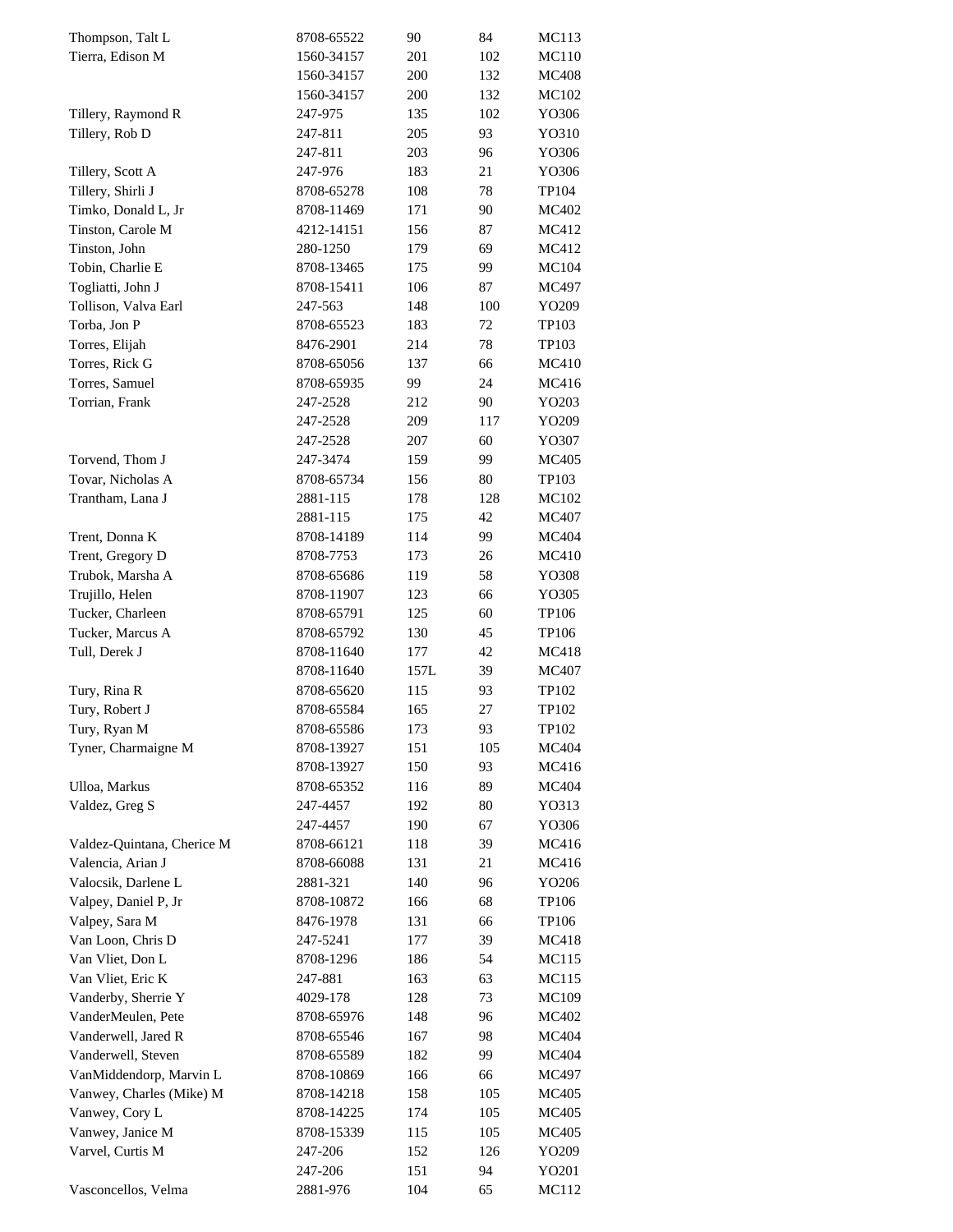| Vasquez, Nathan E     | 8708-65706 | 183 | 103 | YO307        |
|-----------------------|------------|-----|-----|--------------|
|                       | 8708-65706 | 161 | 39  | MC407        |
| Veenstra, John N      | 247-1066   | 215 | 116 | <b>MC408</b> |
| Vegas, Ray J          | 8708-11712 | 203 | 99  | YO310        |
| Velasco, Fred J       | 247-3852   | 184 | 78  | YO308        |
| Ventura, Dave L       | 247-524    | 169 | 72  | YO303        |
| Victorino, Eric       | 8708-65384 | 144 | 90  | TP103        |
| Vieira, Mark A        | 8708-65859 | 97  | 80  | YO306        |
| Vieira, Mary B        | 8708-13479 | 113 | 96  | MC406        |
| Vieths, George        | 8708-13092 | 157 | 118 | MC102        |
| Villegas, Uriel R     | 8708-65014 | 148 | 90  | <b>MC410</b> |
| Visola, Carie         | 8708-65946 | 128 | 42  | <b>MC400</b> |
| Voss, Justin A        | 8708-65601 | 180 | 75  | YO306        |
|                       | 8708-65601 | 176 | 91  | YO307        |
| Wagner, Charles A, Jr | 8708-10162 | 165 | 99  | <b>MC400</b> |
| Wagner, Julie         | 8708-65797 | 103 | 93  | YO312        |
|                       |            |     |     |              |
| Wainwright, Andre K   | 244-986    | 198 | 132 | <b>MC408</b> |
| Waitzman, Teresa M    | 2881-62    | 158 | 93  | <b>MC404</b> |
| Walker, April         | 8708-9073  | 174 | 124 | YO307        |
|                       | 8708-9073  | 169 | 63  | YO305        |
| Walker, Warren R      | 247-2588   | 153 | 27  | YO203        |
| Waller, Lou           | 8708-11188 | 173 | 33  | MC114        |
|                       | 8708-11188 | 171 | 37  | <b>MC108</b> |
| Wallin, Eric          | 8708-65880 | 164 | 78  | YO311        |
| Walsh, John A, III    | 247-991    | 212 | 93  | MC405        |
| Walsh, John A, Jr     | 247-101    | 184 | 87  | MC405        |
| Walsh, Yolanda        | 2900-2830  | 139 | 96  | YO203        |
| Walton, Jason M       | 247-2737   | 227 | 69  | MC402        |
|                       | 247-2737   | 221 | 124 | <b>MC408</b> |
| Ward, Sean W          | 11-198650  | 149 | 93  | YO308        |
| Ward, Wes A           | 5495-17529 | 180 | 84  | YO308        |
| Waring, Eddie L       | 5495-1388  | 212 | 77  | MC414        |
| Waring, Raymond       | 8708-8908  | 214 | 107 | <b>MC408</b> |
| Warner, Barbara D     | 2881-322   | 121 | 81  | YO206        |
|                       | 2881-322   | 118 | 72  | YO201        |
| Washington, Terry L   | 8708-66092 | 116 | 39  | YO313        |
| Wason, David G        | 247-640    | 204 | 60  | YO209        |
| Watkins, Gisela       | 2881-784   | 110 | 100 | MC110        |
| Watts, Larry          | 9005-27741 | 212 | 96  | YO310        |
| Watts, Richard T      | 263-18283  | 221 | 92  | <b>MC408</b> |
| Webb, Barbara J       | 8708-11369 | 144 | 94  | MC106        |
| Webb, Murle H         | 8708-11365 | 131 | 99  | MC497        |
| Webb, Nicholas O      | 8708-65874 | 150 | 96  | YO303        |
| Webb, Phillip L       | 8708-9735  | 191 | 78  |              |
|                       |            |     |     | YO303        |
| Webber, Cindy R       | 8708-65816 | 95  | 102 | MC404        |
| Webster, Bob          | 247-326    | 174 | 99  | YO208        |
|                       | 247-326    | 171 | 99  | YO203        |
| Weckerly, Dane M      | 8708-65817 | 137 | 96  | MC404        |
| Wegner, Kathy         | 2881-2784  | 170 | 96  | YO208        |
|                       | 2881-2784  | 166 | 93  | YO203        |
|                       | 2881-2784  | 157 | 81  | MC406        |
| Weidman, Steve J      | 8708-65424 | 167 | 75  | <b>MC400</b> |
| Weiglein, Gretel      | 8708-8064  | 88  | 74  | MC109        |
| Weiglein, Richard     | 247-2231   | 149 | 97  | MC109        |
| Weldon, Douglas       | 8708-66133 | 152 | 24  | YO305        |
| Wellington, Vincent A | 8708-65805 | 138 | 25  | TP106        |
| Wellnitz, Stacey L    | 8708-15315 | 133 | 95  | MC402        |
| Wendel, Lauren        | 8708-65850 | 105 | 76  | MC410        |
| Wernicke, Ross A      | 247-7185   | 192 | 97  | YO305        |
|                       | 247-7185   | 190 | 81  | MC414        |
| West, Jerry L         | 265-10858  | 169 | 84  | MC114        |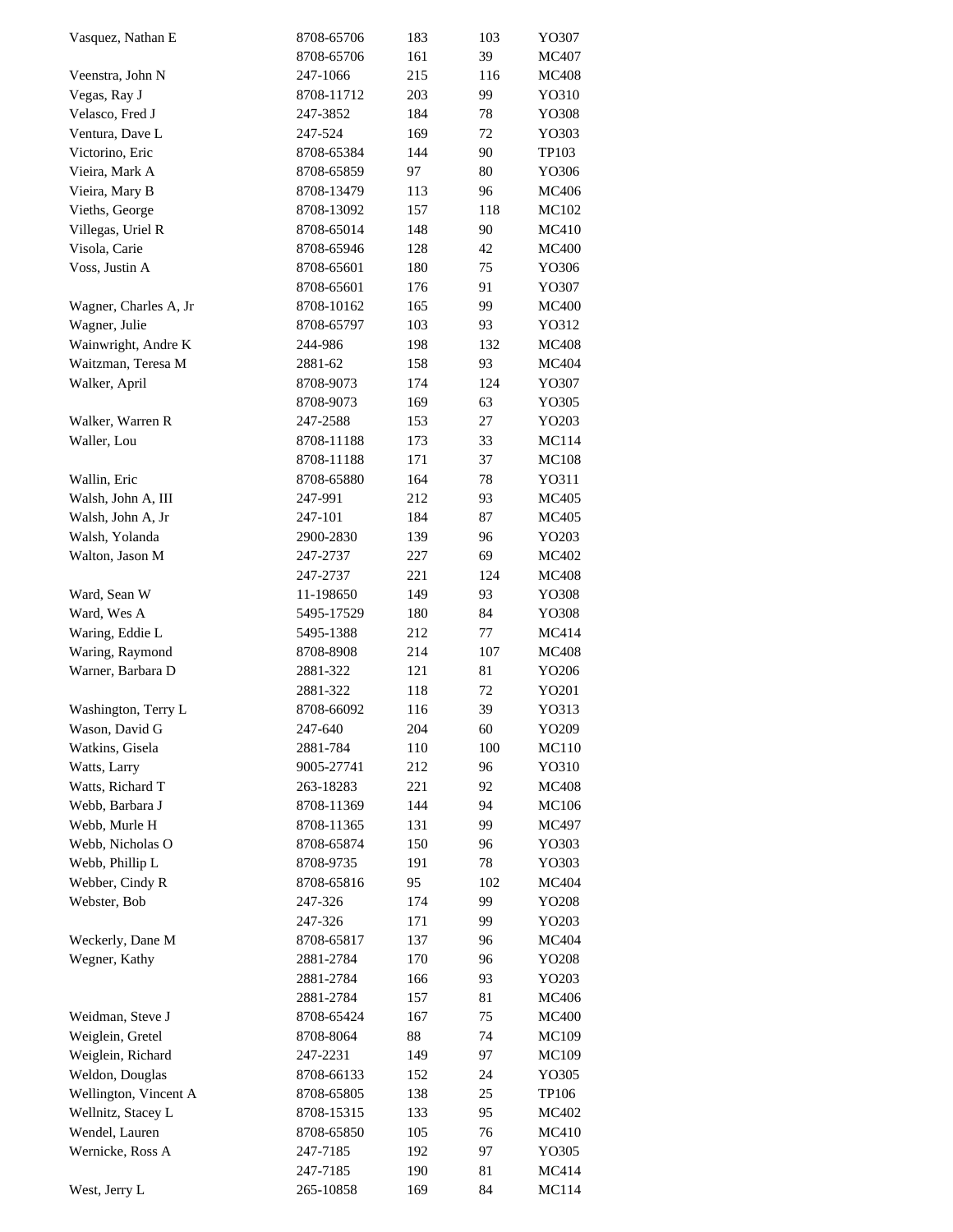|                                           | 265-10858                | 168        | 93  | <b>MC108</b>   |
|-------------------------------------------|--------------------------|------------|-----|----------------|
| Westfall, Anita A                         | 2881-2441                | 130        | 96  | YO208          |
| Westfall, Robert W                        | 8708-11167               | 158        | 51  | YO208          |
| Whatley, Jessica                          | 16-160185                | 85         | 60  | MC101          |
| Wheeler, Jean C                           | 8708-13088               | 124        | 90  | MC109          |
| Whitaker, Linda J                         | 8708-66032               | 114        | 69  | <b>MC101</b>   |
| Whitcomb, Christina M                     | 2879-124                 | 173        | 49  | YO308          |
| Whitcomb, Mark                            | 245-2093                 | 182        | 87  | TP102          |
| White, Chris                              | 8708-65830               | 168        | 27  | MC418          |
| Whitet, Toby                              | 8708-65501               | 128        | 87  | YO308          |
| Whitler, Raymond W                        | 8708-8941                | 185        | 72  | MC114          |
| Whitley, Casey                            | 8708-65614               | 125        | 27  | MC407          |
| Wilcox, William T                         | 247-7003                 | 214        | 100 | YO307          |
| Wilderson, Barbara A                      | 2881-534                 | 137        | 79  | MC104          |
| Wilkes, Brian E                           | 247-7047                 | 150        | 36  | MC402          |
| Wilkins, Loni D                           | 8708-65799               | 122        | 84  | YO312          |
| Willett, Bud M                            | 247-5770                 | 145        | 99  | MC101          |
| Williams, Barbara J                       | 8708-65956               | 93         | 93  | MC110          |
| Williams, Brennon M                       | 8708-65615               | 133        | 42  | MC407          |
|                                           | 8708-65615               | 120        | 30  | MC418          |
| Williams, Chester E                       | 8708-66097               | 125        | 26  | MC418          |
| Williams, Derek S                         | 8708-66098               | 142        | 26  | MC418          |
| Williams, Jacob M                         | 5495-13917               | 210        | 84  | YO310          |
|                                           | 5495-13917               | 197        | 90  | YO313          |
| Williams, James H, Jr                     | 247-5117                 | 194        | 84  | YO312          |
|                                           | 247-5117                 | 99         | 37  | MC402          |
| Williams, Jeffrey M                       | 5495-2289                | 187        | 72  | YO313          |
| Williams, John S                          | 8708-8943                | 104        | 66  | MC410          |
| Williams, Kimberley E                     | 8708-66099               | 99         | 26  | MC418          |
| Williams, Lindsay M                       | 8708-65069               | 149        | 95  | MC404          |
| Williams, Rodney C                        | 247-2563                 | 183        | 93  | YO313          |
| Williams, Sally J                         | 8708-66100               | 105        | 24  | MC418          |
| Williams, Sylvia R                        | 2881-3334                | 150        | 87  | YO308          |
|                                           | 2881-3334                | 144        | 93  | YO206          |
|                                           | 2881-3334                | 140        | 94  | <b>MC101</b>   |
| Williams, Travell C                       | 8708-65060               | 200        | 99  | MC404          |
|                                           | 8708-65936               |            | 96  |                |
| Williams, Wyatt E<br>Williamson, Justin O | 8708-65492               | 143<br>157 | 75  | MC416<br>TP102 |
| Willis, Cleo                              | 9005-22367               | 137        | 86  | YO302          |
| Willis, Jay D, Jr                         | 8708-65536               |            | 99  |                |
|                                           |                          | 152<br>149 | 87  | YO306          |
|                                           | 8708-65536               |            |     | TP103          |
| Wilson, Mike                              | 8708-65886<br>8708-65886 | 155        | 96  | YO306          |
| Windmueller, Jerry                        |                          | 149        | 96  | YO313          |
| Winkler, Jordan                           | 8708-13555               | 170        | 45  | MC108          |
|                                           | 8708-65937               | 98         | 90  | MC416          |
| Winzer, Roger L                           | 8708-66093               | 177        | 36  | YO313          |
| Wirowek, Jim A                            | 8708-11598               | 169        | 72  | MC114          |
|                                           | 8708-11598               | 166        | 84  | MC410          |
|                                           | 8708-11598               | 164        | 96  | MC497          |
| Wirowek, Robert A                         | 8708-65910               | 135        | 84  | MC114          |
| Wirth, Jackie E                           | 2881-2030                | 118        | 87  | YO208          |
|                                           | 2881-2030                | 117        | 68  | YO201          |
| Wolf, Helen M                             | 8708-10781               | 160        | 72  | <b>MC400</b>   |
| Wolf, Mike E                              | 247-122                  | 228        | 21  | <b>MC400</b>   |
|                                           | 247-122                  | 220        | 120 | <b>MC408</b>   |
| Wood, Brian L                             | 8708-11620               | 167        | 90  | YO311          |
| Wood, Kevin E                             | 247-6555                 | 173        | 102 | MC405          |
| Woods, Wendi J                            | 2911-2763                | 154        | 84  | TP102          |
| Wormuth, Michael                          | 8708-65938               | 131        | 90  | MC416          |
| Worsham, Adam D                           | 8708-11243               | 204        | 105 | MC405          |
| Worsham, Bryce C                          | 5495-1547                | 207        | 43  | MC405          |